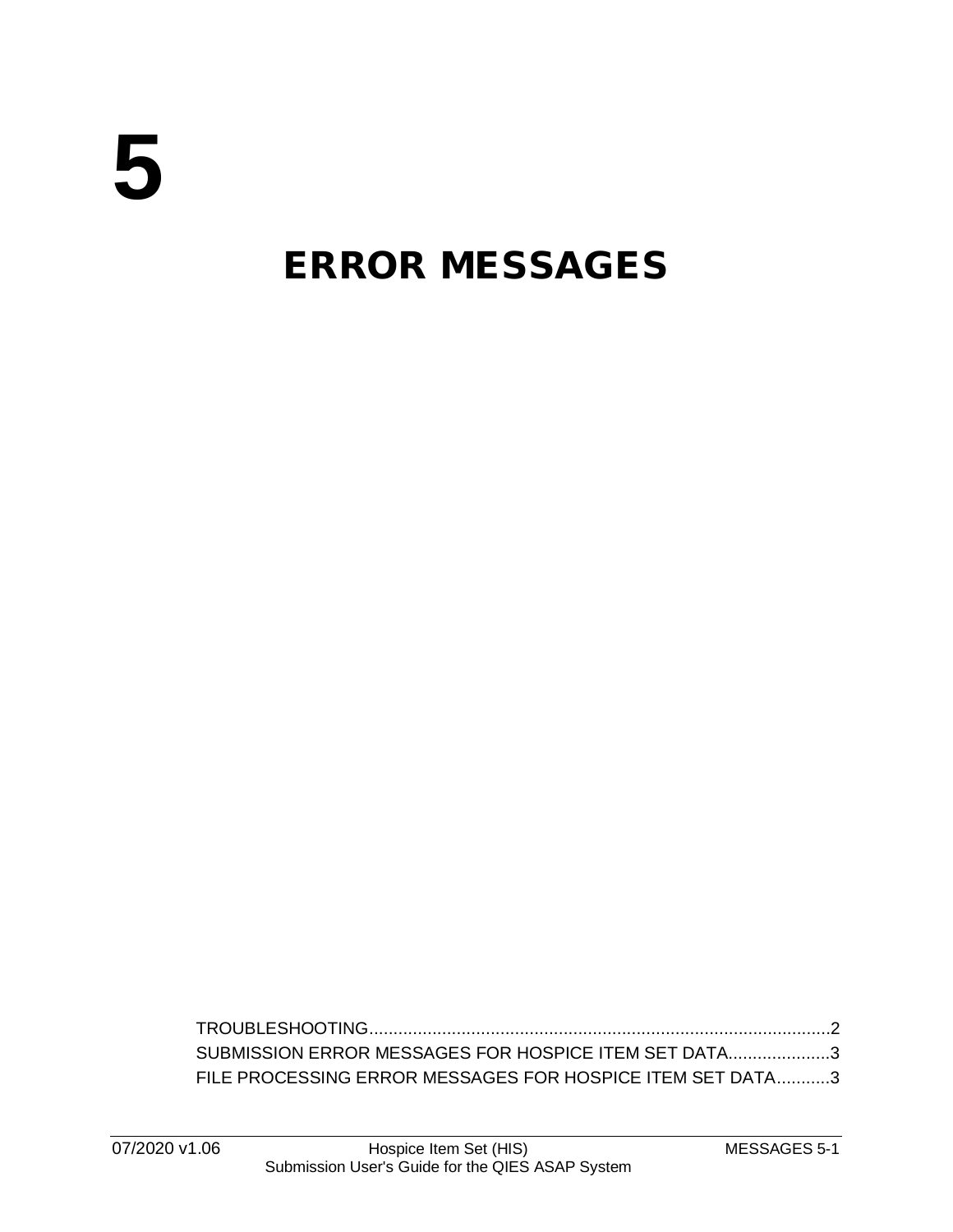## <span id="page-1-0"></span>**TROUBLESHOOTING**

When possible, attempt to determine the nature or source of a particular problem so that you can contact the appropriate person for assistance. It may be helpful to write a detailed description of the problem, regardless of whether you are sending an email or calling for assistance.

Should a problem arise, initially review the troubleshooting information in the following:

- This section, *Error Messages*, of the Hospice Item Set Submission User's Guide for the QIES ASAP System,
- Online Windows or Internet Explorer Help, or
- The software and hardware manuals provided by your vendors.

For hardware/equipment problems you are unable to resolve, contact either the vendor from whom the hardware component was purchased or the manufacturer.

Example(s): The computer will not boot or the modem does not respond.

For software problems, given the variety of software you are using, it may be difficult to determine the source. If you can determine the source, seek assistance as follows:

• For assistance with the QIES ASAP submission system, contact the QTSO Help Desk.

Example: Waited over an hour after selecting the **Upload** button for the message confirming a successful submission.

• If the problem appears to be with Windows or Internet Explorer, contact either the vendor or manufacturer of the software.

Example: An error message appears that doesn't have any corresponding explanation in the manual or guide for the QIES ASAP system or your vendor encoding software.

• If the problem appears to be with the Hospice Item Set encoding software, contact your software vendor.

Example: File submission is repeatedly rejected.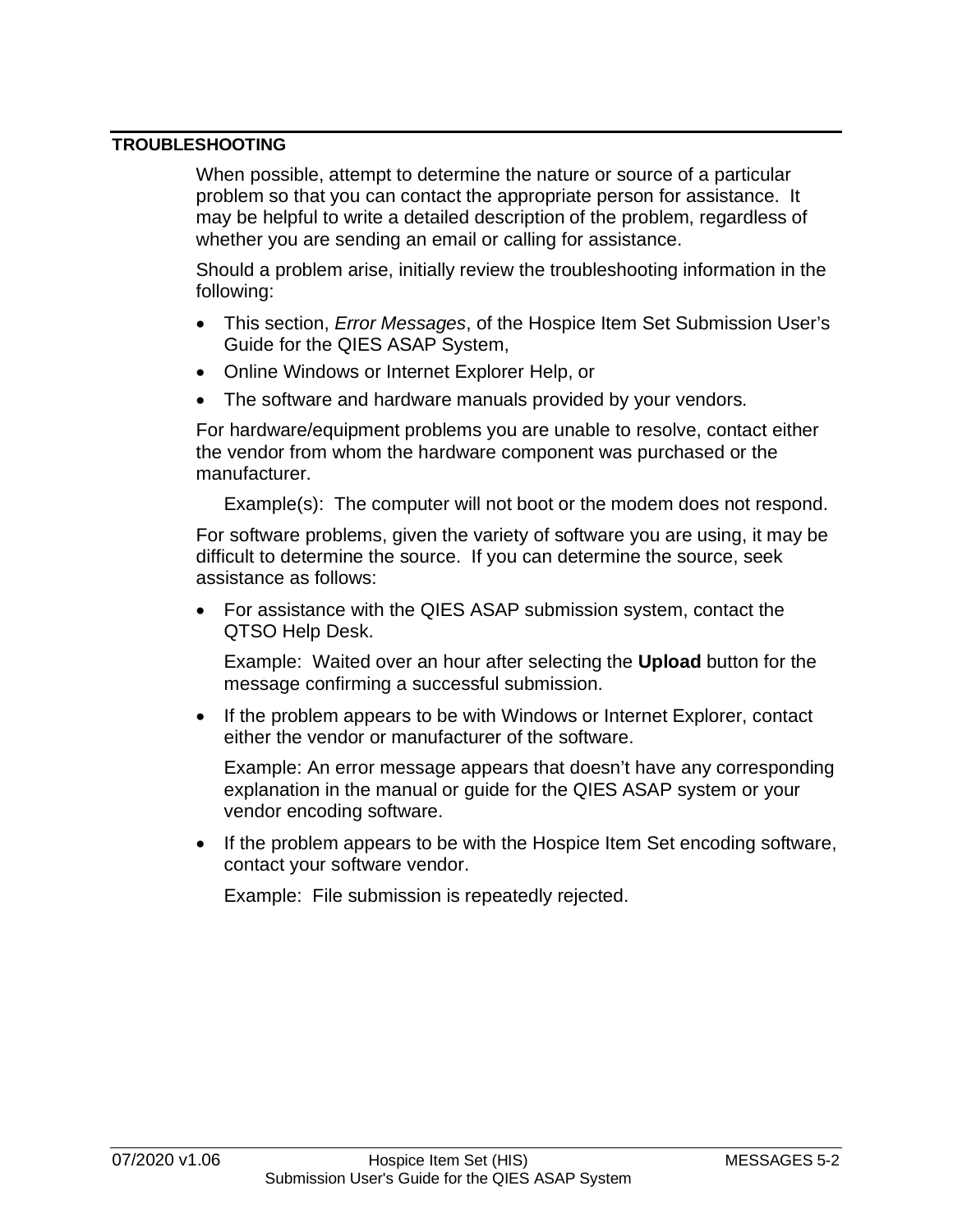## <span id="page-2-0"></span>**SUBMISSION ERROR MESSAGES FOR HOSPICE ITEM SET DATA**

During the file submission process, the online QIES ASAP File Submission system displays a limited number of error messages. QIES ASAP File Submission system online errors are detailed in Section 3, *Functionality*, of the Hospice Item Set Submission User's Guide.

Additionally, you may experience error messages, warnings, or failures from other software or hardware components used in association with the QIES ASAP system. For those situations refer to the appropriate vendor-provided manuals.

## <span id="page-2-1"></span>**FILE PROCESSING ERROR MESSAGES FOR HOSPICE ITEM SET DATA**

Within 24 hours of the successful submission of a file, the QIES ASAP system processes the file and automatically produces a Hospice Final Validation Report detailing the errors, if any, that were encountered in the submitted records. This Hospice Final Validation Report is available to you in the CASPER Reporting application.

Processing errors range in severity from ones that render the file unable to be processed, to ones that prevent a specific record from being processed, to others that are simply warnings or informational. For example, the processing of a file or record ceases immediately if any of the following errors are encountered:

- Invalid Zip file format
- Empty Zip file
- Invalid XML file format
- Provider authorization conflicts (user doesn't have authority to submit for provider in record; Facility ID is null or an invalid value)
- Missing or invalid Type of Record
- Missing or invalid State Code
- Missing or invalid Item Subset Code
- Missing or invalid date (Admission or Discharge) used to determine the target date for the record.
- Duplicate record
- No matching record If the system cannot locate the active record to be corrected or inactivated, an error occurs indicating that the correction or inactivation record does not match any record on the QIES ASAP National Submissions Database.
- Record submitted with a target date prior to the implementation date (07/01/2014) of Hospice Item Set processing by the QIES ASAP system.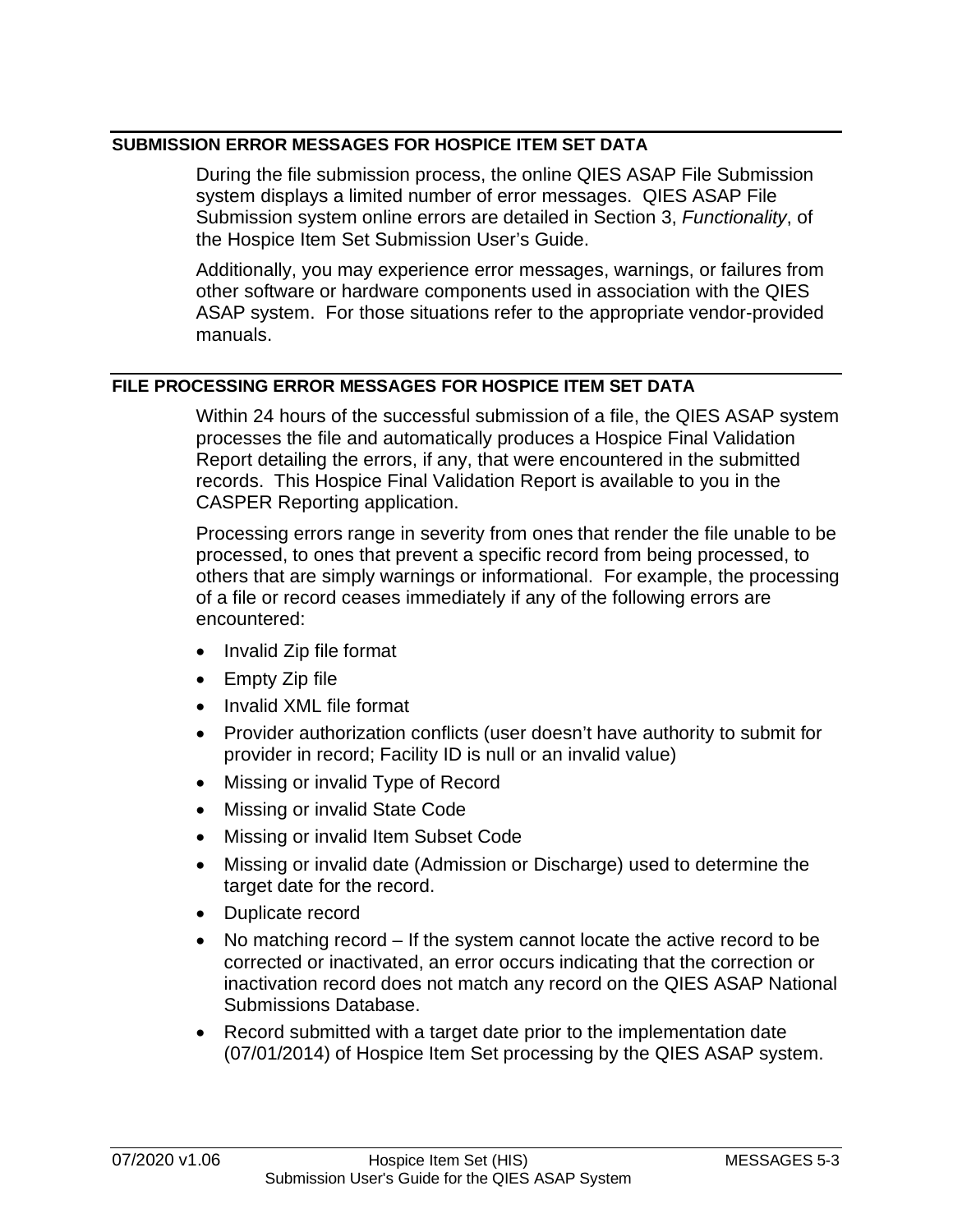• Submitted correction or inactivation record whose correction number is not the next incremented number from the current record in the QIES ASAP National Submissions Database.

Many other conditions exist that prevent a record from being considered a successful submission. The Hospice Final Validation Report identifies the errors, whether fatal or simply warning, that were encountered in the submitted records. Each error is noted on the report by its numeric identifier and severity (FATAL or WARNING). The report also includes a brief description of the error and notes the submitted item values that triggered the error.

**NOTE**: Corporate users and third-party vendors submitting files for multiple providers can expect one Hospice Final Validation Report for each provider for which records were submitted in a file.

Certain severe errors in the submitted file or one of its records prevent the system from creating and placing the automatically-generated Hospice Final Validation Report in the provider's Validation Report (VR) folder. You may review these errors by requesting the Hospice Submitter Final Validation Report in the CASPER Reporting application.

**NOTE**: The Hospice Submitter Final Validation Report must be requested by the person (User ID) who submitted the file.

All fatal errors in a file or record must be corrected and the file or record resubmitted.

The remainder of this section of the guide lists the errors/warnings in order by identifier, providing a description of the error condition and guidance for correcting the error, if necessary.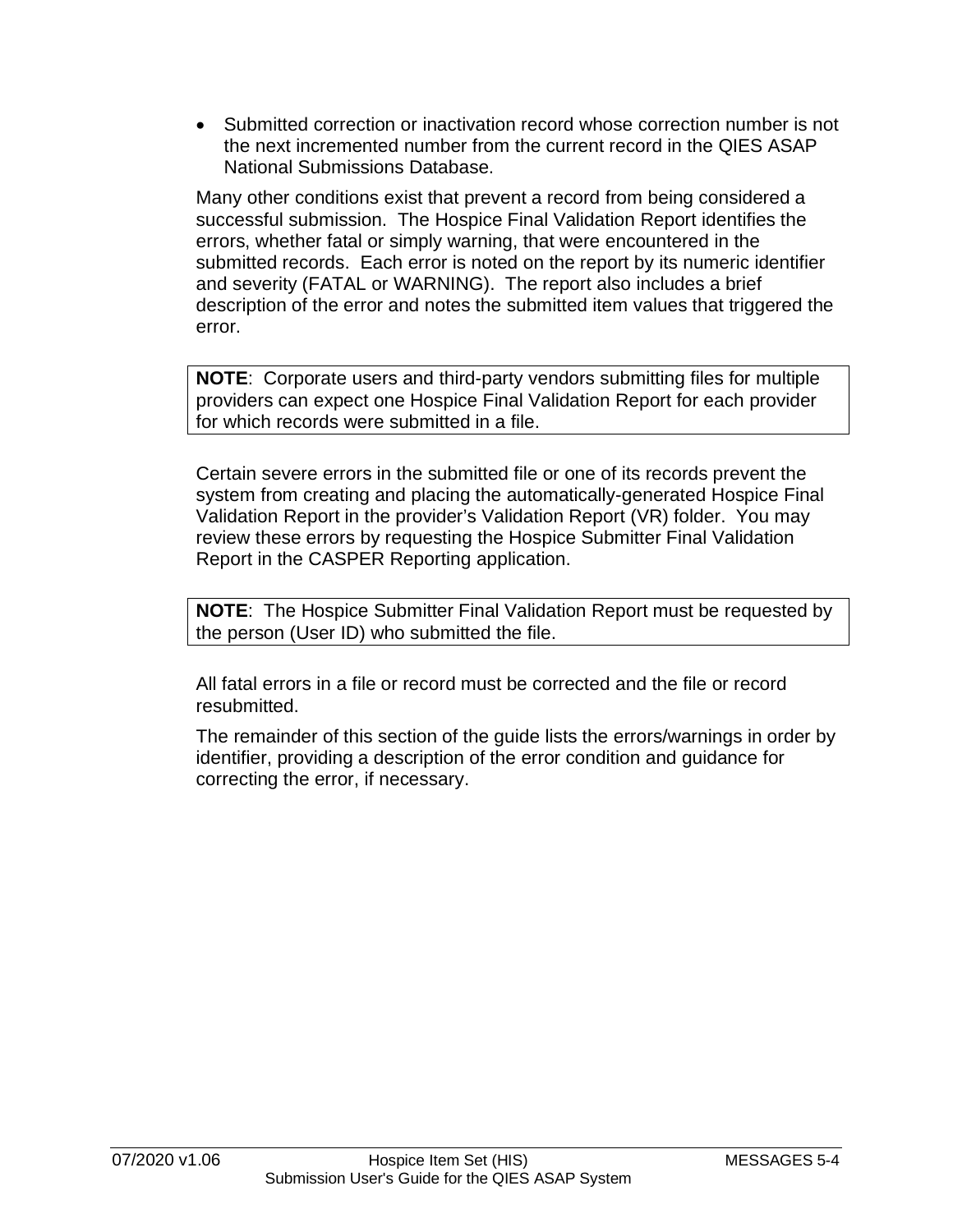| <b>Error ID</b> | <b>Sev</b> | <b>Error Message</b>                 | <b>Error Description</b>                                                        |
|-----------------|------------|--------------------------------------|---------------------------------------------------------------------------------|
| $-901$          | Fatal      | Invalid Zip File: Unable to process  | <b>Potential Causes:</b>                                                        |
|                 |            | the submitted file.                  | The submitted file is not formatted properly. The contents of the file could    |
|                 |            |                                      | not be extracted.                                                               |
|                 |            |                                      | The submitted file is not a .zip file.                                          |
|                 |            |                                      | The submitted .zip file is not compressed.                                      |
|                 |            |                                      | The submitted file is a .zipx file.                                             |
|                 |            |                                      | The submitted file is empty.                                                    |
|                 |            |                                      | The submitted file is encrypted.                                                |
|                 |            |                                      | Tips:                                                                           |
|                 |            |                                      | The submitted file must be a properly formatted .zip file. No other compression |
|                 |            |                                      | format, such as .zipx, is valid.                                                |
|                 |            |                                      | The .zip file should not contain subfolders.                                    |
|                 |            |                                      | The name of the .zip file must not exceed 260 characters, including the         |
|                 |            |                                      | extension (.zip).                                                               |
|                 |            |                                      | The name of each XML file included in the .zip file must not exceed 200         |
|                 |            |                                      | characters, including the extension.                                            |
|                 |            |                                      | The name of an XML file must not include special characters.<br><b>Action:</b>  |
|                 |            |                                      | Contact your software vendor.                                                   |
|                 |            |                                      | Refer your vendor to the data specifications for file submission requirements.  |
|                 |            |                                      | Recreate and/or rename the .zip file and resubmit.                              |
| $-902$          | Fatal      | Invalid XML File: The submitted file | Cause:                                                                          |
|                 |            | does not have a valid XML file name  | Each Hospice Item Set record submitted to the QIES ASAP system must be a        |
|                 |            | extension.                           | properly-formatted XML file.                                                    |
|                 |            |                                      | Tips:                                                                           |
|                 |            |                                      | The name of an XML file must not exceed 200 characters, including the           |
|                 |            |                                      | extension (.xml).                                                               |
|                 |            |                                      | The name of an XML file must not include special characters.                    |
|                 |            |                                      | <b>Action:</b>                                                                  |
|                 |            |                                      | Contact your software vendor.                                                   |
|                 |            |                                      | Refer your vendor to the data specifications for file submission requirements.  |
|                 |            |                                      | Recreate and/or rename the .xml file and resubmit.                              |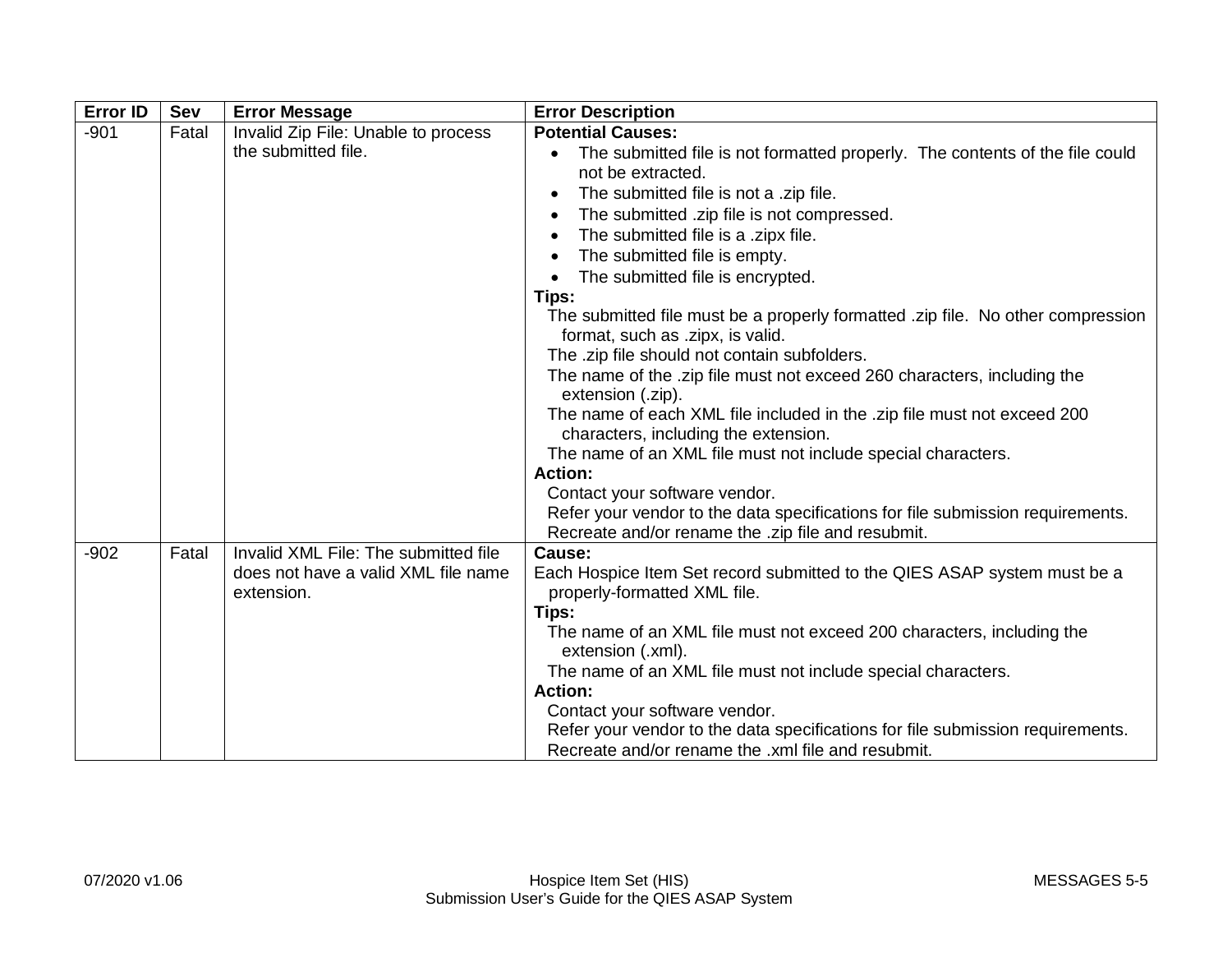| <b>Error ID</b> | Sev   | <b>Error Message</b>                                                                                                                                                | <b>Error Description</b>                                                                                                                                                                                                                                                                                                                                                                                                                                                                                                                                                                                                                                    |
|-----------------|-------|---------------------------------------------------------------------------------------------------------------------------------------------------------------------|-------------------------------------------------------------------------------------------------------------------------------------------------------------------------------------------------------------------------------------------------------------------------------------------------------------------------------------------------------------------------------------------------------------------------------------------------------------------------------------------------------------------------------------------------------------------------------------------------------------------------------------------------------------|
| $-903$          | Fatal | Required Item Missing or Invalid:<br>Based on the Hospice Item Set Data<br>Specifications in effect on the target<br>date of this record, this item is<br>required. | <b>Potential Causes:</b><br>• A valid value was not submitted for this item. Based upon the Hospice Item<br>Set Data Specifications in effect for this record, this item is required.<br>The length of the value submitted for this item exceeds the maximum length<br>allowed.<br><b>Definition:</b><br>Target Date - The target date identifies when the data collection event<br>occurred. Based upon the value of A0250 (Reason for Record), the target<br>date is defined as follows:<br>o A0220 (Admission Date) when A0250 is 01<br>o A0270 (Discharge Date) when A0250 is 09<br>Action:<br>Make appropriate corrections to the record and resubmit. |
| $-904$          | Fatal | Invalid XML File Format: The<br>submitted file is not structured<br>properly or contains tags longer than<br>30 characters and cannot be<br>processed.              | Cause:<br>The submitted record is not a properly structured XML file and cannot be<br>processed.<br>Tips:<br>Beginning and ending tags must enclose the entire record.<br>Beginning and ending tags must enclose each item of the record.<br>Tags must not exceed 30 characters.<br>Action:<br>Contact your software vendor.<br>Make appropriate corrections to the record and resubmit.                                                                                                                                                                                                                                                                    |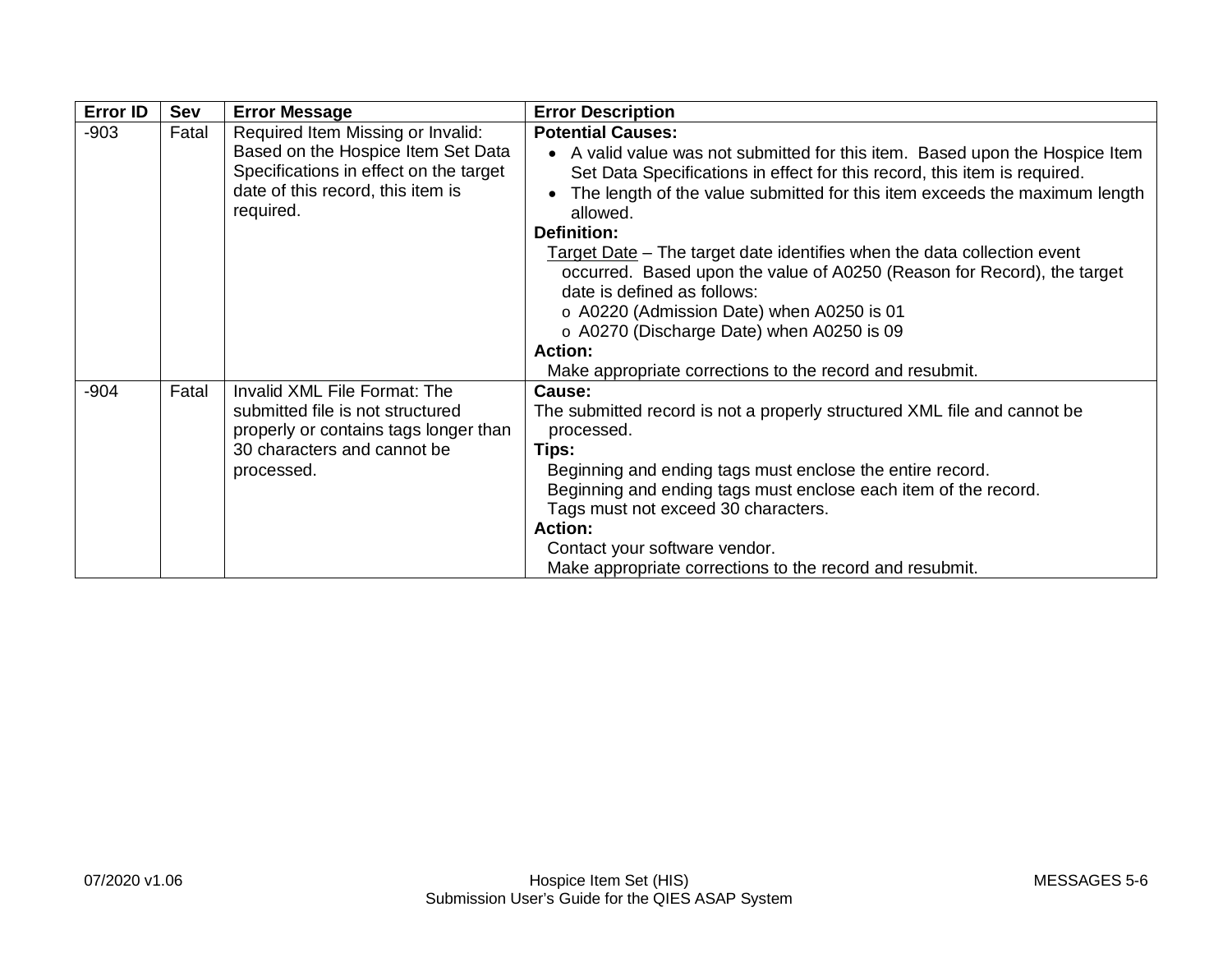| <b>Error ID</b> | <b>Sev</b> | <b>Error Message</b>                                                                                     | <b>Error Description</b>                                                                                                                                                                                                                                                                                                                                                                                                                                                                                                                                                                                                                                                                                |
|-----------------|------------|----------------------------------------------------------------------------------------------------------|---------------------------------------------------------------------------------------------------------------------------------------------------------------------------------------------------------------------------------------------------------------------------------------------------------------------------------------------------------------------------------------------------------------------------------------------------------------------------------------------------------------------------------------------------------------------------------------------------------------------------------------------------------------------------------------------------------|
| $-905$          | Fatal      | Invalid Target Date: Unable to<br>calculate the target date due to<br>missing or invalid required field. | Cause:<br>The QIES ASAP System is unable to calculate the target date of this record<br>because the value submitted in Admission Date (A0220) or Discharge Date<br>(A0270) is missing or invalid.<br><b>Definition:</b><br>Target Date - The target date identifies when the data collection event<br>occurred. Based upon the value of A0250 (Reason for Record), the target<br>date is defined as follows:<br>o A0220 (Admission Date) when A0250 is 01<br>o A0270 (Discharge Date) when A0250 is 09                                                                                                                                                                                                  |
|                 |            |                                                                                                          | <b>Action:</b><br>Make appropriate corrections to the record and resubmit.<br>Refer to the current data specifications to identify the acceptable values for this<br>item.                                                                                                                                                                                                                                                                                                                                                                                                                                                                                                                              |
| $-907$          | Fatal      | Duplicate Record: The submitted<br>record is a duplicate of a previously<br>accepted record.             | Cause:<br>The submitted record is a duplicate of a previously submitted and accepted<br>record for this patient.<br>Tip:<br>Duplicate records match on the following items:<br>o Admission Date (A0220)<br>o Reason for Record (A0250)<br>o Discharge Date (A0270)<br>o First name (A0500A)<br>o Last name (A0500C)<br>o Social Security Number (A0600A)<br>o Gender (A0800)<br>o Birth Date (A0900)<br>DO NOT resubmit an original after a modification. If the modification was in<br>error, you must submit another modification to correct the error.<br><b>Action:</b><br>Determine why this record was submitted multiple times.<br>DO NOT resubmit this record as it is already in the database. |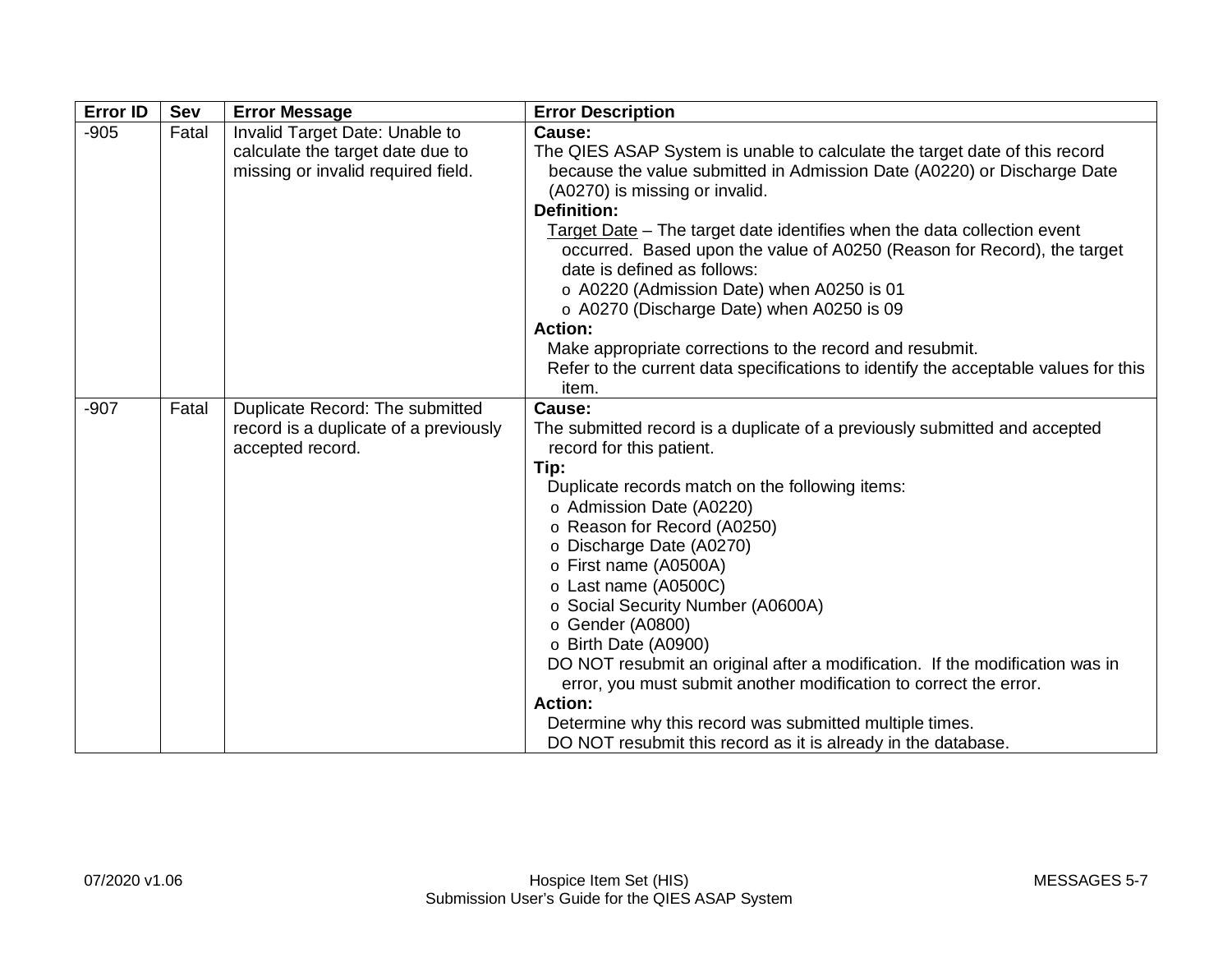| <b>Error ID</b> | Sev   | <b>Error Message</b>                                                                                                                                                    | <b>Error Description</b>                                                                                                                                                                                                                                                                                                                                                                                                                                                                                                                                                                                                                                                                                                                                                                                                                                                                                                                                                                                                                                                                                                                         |
|-----------------|-------|-------------------------------------------------------------------------------------------------------------------------------------------------------------------------|--------------------------------------------------------------------------------------------------------------------------------------------------------------------------------------------------------------------------------------------------------------------------------------------------------------------------------------------------------------------------------------------------------------------------------------------------------------------------------------------------------------------------------------------------------------------------------------------------------------------------------------------------------------------------------------------------------------------------------------------------------------------------------------------------------------------------------------------------------------------------------------------------------------------------------------------------------------------------------------------------------------------------------------------------------------------------------------------------------------------------------------------------|
| $-908$          | Fatal | Invalid Submission: The date listed<br>must not be prior to the Hospice<br>ASAP system implementation date of<br>07/01/2014.                                            | Cause:<br>The submitted Admission Date (A0220) and/or Discharge Date (A0270), of this<br>record precedes 07/01/2014, the implementation date of the Hospice ASAP<br>system.<br><b>Action:</b><br>Make appropriate corrections to the record and resubmit. If the dates in the<br>record are prior to 07/01/2014, do not submit the record.<br>Refer to the current data specifications to identify the acceptable values for this<br>item.                                                                                                                                                                                                                                                                                                                                                                                                                                                                                                                                                                                                                                                                                                       |
| $-909$          | Warn  | Inconsistent Record Sequence:<br>Under CMS sequencing guidelines,<br>this type of record does not logically<br>follow the type of record received<br>prior to this one. | Cause:<br>The submitted record does not satisfy CMS sequencing guidelines when<br>compared to the record that was submitted to the Hospice ASAP System prior<br>to this one for this patient.<br>o The Reason for Record (A0250) indicates that this record was submitted out<br>of order. The record that should have preceded this record may not have<br>been submitted successfully.<br>o The patient's identifying information in this record may differ from the<br>patient-identifying information submitted for this patient in a prior record.<br>The current and prior Hospice Item Set records may have matched to<br>different patient records causing what appears to be a failure in the<br>sequencing order.<br>Tips:<br>If the prior record is an Admission, the next record cannot be an Admission, but<br>can be a Discharge.<br>If the prior record is a Discharge or there is no prior record, the next record can<br>be an Admission.<br><b>Action:</b><br>There are a limited number of exceptions to the sequencing guidelines. If you<br>are certain this record is correct due to an exception, no action is necessary. |
|                 |       |                                                                                                                                                                         | If this message occurred because a record was completed and not submitted,<br>submit the missing record now.                                                                                                                                                                                                                                                                                                                                                                                                                                                                                                                                                                                                                                                                                                                                                                                                                                                                                                                                                                                                                                     |
| $-914$          | Fatal | Invalid Format: The value submitted<br>for this item contains one or more<br>non-printable or control characters.                                                       | Cause:<br>The value submitted for this item is invalid; it cannot contain non-printable or<br>control characters.<br><b>Action:</b><br>Make appropriate corrections to the record and resubmit.                                                                                                                                                                                                                                                                                                                                                                                                                                                                                                                                                                                                                                                                                                                                                                                                                                                                                                                                                  |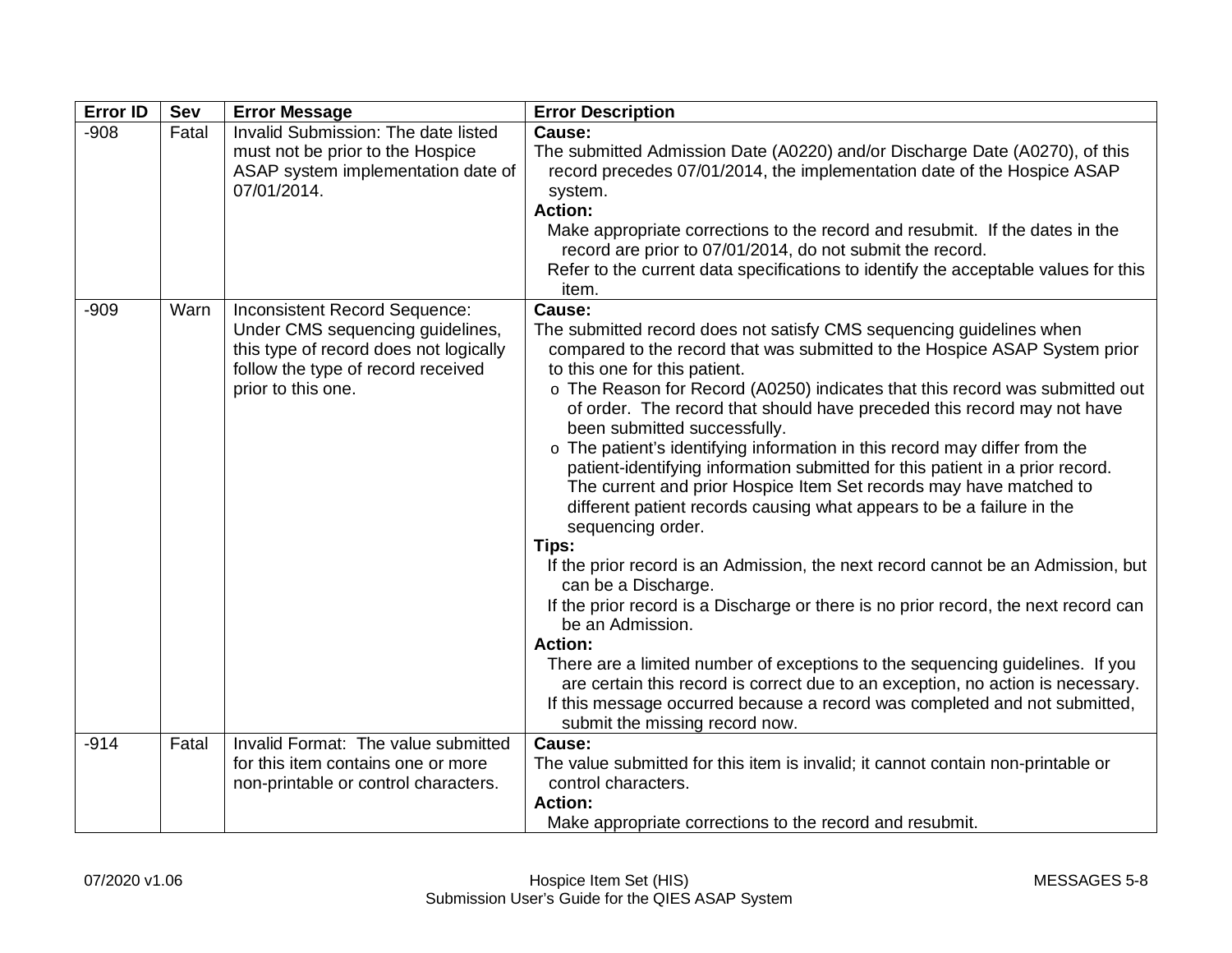|                                                                                                                                                                                                                                                                                     | <b>Error Description</b>                                                                                                                                                                                                                                                                                                                                                                                                                                                                                                                                                                                                                                                                                     |
|-------------------------------------------------------------------------------------------------------------------------------------------------------------------------------------------------------------------------------------------------------------------------------------|--------------------------------------------------------------------------------------------------------------------------------------------------------------------------------------------------------------------------------------------------------------------------------------------------------------------------------------------------------------------------------------------------------------------------------------------------------------------------------------------------------------------------------------------------------------------------------------------------------------------------------------------------------------------------------------------------------------|
| <b>Patient Information Mismatch:</b><br>Submitted value(s) for the item(s)<br>listed do not match the values in the<br>QIES ASAP database. If the record<br>was accepted, the patient<br>information in the database was<br>updated. Verify that the new<br>information is correct. | Cause:<br>Based on resident (patient) matching criteria, patient information in this record,<br>though not identical, is similar enough to patient information in the QIES ASAP<br>System that a match was identified. If the submitted record was accepted, one<br>or more fields in the QIES ASAP System were updated with the new or<br>previously missing information.<br>Example:<br>The patient's first name was spelled differently, the birth date was entered<br>incorrectly, or the provider is now submitting information that was previously<br>unknown (such as the Medicare or Medicaid number).                                                                                               |
|                                                                                                                                                                                                                                                                                     | <b>Definition:</b><br>Resident (patient) matching criteria: Criteria used to match key patient-<br>identifying information in a record with an existing patient known to the QIES<br><b>ASAP System.</b><br>Tip:<br>The Resident Match process may update the following patient information:<br>o last name<br>o first name<br>o middle initial<br>o birth date<br>o death date<br>o social security number<br>o Medicare number<br>o Medicaid number<br>o gender<br>o race/ethnicity<br>o facility ID<br><b>Action:</b><br>Verify the old and new information.<br>If the new information is correct, no action is required.<br>If the new information is not correct, make appropriate modifications to the |
|                                                                                                                                                                                                                                                                                     |                                                                                                                                                                                                                                                                                                                                                                                                                                                                                                                                                                                                                                                                                                              |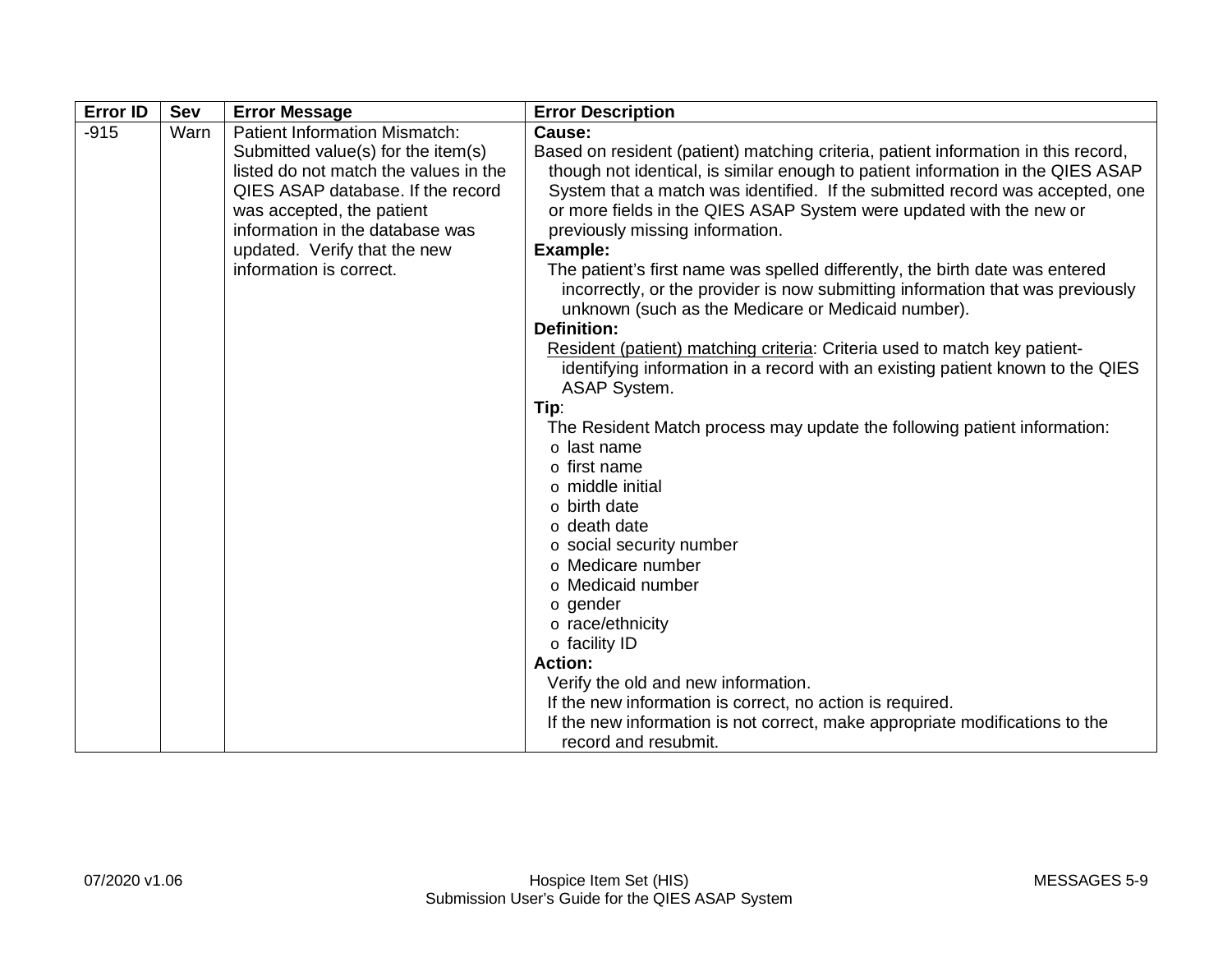| <b>Error ID</b> | <b>Sev</b> | <b>Error Message</b>                                                      | <b>Error Description</b>                                                                                             |
|-----------------|------------|---------------------------------------------------------------------------|----------------------------------------------------------------------------------------------------------------------|
| $-916$          | Fatal      | Multiple Matches Found: The                                               | Cause:                                                                                                               |
|                 |            | submitted record matches multiple                                         | The submitted record matches multiple records in the QIES ASAP database.                                             |
|                 |            | records in the database. Please                                           | <b>Action:</b>                                                                                                       |
|                 |            | contact the QTSO Help Desk.                                               | Contact the QTSO Help Desk for assistance.                                                                           |
|                 |            |                                                                           | DO NOT resubmit this record as it is already in the database.                                                        |
| $-920$          | Fatal      | Invalid Submission: The target date                                       | Cause:                                                                                                               |
|                 |            | (A0220 or A0270) of this record is<br>after the provider's closed date.   | The target date value submitted in this record is after the provider's closed date.<br><b>Definition:</b>            |
|                 |            |                                                                           | Target Date - The target date identifies when the data collection event                                              |
|                 |            |                                                                           | occurred. Based upon the value of A0250 (Reason for Record), the target                                              |
|                 |            |                                                                           | date is defined as follows:                                                                                          |
|                 |            |                                                                           | o A0220 (Admission Date) when A0250 is 01                                                                            |
|                 |            |                                                                           | o A0270 (Discharge Date) when A0250 is 09                                                                            |
|                 |            |                                                                           | <b>Action:</b>                                                                                                       |
|                 |            |                                                                           | Verify the target date for this record. If submitted incorrectly, make appropriate                                   |
|                 |            |                                                                           | corrections to the record and resubmit.                                                                              |
|                 |            |                                                                           | Otherwise, no action is necessary. You cannot submit this record.                                                    |
| $-921$          | Fatal      | Invalid Submission: The target date<br>(A0220 or A0270) of this record is | Cause:                                                                                                               |
|                 |            | more than 24 months prior to the                                          | The target date value submitted in this record is more than 24 months prior to the<br>date the record was submitted. |
|                 |            | submission date.                                                          | <b>Definition:</b>                                                                                                   |
|                 |            |                                                                           | Target Date - The target date identifies when the data collection event                                              |
|                 |            |                                                                           | occurred. Based upon the value of A0250 (Reason for Record), the target                                              |
|                 |            |                                                                           | date is defined as follows:                                                                                          |
|                 |            |                                                                           | o A0220 (Admission Date) when A0250 is 01                                                                            |
|                 |            |                                                                           | o A0270 (Discharge Date) when A0250 is 09                                                                            |
|                 |            |                                                                           | Action:                                                                                                              |
|                 |            |                                                                           | Verify the target date for this record. If submitted incorrectly, make appropriate                                   |
|                 |            |                                                                           | corrections to the record and resubmit.                                                                              |
|                 |            |                                                                           | Otherwise, no action is necessary. You cannot submit this record.                                                    |
| $-922$          | Fatal      | Invalid Submission: This record was                                       | Cause:                                                                                                               |
|                 |            | submitted more than 24 months after                                       | The submission date of this record is more than 24 months after the date the                                         |
|                 |            | the provider's closed date.                                               | provider closed.                                                                                                     |
|                 |            |                                                                           | <b>Action:</b>                                                                                                       |
|                 |            |                                                                           | No action is necessary.                                                                                              |
|                 |            |                                                                           | If you believe this error is invalid, contact the QTSO Help Desk.                                                    |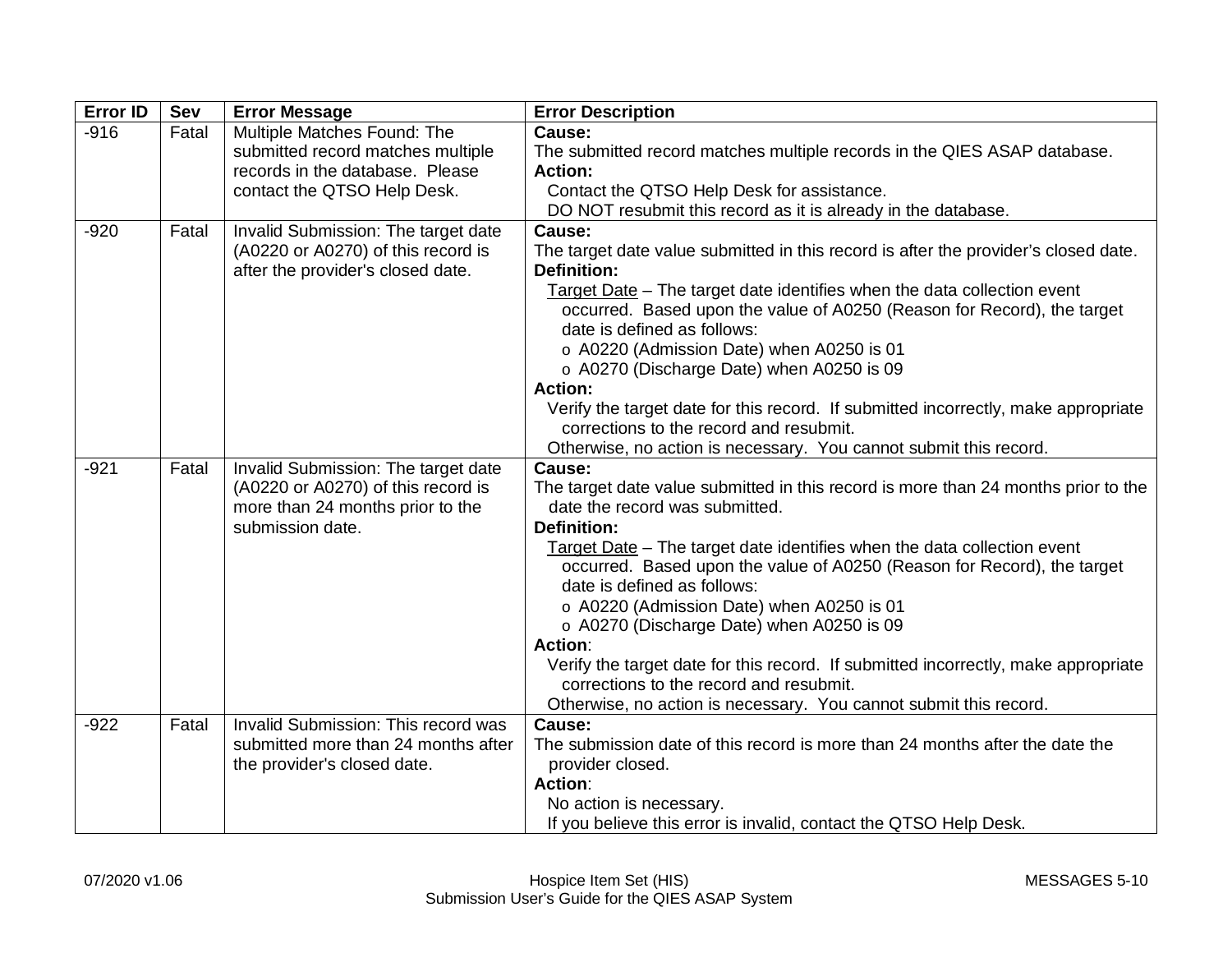| <b>Error ID</b> | Sev   | <b>Error Message</b>                                                                                                                                                               | <b>Error Description</b>                                                                                                                                                                                                                                                                                                                                                                                                                                                                                                                                                      |
|-----------------|-------|------------------------------------------------------------------------------------------------------------------------------------------------------------------------------------|-------------------------------------------------------------------------------------------------------------------------------------------------------------------------------------------------------------------------------------------------------------------------------------------------------------------------------------------------------------------------------------------------------------------------------------------------------------------------------------------------------------------------------------------------------------------------------|
| $-923$          | Fatal | Invalid Target Date: The calculated<br>target date is greater than the<br>submission date.                                                                                         | Cause:<br>The target date of this record is invalid; it is later than the submission date.<br><b>Definition:</b><br>Target Date - The target date identifies when the data collection event<br>occurred. Based upon the value of A0250 (Reason for Record), the target<br>date is defined as follows:<br>o A0220 (Admission Date) when A0250 is 01<br>o A0270 (Discharge Date) when A0250 is 09<br><b>Action:</b><br>Make appropriate corrections to the record and resubmit.<br>Refer to the current data specifications to identify the acceptable values for this<br>item. |
| $-3001$         | Fatal | Incorrect Format: If the submitted<br>value is not equal to an allowable<br>special character, then the length<br>must match exactly the maximum<br>length specified for the item. | Cause:<br>The submitted value for this item is incorrect.<br>• If the value submitted for this item is not one of the allowable special<br>characters, the length must match exactly the maximum length specified for the<br>item in the Hospice Item Set Data Specifications.<br><b>Action:</b><br>Make appropriate corrections to the record and resubmit.<br>Refer to the current data specifications to identify the acceptable values for this<br>item.                                                                                                                  |
| $-3002$         | Fatal | Incorrect Format: If the value is not<br>equal to blank $($ <sup><math>\land</math></sup> ), the first three<br>characters must not equal 000.                                     | Cause:<br>The submitted SSN is invalid.<br>• IF A0600A (Social Security Number) is not blank (^), THEN the first three<br>characters must not be 000.<br><b>Action:</b><br>Make appropriate corrections to the record and resubmit.<br>Refer to the current data specifications to identify the acceptable values for this<br>item.                                                                                                                                                                                                                                           |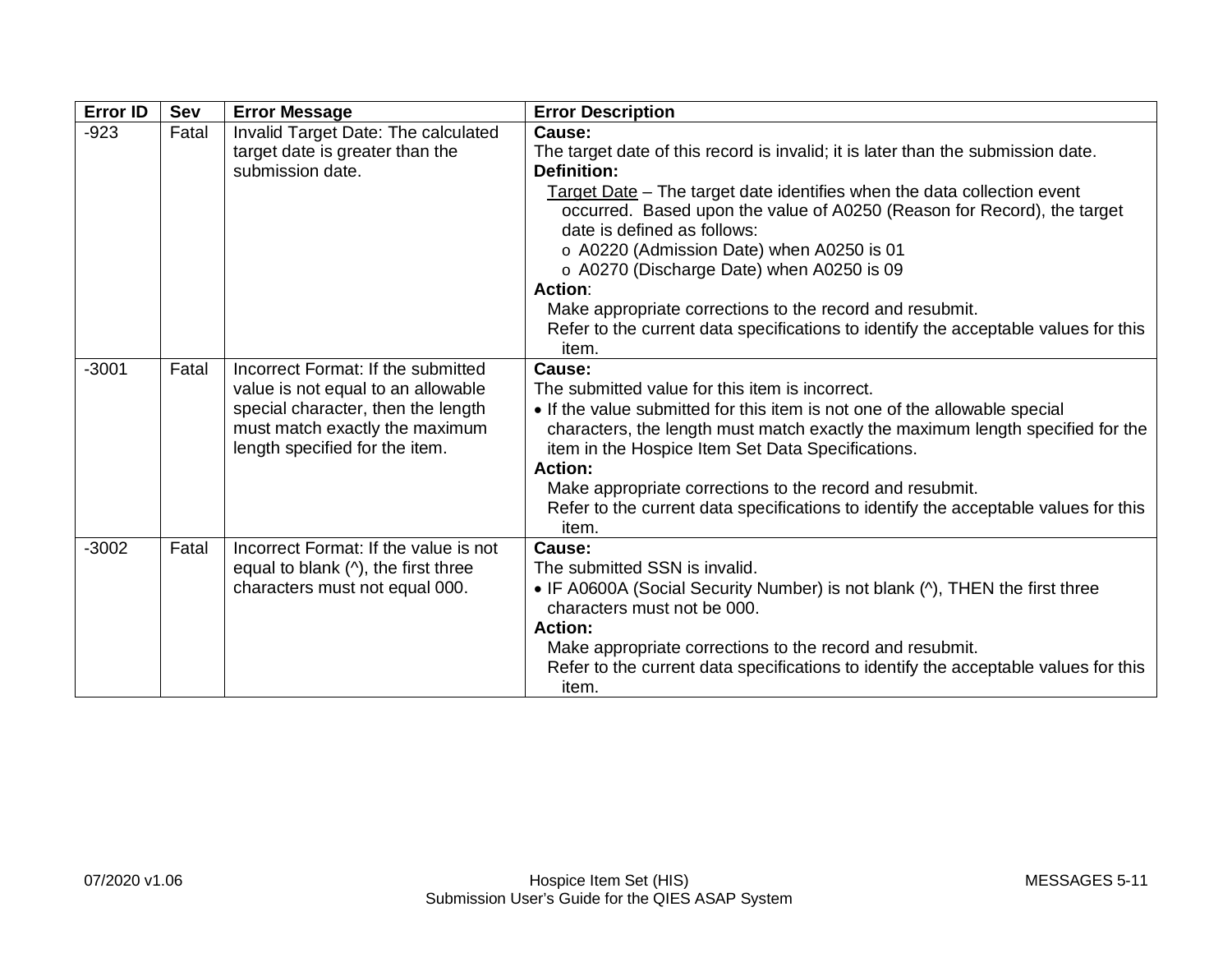| <b>Error ID</b> | <b>Sev</b> | <b>Error Message</b>                                                                                                                                                              | <b>Error Description</b>                                                                                                                                                                                                                                                                                                                                                                                                                                                   |
|-----------------|------------|-----------------------------------------------------------------------------------------------------------------------------------------------------------------------------------|----------------------------------------------------------------------------------------------------------------------------------------------------------------------------------------------------------------------------------------------------------------------------------------------------------------------------------------------------------------------------------------------------------------------------------------------------------------------------|
| $-3003$         | Fatal      | <b>Incorrect Format: Social Security</b><br>Number must not equal any of the<br>following: 111111111, 3333333333,<br>123456789, or 999999999.                                     | Cause:<br>The submitted SSN is invalid.<br>• IF A0600A (Social Security Number) is not blank (^), THEN it must not be<br>111111111, 333333333, 123456789, or 999999999.<br><b>Action:</b><br>Make appropriate corrections to the record and resubmit.<br>Refer to the current data specifications to identify the acceptable values for this<br>item.                                                                                                                      |
| $-3005$         | Fatal      | Incorrect Format: If the first character<br>is numeric (0-9), then the first 9<br>characters must be numeric (0-9).                                                               | Cause:<br>The submitted Medicare or Railroad Insurance Number is invalid.<br>• IF the first character of A0600B (Medicare or Railroad Insurance Number) is<br>numeric, THEN all 9 characters must be numeric.<br><b>Action:</b><br>Make appropriate corrections to the record and resubmit.<br>Refer to the current data specifications to identify the acceptable values for this<br>item.                                                                                |
| $-3006$         | Fatal      | Incorrect Format: If the first character<br>is alphabetic, then there must be 1,<br>2, or 3 alphabetic characters<br>followed by 6 or 9 numbers, up to the<br>length of the item. | Cause:<br>The submitted Medicare/ Railroad Insurance Number is invalid.<br>• IF the first character of A0600B (Medicare/railroad insurance number) is<br>alphabetic, THEN there must be 1, 2, or 3 alphabetic characters and the<br>remainder of the characters in the item must be numeric.<br><b>Action:</b><br>Make appropriate corrections to the record and resubmit.<br>Refer to the current data specifications to identify the acceptable values for this<br>item. |
| $-3008$         | Fatal      | Invalid Date: A0900 (Birth Date)<br>cannot be more than 140 years<br>earlier than the current date.                                                                               | Cause:<br>The submitted birth date is invalid.<br>• A0900 (Birth Date) must not be more than 140 years earlier than the<br>submission date.<br><b>Action:</b><br>Make appropriate corrections to the record and resubmit.<br>Refer to the current data specifications to identify the acceptable values for this<br>item.                                                                                                                                                  |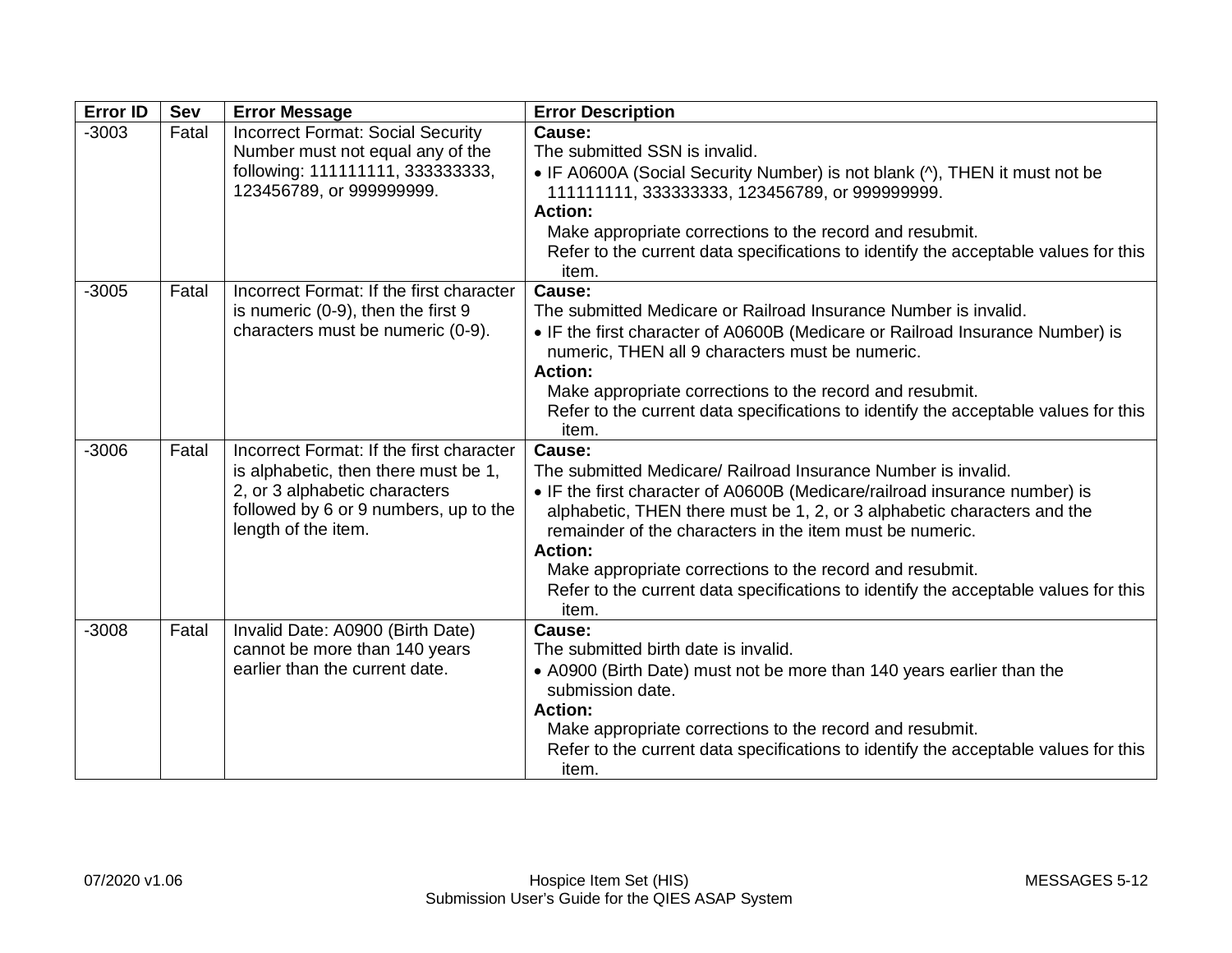| <b>Error ID</b> | Sev   | <b>Error Message</b>                                         | <b>Error Description</b>                                                                                                                        |
|-----------------|-------|--------------------------------------------------------------|-------------------------------------------------------------------------------------------------------------------------------------------------|
| $-3009$         | Fatal | Invalid Value: The value submitted                           | Cause:                                                                                                                                          |
|                 |       | for this item is not an acceptable                           | The submitted value is not one of the options allowed for this item.                                                                            |
|                 |       | value.                                                       | <b>Action:</b>                                                                                                                                  |
|                 |       |                                                              | Make appropriate corrections to the record and resubmit.<br>Refer to the current data specifications to identify the acceptable values for this |
|                 |       |                                                              | item.                                                                                                                                           |
| $-3010$         | Fatal | Invalid Date: This item must contain                         | Cause:                                                                                                                                          |
|                 |       | a valid date in YYYYMMDD format or                           | The date submitted in this item is invalid or formatted improperly.                                                                             |
|                 |       | an allowable special character.                              | • A date must be submitted in YYYYMMDD format or must contain the<br>appropriate allowable special character.                                   |
|                 |       |                                                              | Tip:                                                                                                                                            |
|                 |       |                                                              | The invalid date is displayed on the Final Validation Report in the exact format<br>that it was submitted.                                      |
|                 |       |                                                              | <b>Action:</b>                                                                                                                                  |
|                 |       |                                                              | Contact the vendor of your encoding software if the date format is incorrect.                                                                   |
|                 |       |                                                              | Make appropriate corrections to the record and resubmit.                                                                                        |
|                 |       |                                                              | Refer to the current data specifications to identify the acceptable values for this<br>item.                                                    |
| $-3011$         | Fatal | Invalid Birth Date: Birth Date must                          | Cause:                                                                                                                                          |
|                 |       | contain a valid date in YYYYMMDD,                            | The birth date submitted in this item is invalid or formatted improperly.                                                                       |
|                 |       | YYYYMM, or YYYY format or an<br>allowable special character. | • A0900 (Birth Date) must be submitted in YYYYMMDD, YYYYMM, or YYYY<br>format or as one of the allowable special values.                        |
|                 |       |                                                              | Tip:                                                                                                                                            |
|                 |       |                                                              | The invalid date is displayed on the Final Validation Report in the exact format                                                                |
|                 |       |                                                              | that it was submitted.                                                                                                                          |
|                 |       |                                                              | <b>Action:</b>                                                                                                                                  |
|                 |       |                                                              | Contact the vendor of your encoding software to correct the formatting of<br>dates.                                                             |
|                 |       |                                                              | Make appropriate corrections to the record and resubmit.                                                                                        |
|                 |       |                                                              | Refer to the current data specifications to identify the acceptable values for this                                                             |
|                 |       |                                                              | item.                                                                                                                                           |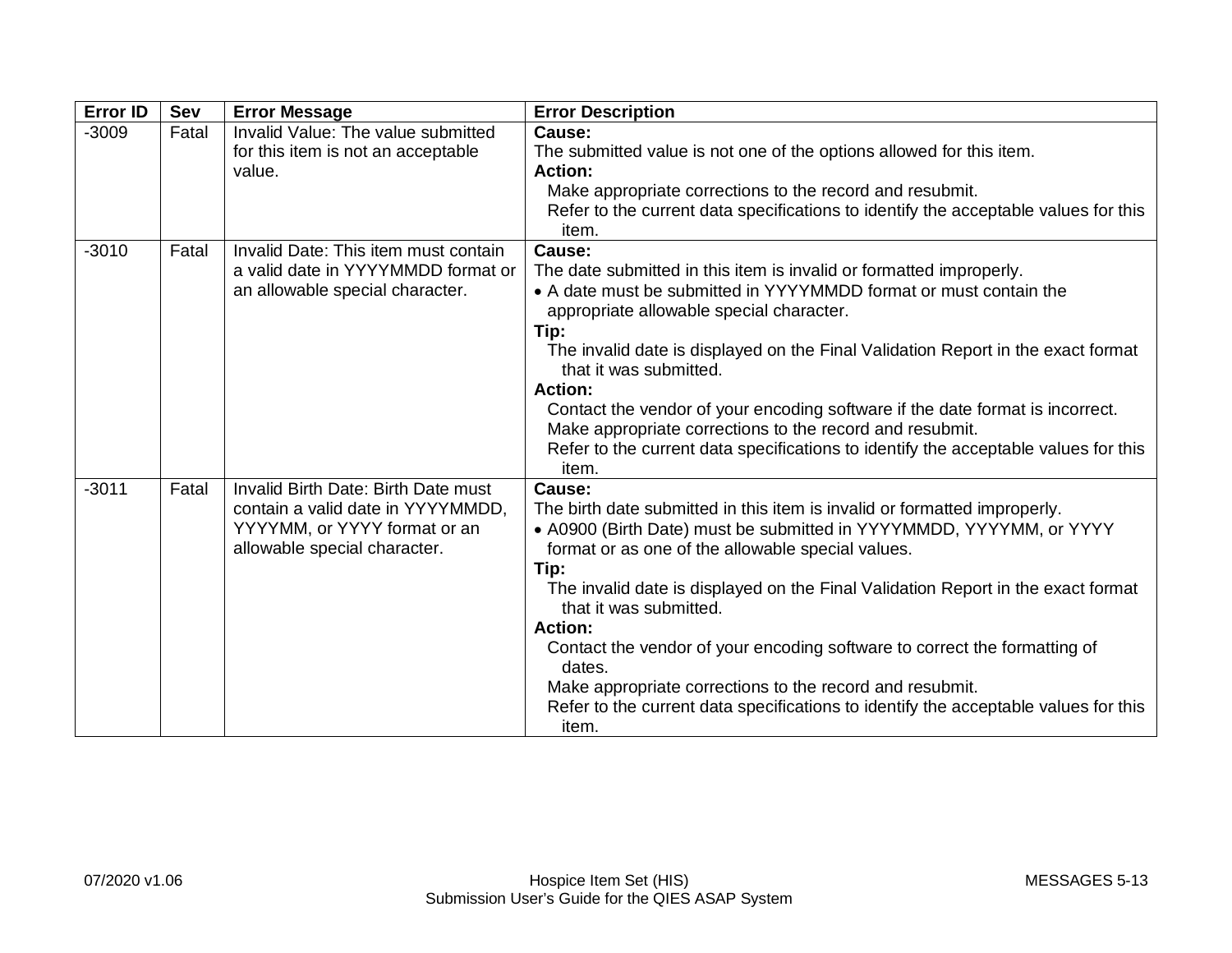| <b>Error ID</b> | <b>Sev</b> | <b>Error Message</b>                                                                                                                                     | <b>Error Description</b>                                                                                                                                                                                                                                                                                                                                                                                                                                                                                                                                                                                                               |
|-----------------|------------|----------------------------------------------------------------------------------------------------------------------------------------------------------|----------------------------------------------------------------------------------------------------------------------------------------------------------------------------------------------------------------------------------------------------------------------------------------------------------------------------------------------------------------------------------------------------------------------------------------------------------------------------------------------------------------------------------------------------------------------------------------------------------------------------------------|
| $-3012$         | Fatal      | Invalid Value: Only numeric values<br>that fall within the range of<br>acceptable values and specified<br>special characters are valid for this<br>item. | Cause:<br>The value submitted for this item is invalid; it is not one of the numeric values or<br>special characters allowed.<br>Tips:<br>The submitted value must be greater than or equal to the minimum value<br>allowed and less than or equal to the maximum value allowed.<br>The length of the submitted value must not exceed the allowed maximum<br>length for the item.<br>Signed numbers (with a leading plus or minus sign) are not allowed.<br><b>Action:</b><br>Make appropriate corrections to the record and resubmit.<br>Refer to the current data specifications to identify the acceptable values for this<br>item. |
| $-3013$         | Fatal      | Invalid Numeric Format: Only whole<br>numbers and specified special<br>characters are valid for this item.                                               | <b>Cause:</b><br>The value submitted for this item is invalid; it is not one of the numeric values or<br>special characters allowed. Numbers with a decimal point and one or more<br>decimal places are not allowed for this item.<br><b>Action:</b><br>Make appropriate corrections to the record and resubmit.<br>Refer to the current data specifications to identify the acceptable values for this<br>item.                                                                                                                                                                                                                       |
| $-3015$         | Fatal      | Invalid Format: Only numeric<br>characters 0-9 and specified special<br>characters are valid for this item. No<br>spaces are allowed.                    | Cause:<br>The value submitted for this item is invalid.<br>• A0100A (NPI), A0550 (Patient ZIP Code), A0600A (Social Security Number),<br>and Software Vendor ID (SFTWR_VNDR_ID) may only contain numeric<br>characters or be blank (^).<br>• No spaces are allowed in this item.<br><b>Action:</b><br>Make appropriate corrections to the record and resubmit.<br>Refer to the current data specifications to identify the acceptable values for this<br>item.                                                                                                                                                                         |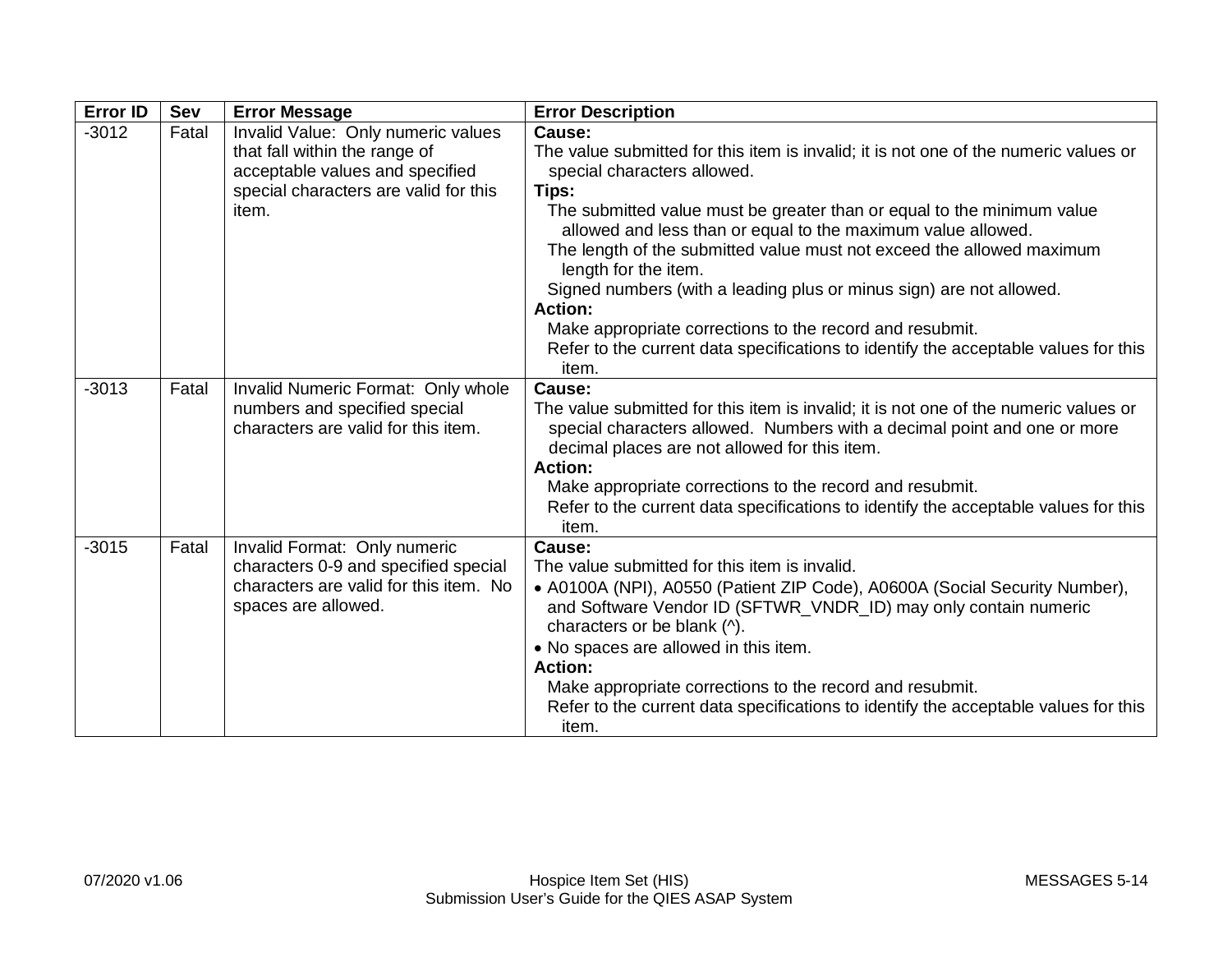| <b>Error ID</b> | Sev   | <b>Error Message</b>                                                                                                                                                                                                                                                            | <b>Error Description</b>                                                                                                                                                                                                                                                                                                                                                                                                                                                                                                                                   |
|-----------------|-------|---------------------------------------------------------------------------------------------------------------------------------------------------------------------------------------------------------------------------------------------------------------------------------|------------------------------------------------------------------------------------------------------------------------------------------------------------------------------------------------------------------------------------------------------------------------------------------------------------------------------------------------------------------------------------------------------------------------------------------------------------------------------------------------------------------------------------------------------------|
| $-3016$         | Fatal | Invalid Format: Only numeric<br>characters 0-9, letters A-Z, letters a-<br>z, and specified special characters<br>are valid for this item. No spaces are<br>allowed.                                                                                                            | Cause:<br>The value submitted for this item is invalid.<br>• This item may only contain alphanumeric characters or the special character(s)<br>identified in the data specifications for the item.<br>• No spaces are allowed in this item.<br><b>Action:</b><br>Make appropriate corrections to the record and resubmit.<br>Refer to the current data specifications to identify the acceptable values for this<br>item.                                                                                                                                  |
| $-3017$         | Fatal | Invalid Format: Only numeric<br>characters 0-9, letters A-Z, letters a-<br>z, dash $(-)$ , at sign $(\circledR)$ , single quote<br>('), forward slash $($ ), plus sign $(+)$ ,<br>comma (,), period (.), underscore $(\_)$ ,<br>and embedded spaces are valid for<br>this item. | Cause:<br>The value submitted for this item is invalid.<br>• This item may only contain alphanumeric characters, a dash (-), at sign (@),<br>single quote ('), forward slash ( $\prime$ ), plus sign (+), comma (,), period (.),<br>underscore $(\_)$ , or the special character(s) identified in the data specifications<br>for the item.<br>• Embedded spaces are allowed.<br><b>Action:</b><br>Make appropriate corrections to the record and resubmit.<br>Refer to the current data specifications to identify the acceptable values for this<br>item. |
| $-3018$         | Fatal | Invalid Value: Only numeric<br>characters 0-9, letters A-Z, letters a-<br>z, at sign $(\mathcal{Q})$ , single quote $(')$ ,<br>forward slash $($ / $)$ , plus sign $(+)$ ,<br>comma (,), period (.), and<br>underscore $($ $)$ are valid for this item.                         | Cause:<br>The value submitted for this item is invalid.<br>• This item may only contain alphanumeric characters, at sign (@), single quote<br>('), forward slash ( $\prime$ ), plus sign (+), comma (,), period (.), underscore ( $\prime$ ), or the<br>special character(s) identified in the data specifications for the item.<br><b>Action:</b><br>Make appropriate corrections to the record and resubmit.<br>Refer to the current data specifications to identify the acceptable values for this<br>item.                                             |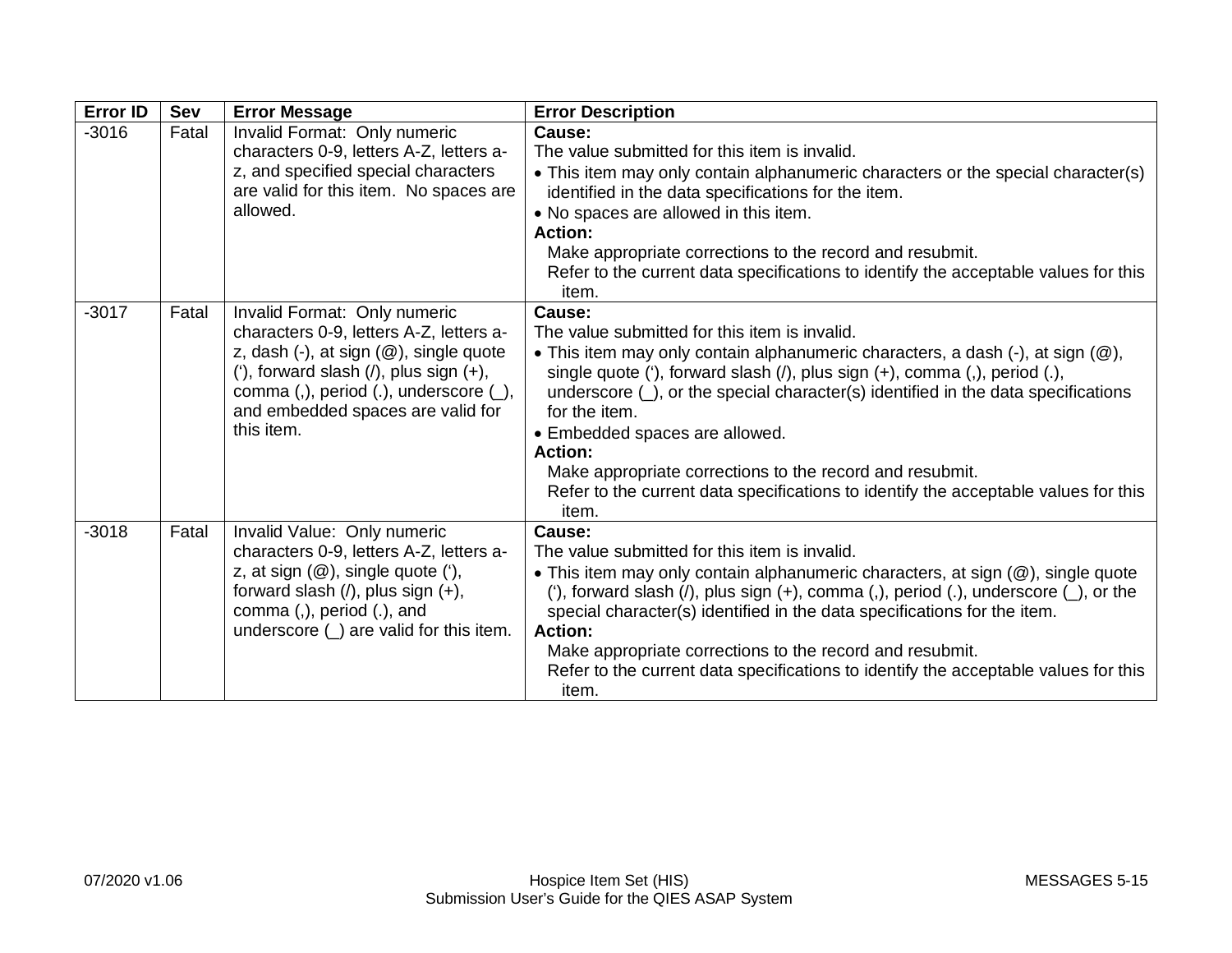| <b>Error ID</b> | Sev   | <b>Error Message</b>                                                                                                                                              | <b>Error Description</b>                                                                                                                                                                                                                                                                                                                                                                                                                                                                                                                                                                               |
|-----------------|-------|-------------------------------------------------------------------------------------------------------------------------------------------------------------------|--------------------------------------------------------------------------------------------------------------------------------------------------------------------------------------------------------------------------------------------------------------------------------------------------------------------------------------------------------------------------------------------------------------------------------------------------------------------------------------------------------------------------------------------------------------------------------------------------------|
| $-3019$         | Fatal | Invalid E-Mail Address: The<br>submitted e-mail address contains<br>invalid characters.                                                                           | Cause:<br>The value submitted for this item is invalid.<br>An e-mail address may not contain the following characters:<br>single quote (')<br>double-quote (")<br>comma $($ , $)$<br>semi-colon (;)<br>$color:$ :)<br>back slash (\)<br>right and left parentheses ((and))<br>right and left brackets ([and ])<br>right and left braces ({ and })<br>less than $(<)$<br>greater than $(>)$<br>space $( )$<br><b>Action:</b><br>Make appropriate corrections to the record and resubmit.<br>Refer to the current data specifications to identify the acceptable values for this<br>item.                |
| $-3020a$        | Fatal | Invalid FAC ID: The FAC ID<br>submitted in this file does not match<br>a FAC_ID in the state submitted in<br>the STATE_CD item in the QIES<br><b>ASAP System.</b> | Cause:<br>The FAC_ID (Facility ID) in the submitted record is not associated with a valid<br>provider in the QIES ASAP system for the state identified in the STATE_CD<br>(State Code) item.<br>• The FAC_ID is assigned to a provider upon registration.<br>• The value of the submitted FAC_ID must match the FAC_ID in the QIES ASAP<br>system for the provider.<br>• The value of the submitted FAC_ID must be associated with the submitted<br>STATE CD.<br><b>Action:</b><br>Ensure that the FAC_ID and STATE_CD values are correct.<br>Make appropriate corrections to the record and resubmit. |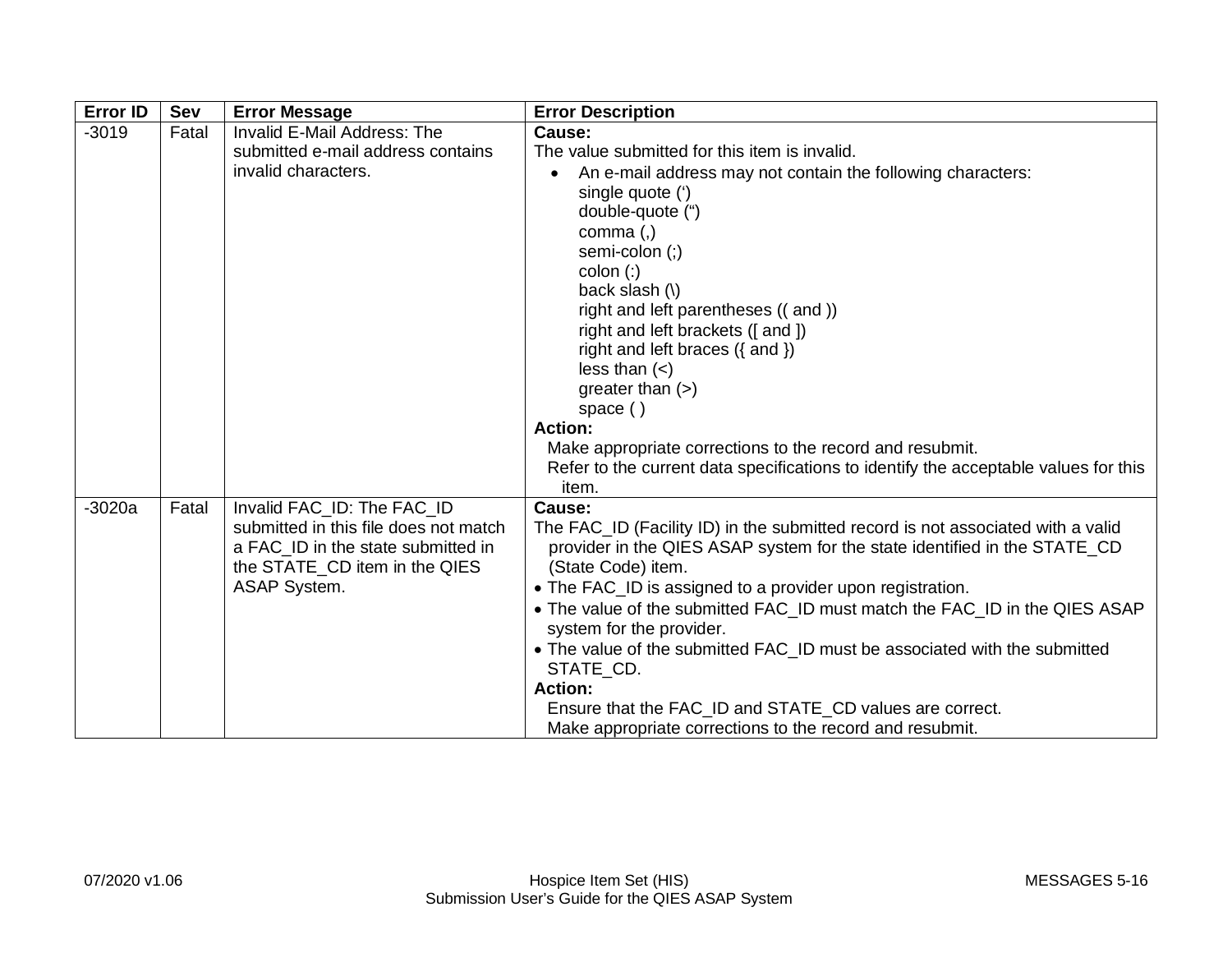| <b>Error ID</b> | Sev   | <b>Error Message</b>                                                                                                                                                        | <b>Error Description</b>                                                                                                                                                                                                                                                                                                                                                                                                                                                                                                                                                                                                                                                                                                                                                                                                                                                                                                                                                                                                                                                     |
|-----------------|-------|-----------------------------------------------------------------------------------------------------------------------------------------------------------------------------|------------------------------------------------------------------------------------------------------------------------------------------------------------------------------------------------------------------------------------------------------------------------------------------------------------------------------------------------------------------------------------------------------------------------------------------------------------------------------------------------------------------------------------------------------------------------------------------------------------------------------------------------------------------------------------------------------------------------------------------------------------------------------------------------------------------------------------------------------------------------------------------------------------------------------------------------------------------------------------------------------------------------------------------------------------------------------|
| $-3020b$        | Fatal | Unauthorized Submitter: The<br>submitter's User ID is not authorized<br>to submit data on behalf of the<br>provider identified by the FAC_ID<br>and STATE_CD items.         | Cause:<br>The submitter's User ID does not have authority to submit for the provider<br>identified by the FAC_ID (Facility ID) and STATE_CD (State Code) submitted<br>in this record.<br><b>Action:</b><br>Make appropriate corrections to the record and resubmit.<br>Contact the QTSO Help Desk for additional assistance.                                                                                                                                                                                                                                                                                                                                                                                                                                                                                                                                                                                                                                                                                                                                                 |
| $-3021$         | Warn  | Incorrect CCN: A0100B does not<br>match the CMS Certification Number<br>(CCN) in the QIES ASAP System<br>database for the provider identified<br>by the FAC_ID in the file. | Cause:<br>The CMS Certification Number in this record differs from the CCN that is in the<br>QIES ASAP System database for this provider. The value submitted in<br>A0100B (CMS Certification Number (CCN)) does not match the CCN on file in<br>the QIES ASAP System for the provider identified by the FAC_ID (Facility ID)<br>in this record.<br><b>Examples:</b><br>The CCN was entered incorrectly into item A0100B either manually or by the<br>encoding software that created the submission file.<br>The provider's CCN was changed by CMS, but you are still submitting with a<br>user ID associated with the old CCN. Despite the CCN submitted in item<br>A0100B, if you submit with your old user ID, you are still submitting for your old<br>CCN.<br><b>Action:</b><br>Contact your Regional Office to identify the correct CCN for your provider.<br>Verify that the CCN in the encoding software is correct.<br>If the provider's CCN changed, register for a new user ID for the new CCN.<br>If you need additional assistance, contact the QTSO Help Desk. |
| $-3022$         | Fatal | Required Field: This is a required<br>text item. A valid non-blank value<br>must be submitted.                                                                              | Cause:<br>The value submitted for this item is blank. A valid, non-blank value must be<br>submitted.<br><b>Action:</b><br>Contact your software vendor.<br>Refer your vendor to the data specifications for file submission requirements.<br>Make appropriate corrections to the record and resubmit.                                                                                                                                                                                                                                                                                                                                                                                                                                                                                                                                                                                                                                                                                                                                                                        |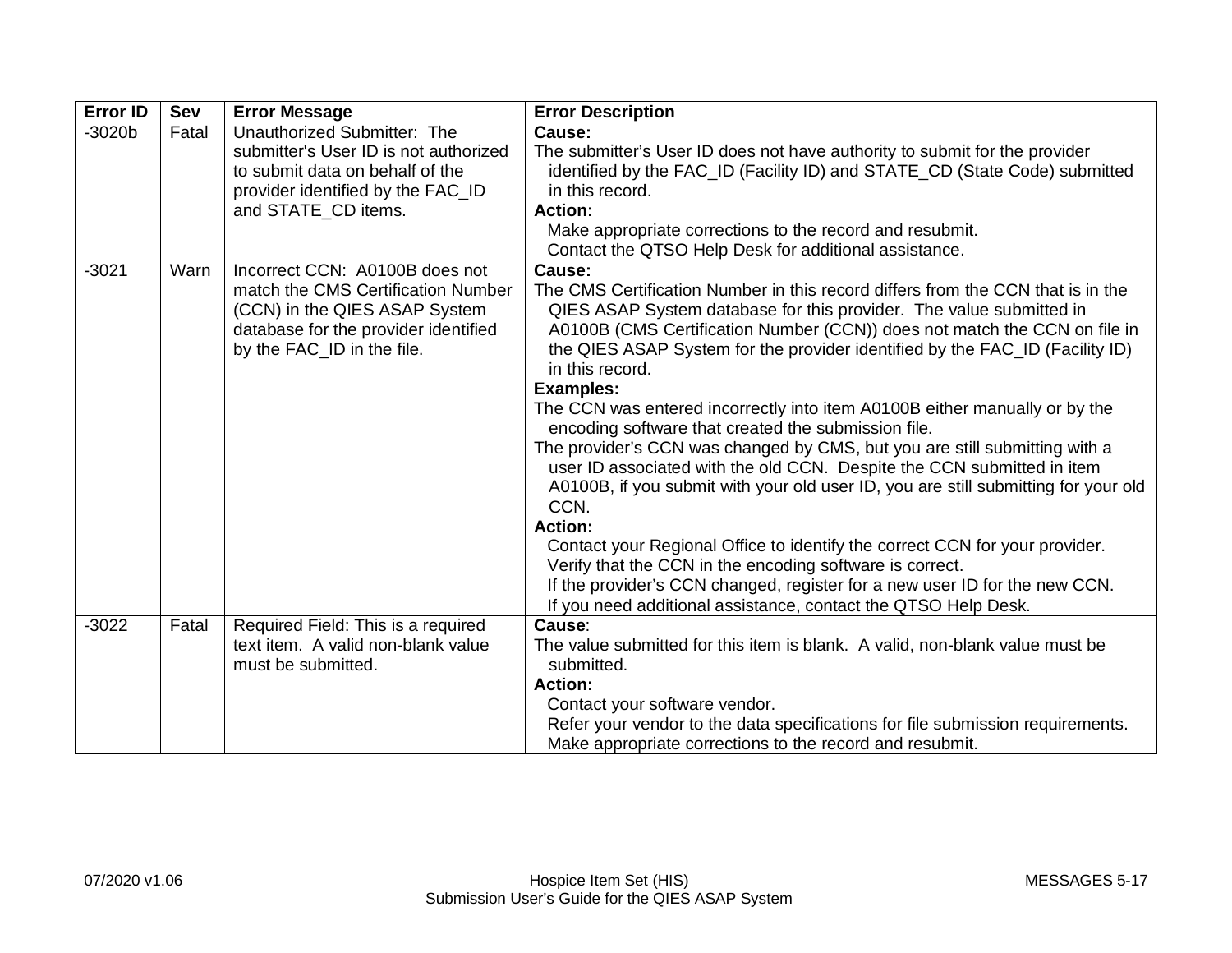| <b>Error ID</b> | Sev   | <b>Error Message</b>                                                                                                                                                                                                                                                            | <b>Error Description</b>                                                                                                                                                                                                                                                                                                                                                                                                                                                                                                                                                                                                                                                                                                                                  |
|-----------------|-------|---------------------------------------------------------------------------------------------------------------------------------------------------------------------------------------------------------------------------------------------------------------------------------|-----------------------------------------------------------------------------------------------------------------------------------------------------------------------------------------------------------------------------------------------------------------------------------------------------------------------------------------------------------------------------------------------------------------------------------------------------------------------------------------------------------------------------------------------------------------------------------------------------------------------------------------------------------------------------------------------------------------------------------------------------------|
| $-3023$         | Fatal | No Match Found: This<br>modification/inactivation record does<br>not match a previously accepted<br>record in the QIES ASAP System.<br>One or more of the items submitted<br>for this record did not match the<br>corresponding items of an existing<br>record in the database. | Cause:<br>One or more values submitted in this modification or inactivation record do not<br>match the values submitted in a previously accepted record in the QIES ASAP<br>System.<br>• To identify the record requiring modification or inactivation, the following items<br>must match the corresponding items of a previously accepted record:<br>o A0220 (Admission Date)<br>o A0250 (Reason for Record)<br>o A0270 (Discharge Date)<br>o A0500A (First name)<br>o A0500C (Last name)<br>o A0600A (Social Security Number)<br>o A0800 (Gender)<br>o A0900 (Birth Date)<br><b>Action:</b><br>Make appropriate corrections to the record and resubmit.<br>Refer to the current data specifications to identify the acceptable values for this<br>item. |
| $-3024$         | Fatal | Inconsistent A Items: If any item<br>A1000A through A1000F is equal to<br>dash (-), then all items from A1000A<br>through A1000F must equal dash (-).                                                                                                                           | Cause:<br>The values submitted in these items are not consistent.<br>• IF any item A1000A through A1000F is a dash (-), THEN all items A1000A<br>through A1000F must be a dash (-).<br><b>Action:</b><br>Make appropriate corrections to the record and resubmit.<br>Refer to the current data specifications to identify the acceptable values for this<br>item.                                                                                                                                                                                                                                                                                                                                                                                         |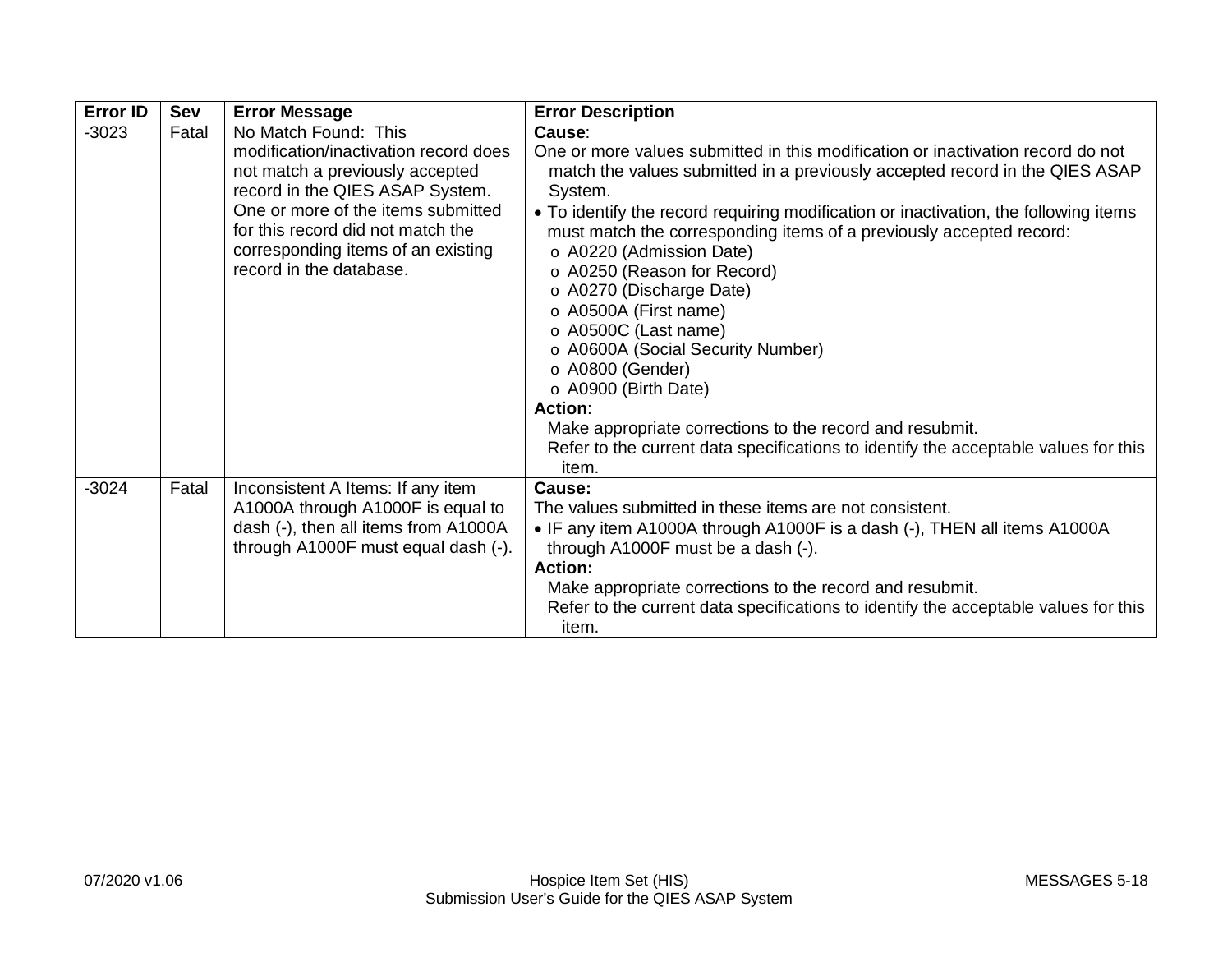| <b>Error ID</b> | Sev   | <b>Error Message</b>                                                                                                                                                              | <b>Error Description</b>                                                                                                                                                                                                                                                                                                                                                                                                                                                                                                                                                                                                                                                                                                                                                                                                                                                                                                                                                                             |
|-----------------|-------|-----------------------------------------------------------------------------------------------------------------------------------------------------------------------------------|------------------------------------------------------------------------------------------------------------------------------------------------------------------------------------------------------------------------------------------------------------------------------------------------------------------------------------------------------------------------------------------------------------------------------------------------------------------------------------------------------------------------------------------------------------------------------------------------------------------------------------------------------------------------------------------------------------------------------------------------------------------------------------------------------------------------------------------------------------------------------------------------------------------------------------------------------------------------------------------------------|
| $-3025$         | Fatal | <b>Inconsistent Correction Number: The</b><br>Correction Number submitted is not<br>incremented by one (1) from the<br>previously submitted Correction<br>Number for this record. | Cause:<br>The Correction Number value submitted is inconsistent with the value of the<br>Correction Number submitted in the previous record. The value of the<br>Correction Number in this record must be the value of the Correction Number<br>submitted in the previous, if any, record plus 1.<br>For the first record that is submitted to correct or inactivate an existing record,<br>the value of the Correction Number must be 01. If that correction/inactivation<br>record is accepted and if a subsequent correction/inactivation is required, the<br>value of the Correction Number in the second correction record must be 02,<br>and so on.<br>• The value of the Correction Number minus 1 must equal the value of the<br>Correction Number that was previously submitted successfully for this record.<br><b>Action:</b><br>Make appropriate corrections to the record and resubmit.<br>Refer to the current data specifications to identify the acceptable values for this<br>item. |
| $-3026$         | Fatal | Text Too Long: The length of the text<br>submitted for this item exceeds the<br>maximum length allowed.                                                                           | Cause:<br>The text submitted exceeds the maximum length allowed for this item.<br>Action:<br>Make appropriate corrections to the record and resubmit.<br>Refer to the current data specifications to identify the acceptable values for this<br>item.                                                                                                                                                                                                                                                                                                                                                                                                                                                                                                                                                                                                                                                                                                                                                |
| $-3027a$        | Fatal | Inconsistent Software Information: If<br>SFTWR_PROD_NAME is equal to<br>blank $($ <sup><math>\land</math></sup> $),$ then<br>SFTWR_PROD_VRSN_CD must<br>equal blank (^).          | Cause:<br>The SFTWR_PROD_VRSN_CD (Software Product Version Code) value<br>submitted is not consistent with the SFTWR_PROD_NAME (Software Product<br>Name) value submitted.<br>• IF SFTWR_PROD_NAME is blank (^), THEN SFTWR_PROD_VRSN_CD must<br>be blank (^).<br>• IF SFTWR_PROD_NAME is not blank (^), THEN SFTWR_PROD_VRSN_CD<br>must not be blank (^).<br><b>Action:</b><br>Verify that the software information in the encoding software is correct.<br>Make appropriate corrections to the record and resubmit.<br>Refer to the current data specifications to identify the acceptable values for this<br>item.                                                                                                                                                                                                                                                                                                                                                                                |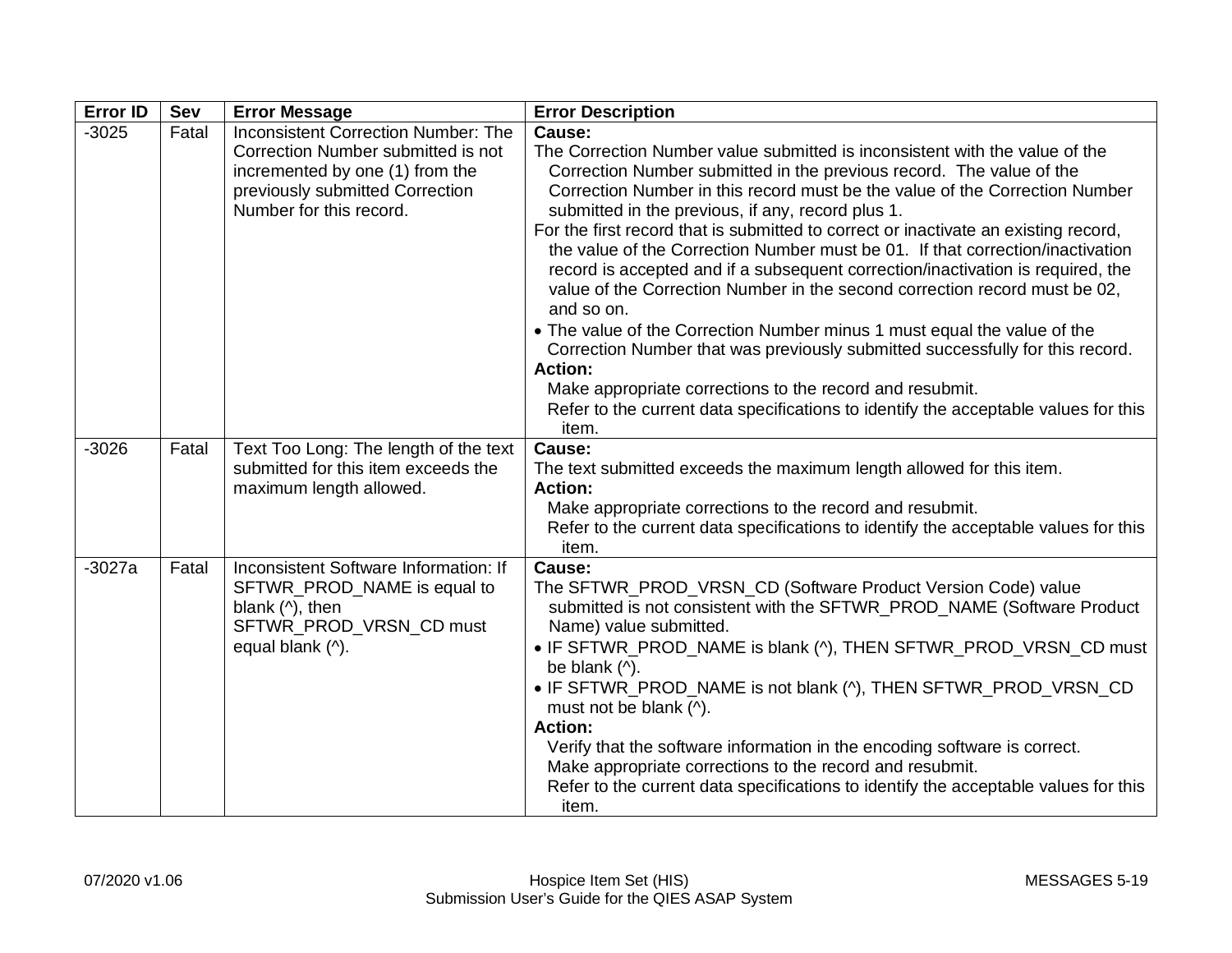| <b>Error ID</b> | Sev   | <b>Error Message</b>                                                                                                                                                                                                                                                                        | <b>Error Description</b>                                                                                                                                                                                                                                                                                                                                                                                                                                                                                                                                                         |
|-----------------|-------|---------------------------------------------------------------------------------------------------------------------------------------------------------------------------------------------------------------------------------------------------------------------------------------------|----------------------------------------------------------------------------------------------------------------------------------------------------------------------------------------------------------------------------------------------------------------------------------------------------------------------------------------------------------------------------------------------------------------------------------------------------------------------------------------------------------------------------------------------------------------------------------|
| $-3027b$        | Fatal | <b>Inconsistent Software Vendor</b><br>Information: If<br>SFTWR_PROD_NAME is not equal<br>to blank $($ <sup><math>\land</math></sup> ), then<br>SFTWR_PROD_VRSN_CD must not<br>equal blank (^).                                                                                             | See error number -3027a                                                                                                                                                                                                                                                                                                                                                                                                                                                                                                                                                          |
| $-3028$         | Fatal | Invalid ISC: The submitted ISC (item<br>subset code) does not match the ISC<br>calculated by the QIES ASAP<br>System.                                                                                                                                                                       | Cause:<br>The submitted Item Subset Code (ISC) does not match the ISC calculated by the<br>QIES ASAP System.<br>Tip:<br>The values of the following items determine which subset of items (ISC) is<br>appropriate for this record:<br>o A0050 (Type of Record)<br>o A0250 (Reason for Record).<br><b>Action:</b><br>Make appropriate corrections to the record and resubmit.<br>Refer to the current data specifications to identify the acceptable values for this<br>item.                                                                                                     |
| $-3029$         | Fatal | Invalid Format: Only numeric<br>characters 0-9, letters A-Z, letters a-<br>z, dash $(-)$ , ampersand $(8)$ , at sign<br>(@), single quote ('), forward slash<br>$($ ), plus sign $(+)$ , comma $(,)$ , period<br>$(.)$ , underscore $(.)$ , and embedded<br>spaces are valid for this item. | Cause:<br>The value submitted for this item is invalid.<br>• This item may only contain alphanumeric characters, a dash $(\cdot)$ , at sign $(\circledR)$ ,<br>ampersand (&), single quote ('), forward slash (/), plus sign (+), comma (,),<br>period (.), underscore $($ ), or the special character(s) identified in the data<br>specifications for the item.<br>• Embedded spaces are allowed.<br><b>Action:</b><br>Make appropriate corrections to the record and resubmit.<br>Refer to the current data specifications to identify the acceptable values for this<br>item. |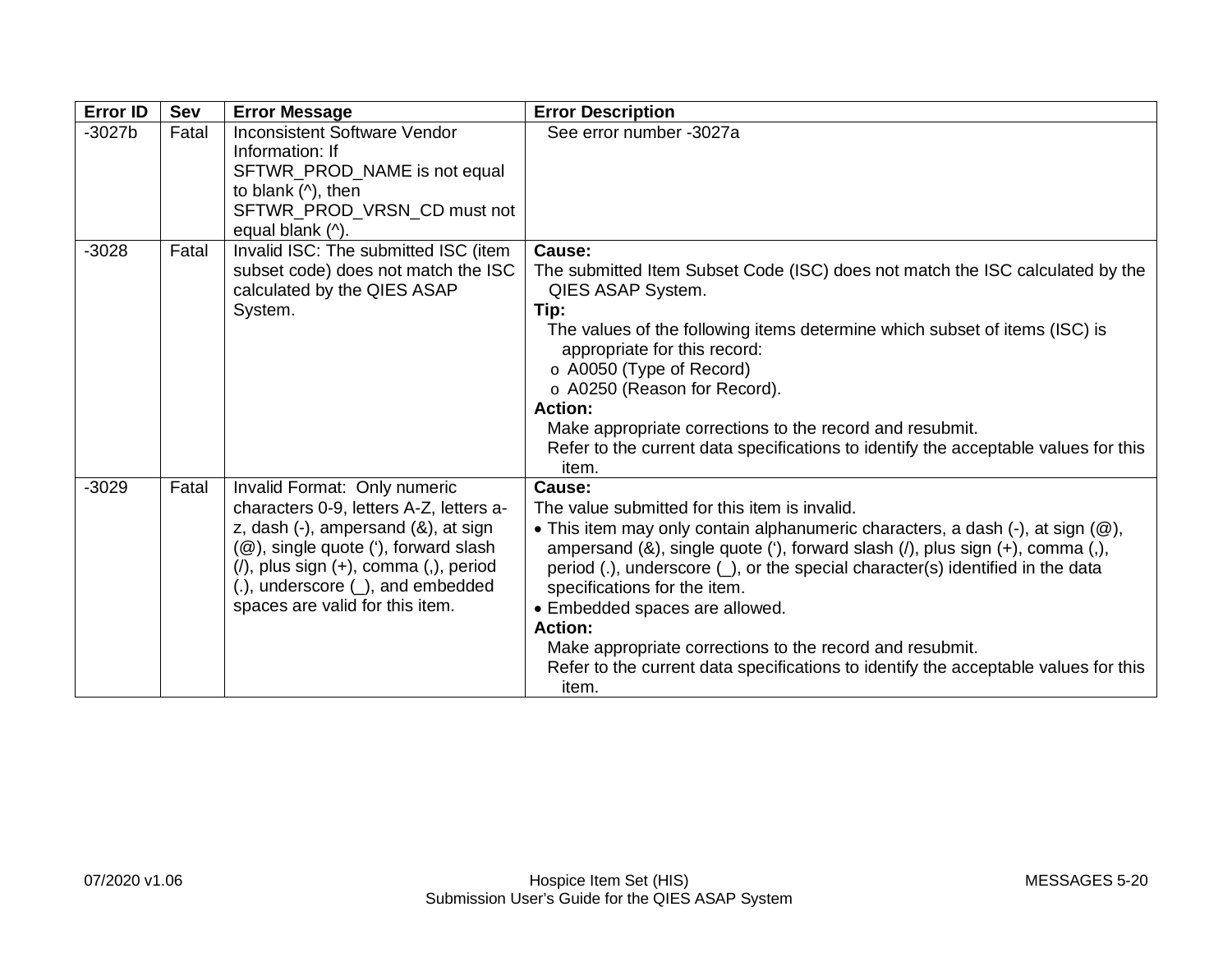| <b>Error ID</b> | Sev   | <b>Error Message</b>                                      | <b>Error Description</b>                                                                                                                    |
|-----------------|-------|-----------------------------------------------------------|---------------------------------------------------------------------------------------------------------------------------------------------|
| $-3032a$        | Fatal | Inconsistent Dates: The dates listed                      | Cause:                                                                                                                                      |
|                 |       | are inconsistent.                                         | The submitted dates are out of order or in the future.                                                                                      |
|                 |       |                                                           | • The following dates must occur chronologically as follows:                                                                                |
|                 |       |                                                           | o A0900 (Birth Date) must precede or be the same as A0220 (Admission<br>Date)                                                               |
|                 |       |                                                           | o A0220 must precede or be the same as A0245 (Date Initial Nursing<br>Assessment Initiated)                                                 |
|                 |       |                                                           | o A0245 must precede or be the same as A0270 (Discharge Date)<br>o A0270 must precede or be the same as Z0500B (Date of Signature Verifying |
|                 |       |                                                           | <b>Record Completion)</b>                                                                                                                   |
|                 |       |                                                           | o Z0500B must precede or be the same as the submission date                                                                                 |
|                 |       |                                                           | • The following dates must follow or be the same as A0220 and precede or be<br>the same as Z0500B:                                          |
|                 |       |                                                           | o J0900B (Date of First Screening for Pain)                                                                                                 |
|                 |       |                                                           | o J2030B (Date of First Screening for Shortness of Breath)                                                                                  |
|                 |       |                                                           | o J2040B (Date Treatment for Shortness of Breath Initiated)                                                                                 |
|                 |       |                                                           | o N0500B (Date Scheduled Opioid Initiated or Continued)                                                                                     |
|                 |       |                                                           | o N0510B (Date PRN Opioid Initiated or Continued)                                                                                           |
|                 |       |                                                           | o N0520B (Date Bowel Regimen Initiated or Continued)                                                                                        |
|                 |       |                                                           | • The following date pairs must occur chronologically as follows:                                                                           |
|                 |       |                                                           | o J0900B must precede or be the same as J0910B (Date of Comprehensive<br>Pain Assessment)                                                   |
|                 |       |                                                           | • The following dates must precede or be the same as Z0500B:                                                                                |
|                 |       |                                                           | o F2000B (Date Asked About CPR Preference)                                                                                                  |
|                 |       |                                                           | o F2100B (Date Asked About Non-CPR Life-Sustaining Treatments)                                                                              |
|                 |       |                                                           | o F2200B (Date Asked About Hospitalization Preference)                                                                                      |
|                 |       |                                                           | o F3000B (Date Asked About Spiritual/Existential Concerns)                                                                                  |
|                 |       |                                                           | <b>Action:</b>                                                                                                                              |
|                 |       |                                                           | Make appropriate corrections to the record and resubmit.                                                                                    |
|                 |       |                                                           | Refer to the current data specifications to identify the acceptable values for this<br>item.                                                |
| $-3032b$        | Fatal | Inconsistent Dates: The dates listed<br>are inconsistent. | See error number -3032a                                                                                                                     |
| $-3032c$        | Fatal | Inconsistent Dates: The dates listed                      | See error number -3032a                                                                                                                     |
|                 |       | are inconsistent.                                         |                                                                                                                                             |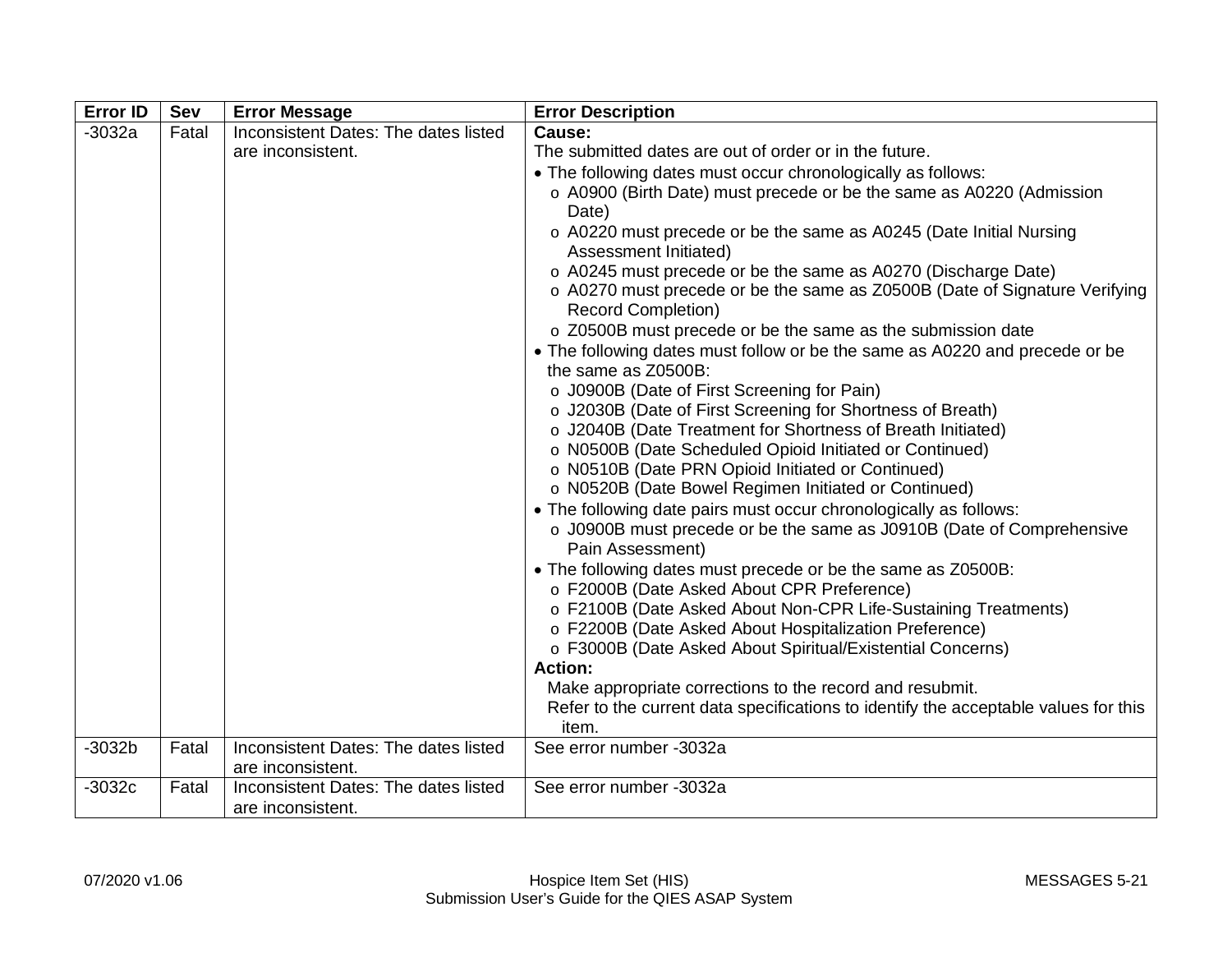| <b>Error ID</b> | Sev  | <b>Error Message</b>                                                                                                                                                                                         | <b>Error Description</b>                                                                                                                                                                                                                                                                                                                                                                                                                                                                                                                                                                                                                                        |
|-----------------|------|--------------------------------------------------------------------------------------------------------------------------------------------------------------------------------------------------------------|-----------------------------------------------------------------------------------------------------------------------------------------------------------------------------------------------------------------------------------------------------------------------------------------------------------------------------------------------------------------------------------------------------------------------------------------------------------------------------------------------------------------------------------------------------------------------------------------------------------------------------------------------------------------|
| $-3033a$        | Warn | Record Completed Late: If A0250 is<br>equal to 01 (Admission), then<br>Z0500B (Date of Signature Verifying<br>Record Completion) minus A0220<br>(Admission Date) should be less<br>than or equal to 14 days. | Cause:<br>The record was not completed within CMS timing guidelines.<br>• For an Admission record (A0250 = 01), the date submitted in item Z0500B<br>(Date of Signature Verifying Record Completion) must not be more than 14<br>days after the date submitted in item A0220 (Admission Date).<br>• For a Discharge record (A0250 = 09), the date submitted in item Z0500B must<br>not be more than 7 days after the date submitted in item A0270 (Discharge<br>Date).<br><b>Action:</b><br>To avoid this warning in the future, review the data collection schedule and<br>verify that all records are completed in a timely manner.<br>No action is required. |
| $-3033b$        | Warn | Record Completed Late: If A0250 is<br>equal to 09 (Discharge), then<br>Z0500B (Date of Signature Verifying<br>Record Completion) minus A0270<br>(Discharge Date) should be less than<br>or equal to 7 days.  | See error number -3033a                                                                                                                                                                                                                                                                                                                                                                                                                                                                                                                                                                                                                                         |
| $-3034a$        | Warn | Record Submitted Late: If A0250 is<br>equal to 01 (Admission), then<br>Submission Date minus A0220<br>(Admission Date) should be less<br>than or equal to 30 days.                                           | Cause:<br>The record was not submitted within CMS timing guidelines.<br>• For an Admission record (A0250 = 01), the Submission Date must not be more<br>than 30 days after the date submitted in item A0220 (Admission Date).<br>• For a Discharge record (A0250 = 09), the Submission Date must not be more<br>than 30 days after the date submitted in item A0270 (Discharge Date).<br><b>Action:</b><br>To avoid this warning in the future, review the data submission schedule and<br>verify that all records are submitted in a timely manner.<br>No action is required.                                                                                  |
| $-3034b$        | Warn | Record Submitted Late: If A0250 is<br>equal to 09 (Discharge), then<br>Submission Date minus A0270<br>(Discharge Date) should be less than<br>or equal to 30 days.                                           | See error number -3034a                                                                                                                                                                                                                                                                                                                                                                                                                                                                                                                                                                                                                                         |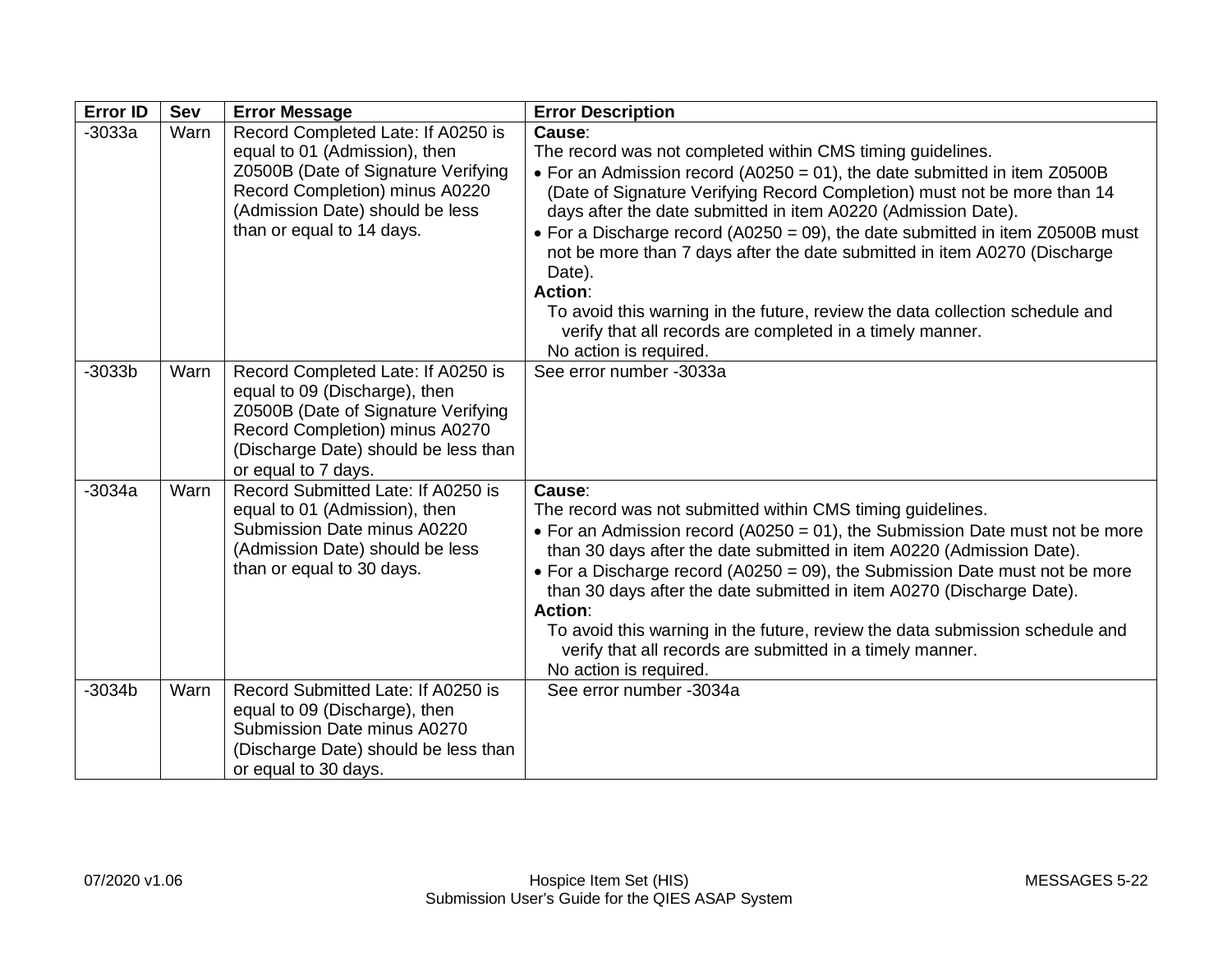| <b>Error ID</b> | Sev   | <b>Error Message</b>                                                                                            | <b>Error Description</b>                                                                                                                                                                                                                                                                                                                                                                                                                                                                                                                                                                                                                                    |
|-----------------|-------|-----------------------------------------------------------------------------------------------------------------|-------------------------------------------------------------------------------------------------------------------------------------------------------------------------------------------------------------------------------------------------------------------------------------------------------------------------------------------------------------------------------------------------------------------------------------------------------------------------------------------------------------------------------------------------------------------------------------------------------------------------------------------------------------|
| $-3035a$        | Fatal | Invalid Skip Pattern: If F2000A is<br>equal to 0, then if F2000B is active it<br>must equal blank (^).          | Cause:<br>The value submitted in item F2000B (Date Asked About CPR Preference) is not<br>consistent with the value submitted in item F2000A (Was Patient Asked About<br>CPR Preference).<br>$\bullet$ IF F2000A is 0, THEN F2000B must be blank ( $\land$ ).<br>• IF F2000A is 1 or 2, THEN F2000B, if active, must not be blank (^).<br>Tip:<br>This is a skip pattern. If F2000A is 0, then skip to F2100 (Other Life-Sustaining<br>Treatment Preferences).<br><b>Action:</b><br>Make appropriate corrections to the record and resubmit.<br>Refer to the current data specifications to identify the acceptable values for this<br>item.                 |
| $-3035b$        | Fatal | Invalid Skip Pattern: If F2000A is<br>equal to 1 or 2, then if F2000B is<br>active it must not equal blank (^). | See error number -3035a                                                                                                                                                                                                                                                                                                                                                                                                                                                                                                                                                                                                                                     |
| $-3036a$        | Fatal | Invalid Skip Pattern: If F2100A is<br>equal to 0, then if F2100B is active it<br>must equal blank (^).          | Cause:<br>The value submitted in item F2100B (Date Asked About Non-CPR Life-<br>Sustaining Treatments) is not consistent with the value submitted in item<br>F2100A (Was Patient Asked about Non-CPR Life-Sustaining Treatments).<br>$\bullet$ IF F2100A is 0, THEN F2100B must be blank (^).<br>• IF F2100A is 1 or 2, THEN F2100B, if active, must not be blank (^).<br>Tip:<br>This is a skip pattern. If F2100A is 0, then skip to F2200 (Hospitalization<br>Preference).<br><b>Action:</b><br>Make appropriate corrections to the record and resubmit.<br>Refer to the current data specifications to identify the acceptable values for this<br>item. |
| $-3036b$        | Fatal | Invalid Skip Pattern: If F2100A is<br>equal to 1 or 2, then if F2100B is<br>active it must not equal blank (^). | See error number -3036a                                                                                                                                                                                                                                                                                                                                                                                                                                                                                                                                                                                                                                     |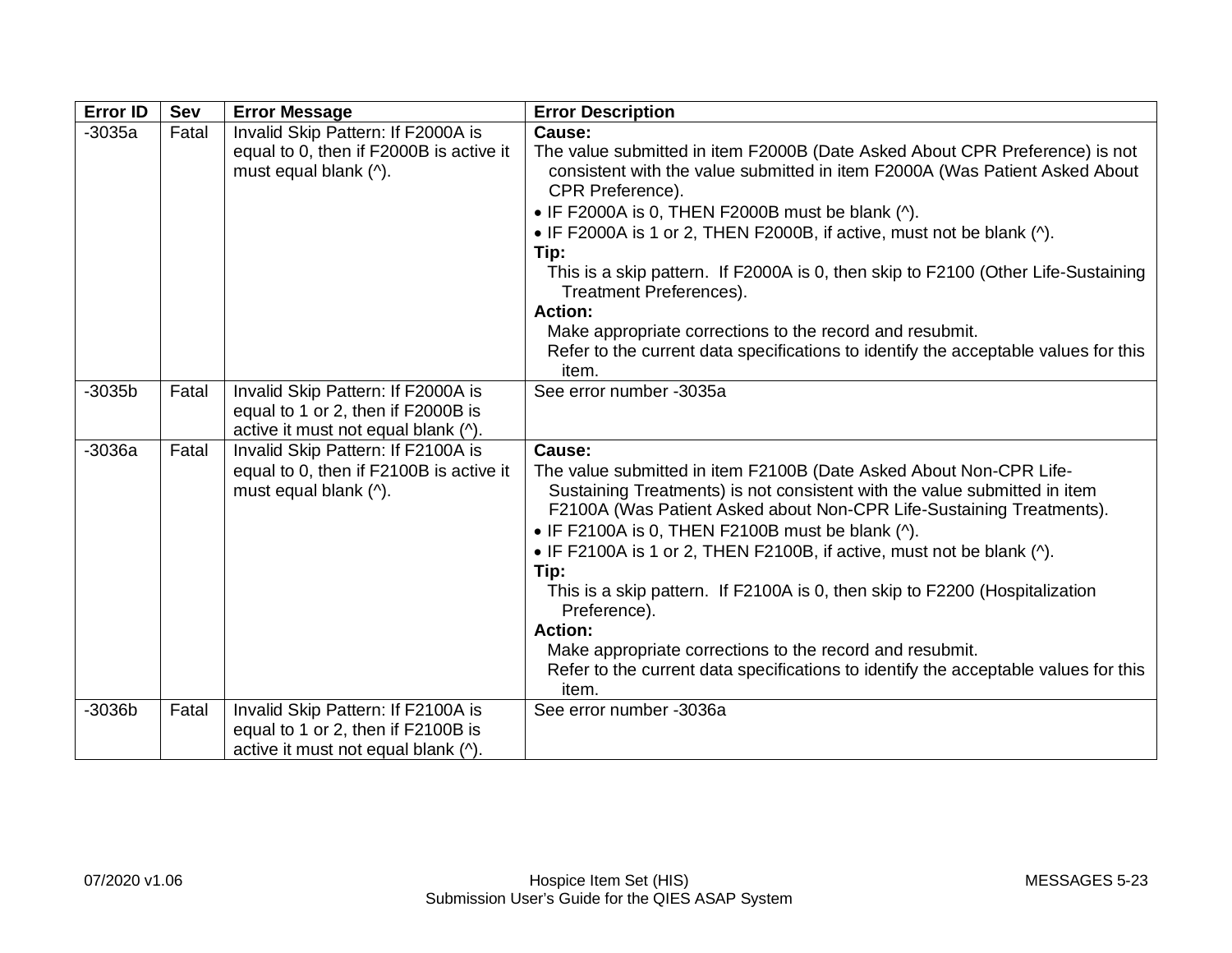| <b>Error ID</b> | <b>Sev</b> | <b>Error Message</b>                                                                                            | <b>Error Description</b>                                                                                                                                                                                                                                                                                                                                                                                                                                                                                                                                                                                                                               |
|-----------------|------------|-----------------------------------------------------------------------------------------------------------------|--------------------------------------------------------------------------------------------------------------------------------------------------------------------------------------------------------------------------------------------------------------------------------------------------------------------------------------------------------------------------------------------------------------------------------------------------------------------------------------------------------------------------------------------------------------------------------------------------------------------------------------------------------|
| $-3037a$        | Fatal      | Invalid Skip Pattern: If F2200A is<br>equal to 0, then if F2200B is active it<br>must equal blank (^).          | Cause:<br>The value submitted in item F2200B (Date Asked About Hospitalization<br>Preference) is not consistent with the value submitted in item F2200A (Was<br>Patient Asked about Hospitalization Preference).<br>$\bullet$ IF F2200A is 0, THEN F2200B must be blank ( $\land$ ).<br>• IF F2200A is 1 or 2, THEN F2200B, if active, must not be blank (^).<br>Tip:<br>This is a skip pattern. If F2200A is 0, then skip to F3000 (Spiritual/Existential<br>Concerns).<br><b>Action:</b><br>Make appropriate corrections to the record and resubmit.<br>Refer to the current data specifications to identify the acceptable values for this<br>item. |
| $-3037b$        | Fatal      | Invalid Skip Pattern: If F2200A is<br>equal to 1 or 2, then if F2200B is<br>active it must not equal blank (^). | See error number -3037a                                                                                                                                                                                                                                                                                                                                                                                                                                                                                                                                                                                                                                |
| $-3038a$        | Fatal      | Invalid Skip Pattern: If F3000A is<br>equal to 0, then if F3000B is active it<br>must equal blank (^).          | Cause:<br>The value submitted in item F3000B (Date Asked About Spiritual/Existential<br>Concerns) is not consistent with the value submitted in item F3000A (Was<br>Patient Asked about Spiritual/Existential Concerns).<br>• IF F3000A is 0, THEN F3000B must be blank (^).<br>• IF F3000A is 1 or 2, THEN F3000B, if active, must not be blank (^).<br>Tip:<br>This is a skip pattern. If F3000A is 0, then skip to 10010 (Principal Diagnosis).<br><b>Action:</b><br>Make appropriate corrections to the record and resubmit.<br>Refer to the current data specifications to identify the acceptable values for this<br>item.                       |
| $-3038b$        | Fatal      | Invalid Skip Pattern: If F3000A is<br>equal to 1 or 2, then if F3000B is<br>active it must not equal blank (^). | See error number -3038a                                                                                                                                                                                                                                                                                                                                                                                                                                                                                                                                                                                                                                |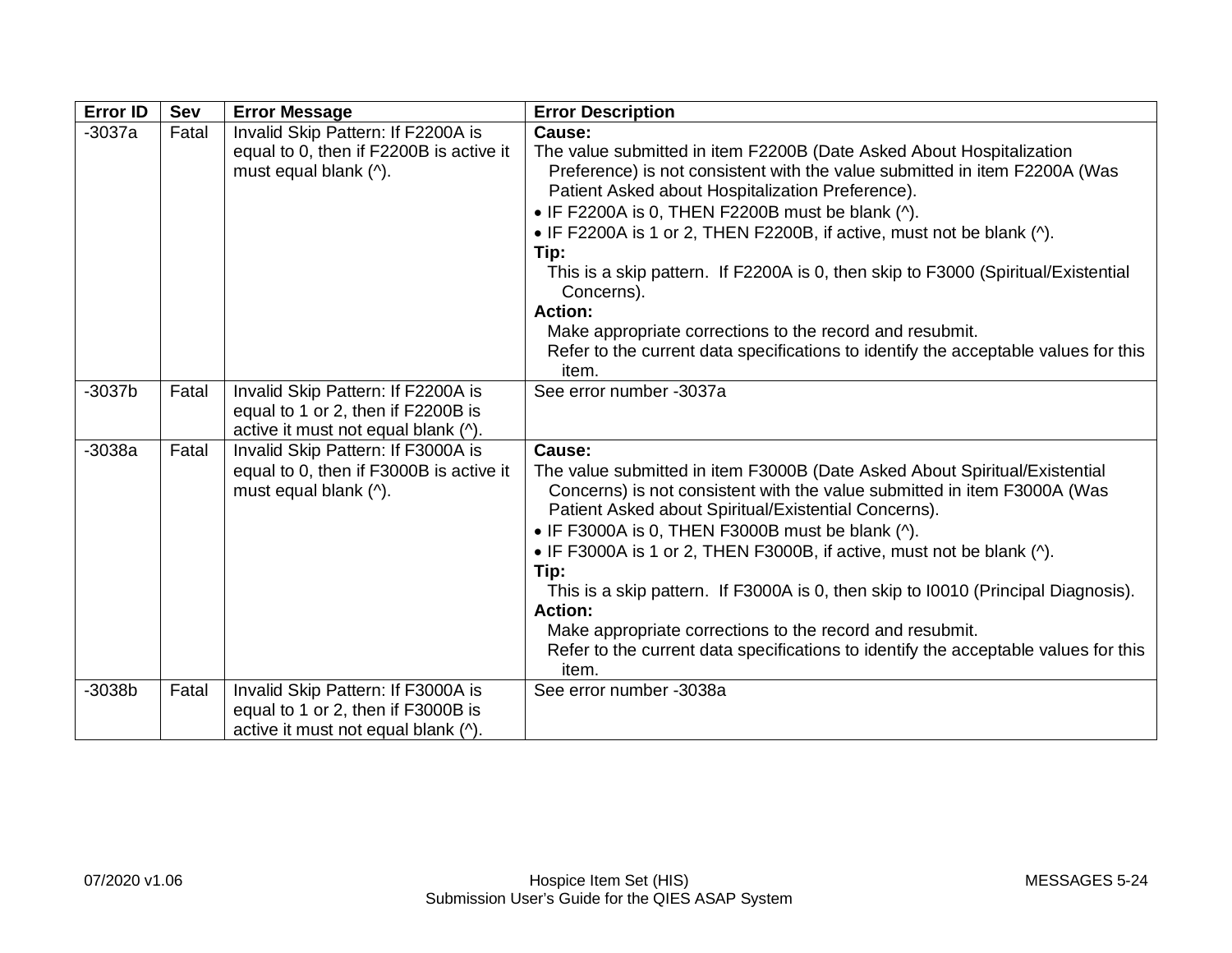| <b>Error ID</b> | Sev   | <b>Error Message</b>                                                                                                                                             | <b>Error Description</b>                                                                                                                                                                                                                                                                                                                                                                                                                                                                                                                                                                                                                                                                                                  |
|-----------------|-------|------------------------------------------------------------------------------------------------------------------------------------------------------------------|---------------------------------------------------------------------------------------------------------------------------------------------------------------------------------------------------------------------------------------------------------------------------------------------------------------------------------------------------------------------------------------------------------------------------------------------------------------------------------------------------------------------------------------------------------------------------------------------------------------------------------------------------------------------------------------------------------------------------|
| $-3039$         | Fatal | Invalid Skip Pattern: If J0900A is<br>equal to 0, then all active items from<br>J0900B through J0910C9 must equal<br>blank $($ <sup><math>\wedge</math></sup> ). | Cause:<br>The values submitted in items J0900B through J0910C9 are not consistent with<br>the value submitted in item J0900A (Was Patient Screened for Pain).<br>• IF J0900A is 0, THEN all active items from J0900B through J0910C9 must be<br>blank $($ <sup><math>\wedge</math></sup> ).<br>Tip:<br>This is a skip pattern. If J0900A is 0, then skip to J2030 (Screening for<br>Shortness of Breath).<br><b>Action:</b><br>Make appropriate corrections to the record and resubmit.<br>Refer to the current data specifications to identify the acceptable values for this<br>item.                                                                                                                                   |
| $-3040a$        | Fatal | Invalid Skip Pattern: If J0910A is<br>equal to 0, then all active items from<br>J0910B through J0910C9 must equal<br>blank $($ <sup><math>\wedge</math></sup> ). | Cause:<br>The values submitted in items J0910B through J0910C9 are not consistent with<br>the value submitted in item J0910A (Was Patient Screened for Pain).<br>• IF J0910A is 0, THEN all active items from J0910B through J0910C9 must be<br>blank $($ <sup><math>\wedge</math></sup> ).<br>• IF J0910A is 1, THEN all active items from J0910B through J0910C9 must not<br>be blank $($ <sup><math>\wedge</math></sup> ).<br>Tip:<br>This is a skip pattern. If J0910A is 0, then skip to J2030 (Screening for<br>Shortness of Breath).<br><b>Action:</b><br>Make appropriate corrections to the record and resubmit.<br>Refer to the current data specifications to identify the acceptable values for this<br>item. |
| $-3040b$        | Fatal | Invalid Skip Pattern: If J0910A is<br>equal to 1, then all active items from<br>J0910B through J0910C9 must not<br>equal blank (^).                              | See error number -3040a                                                                                                                                                                                                                                                                                                                                                                                                                                                                                                                                                                                                                                                                                                   |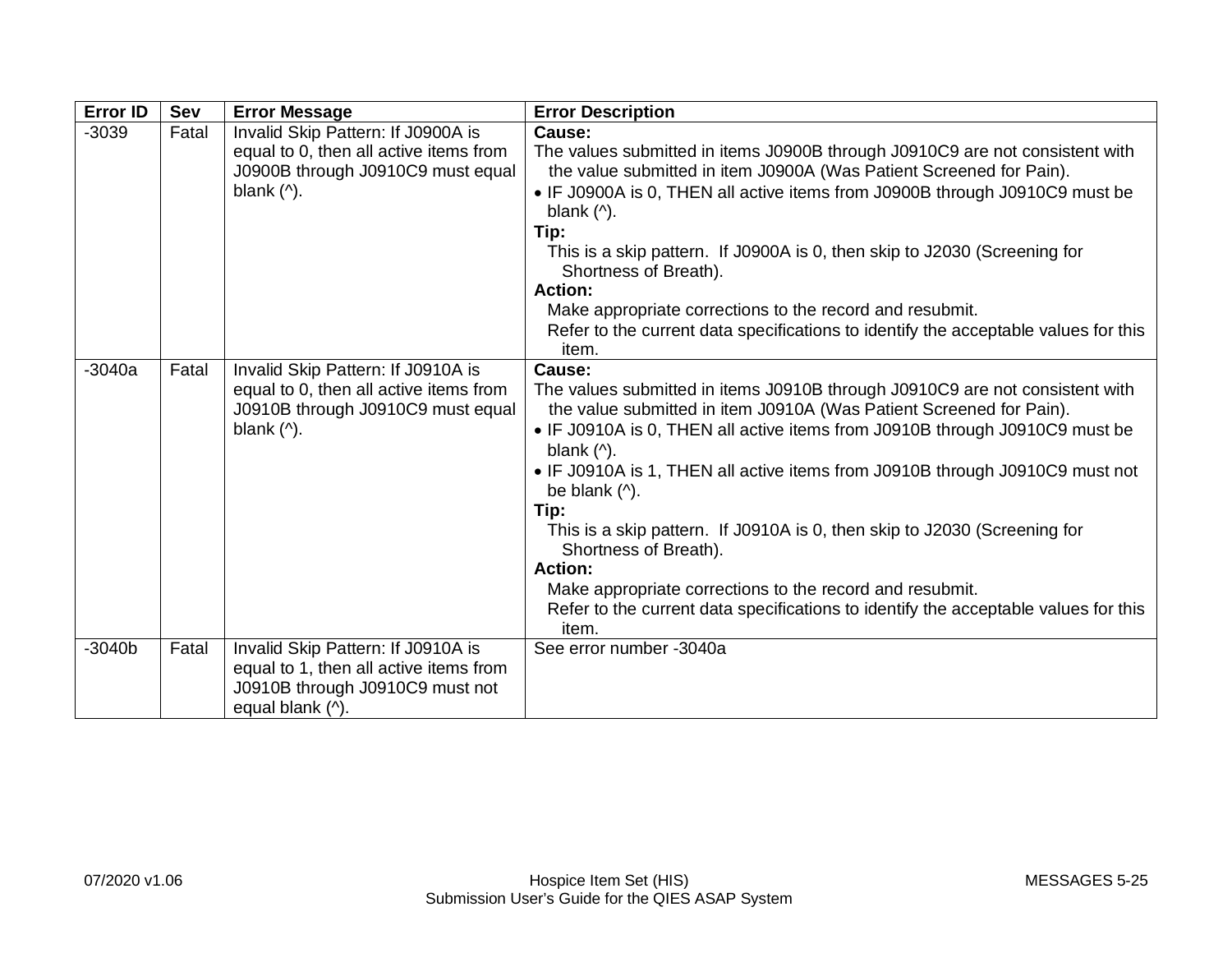| <b>Error ID</b> | Sev   | <b>Error Message</b>                                                                                                                                                         | <b>Error Description</b>                                                                                                                                                                                                                                                                                                                                                                                                                                                                                                                                                                                                                                                                                                                                                                                                                                                                            |
|-----------------|-------|------------------------------------------------------------------------------------------------------------------------------------------------------------------------------|-----------------------------------------------------------------------------------------------------------------------------------------------------------------------------------------------------------------------------------------------------------------------------------------------------------------------------------------------------------------------------------------------------------------------------------------------------------------------------------------------------------------------------------------------------------------------------------------------------------------------------------------------------------------------------------------------------------------------------------------------------------------------------------------------------------------------------------------------------------------------------------------------------|
| $-3041a$        | Fatal | Inconsistent None of the Above<br>Value: If J0910C9 is equal to 0, then<br>at least one item from J0910C1<br>through J0910C7 must equal 1.                                   | Cause:<br>The value submitted in item J0910C9 (Comprehensive Pain Assessment<br>Included: None of the above) is not consistent with one or more values<br>submitted in related items J0910C1 through J0910C7 (Comprehensive Pain<br>Assessment Included).<br>• IF J0910C9 is 0, THEN at least one item from J0910C1 through J0910C7 must<br>be 1.<br>• IF J0910C9 is 1, THEN all active items from J0910C1 through J0910C7 must<br>be zero.<br>• IF any item J0910C1 through J0910C9 is a dash (-), then all items from<br>J0910C1 through J0910C9 must be a dash (-).<br>Tip:<br>A checked response displays as a "1" on the validation report.<br>An unchecked response displays as a "0" on the validation report.<br><b>Action:</b><br>Make appropriate corrections to the record and resubmit.<br>Refer to the current data specifications to identify the acceptable values for this<br>item. |
| $-3041b$        | Fatal | Inconsistent None of the Above<br>Value: If J0910C9 is equal to 1, then<br>all items from J0910C1 through<br>J0910C7 must equal 0.                                           | See error number -3041a                                                                                                                                                                                                                                                                                                                                                                                                                                                                                                                                                                                                                                                                                                                                                                                                                                                                             |
| $-3041c$        | Fatal | Inconsistent None of the Above<br>Value: If any item J0910C1 through<br>J0910C9 is equal to dash (-), then all<br>items from J0910C1 through<br>J0910C9 must equal dash (-). | See error number -3041a                                                                                                                                                                                                                                                                                                                                                                                                                                                                                                                                                                                                                                                                                                                                                                                                                                                                             |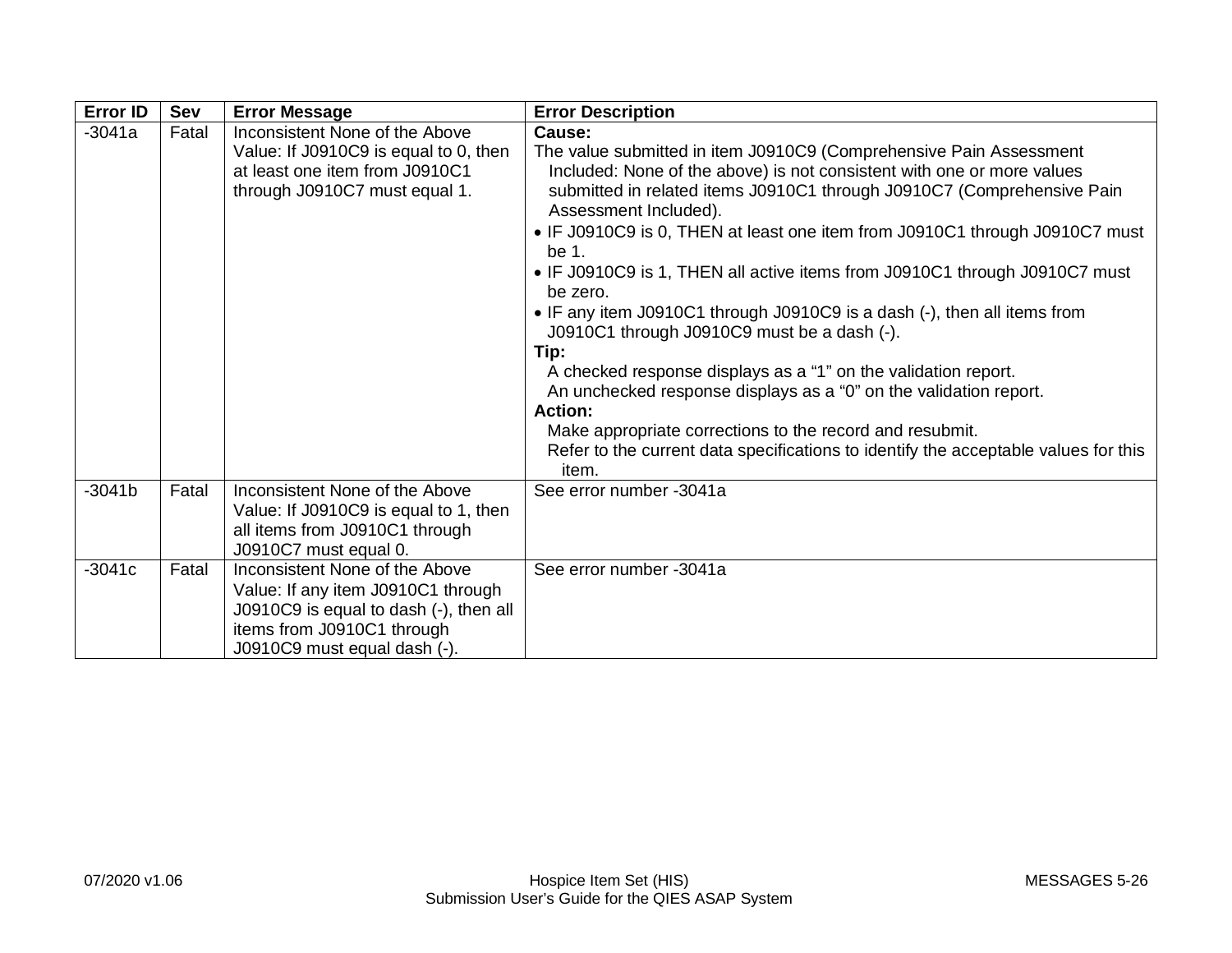| <b>Error ID</b> | Sev   | <b>Error Message</b>                                                                                                                                             | <b>Error Description</b>                                                                                                                                                                                                                                                                                                                                                                                                                                                                                                                                                                       |
|-----------------|-------|------------------------------------------------------------------------------------------------------------------------------------------------------------------|------------------------------------------------------------------------------------------------------------------------------------------------------------------------------------------------------------------------------------------------------------------------------------------------------------------------------------------------------------------------------------------------------------------------------------------------------------------------------------------------------------------------------------------------------------------------------------------------|
| $-3042$         | Fatal | Invalid Skip Pattern: If J0900A is<br>equal to 1, then all active items from<br>J0900B through J0900C must not<br>equal blank (^).                               | Cause:<br>The values submitted in items J0900B through J0900C are not consistent with<br>the value submitted in item J0900A (Was Patient Screened for Pain).<br>• IF J0900A is 1, THEN all active items from J0900B through J0900C must not<br>be blank $($ <sup><math>\wedge</math></sup> ).<br>Tip:<br>This is a skip pattern. Skip active items J0900B through J0900C only if<br>J0900A is 0.<br>Action:<br>Make appropriate corrections to the record and resubmit.<br>Refer to the current data specifications to identify the acceptable values for this                                 |
| $-3043$         | Fatal | Invalid Skip Pattern: If J2030A is<br>equal to 0, then all active items from<br>J2030B through J2040C4 must equal<br>blank $($ <sup><math>\wedge</math></sup> ). | item.<br>Cause:<br>The values submitted in items J2030B through J2040C4 are not consistent with<br>the value submitted in item J2030A (Was Patient Screened for Shortness of<br>Breath).<br>• IF J2030A is 0, THEN all active items from J2030B through J2040C4 must be<br>blank $($ <sup><math>\wedge</math></sup> ).<br>Tip:<br>This is a skip pattern. If J2030A is 0, then skip to N0500 (Scheduled Opioid).<br><b>Action:</b><br>Make appropriate corrections to the record and resubmit.<br>Refer to the current data specifications to identify the acceptable values for this<br>item. |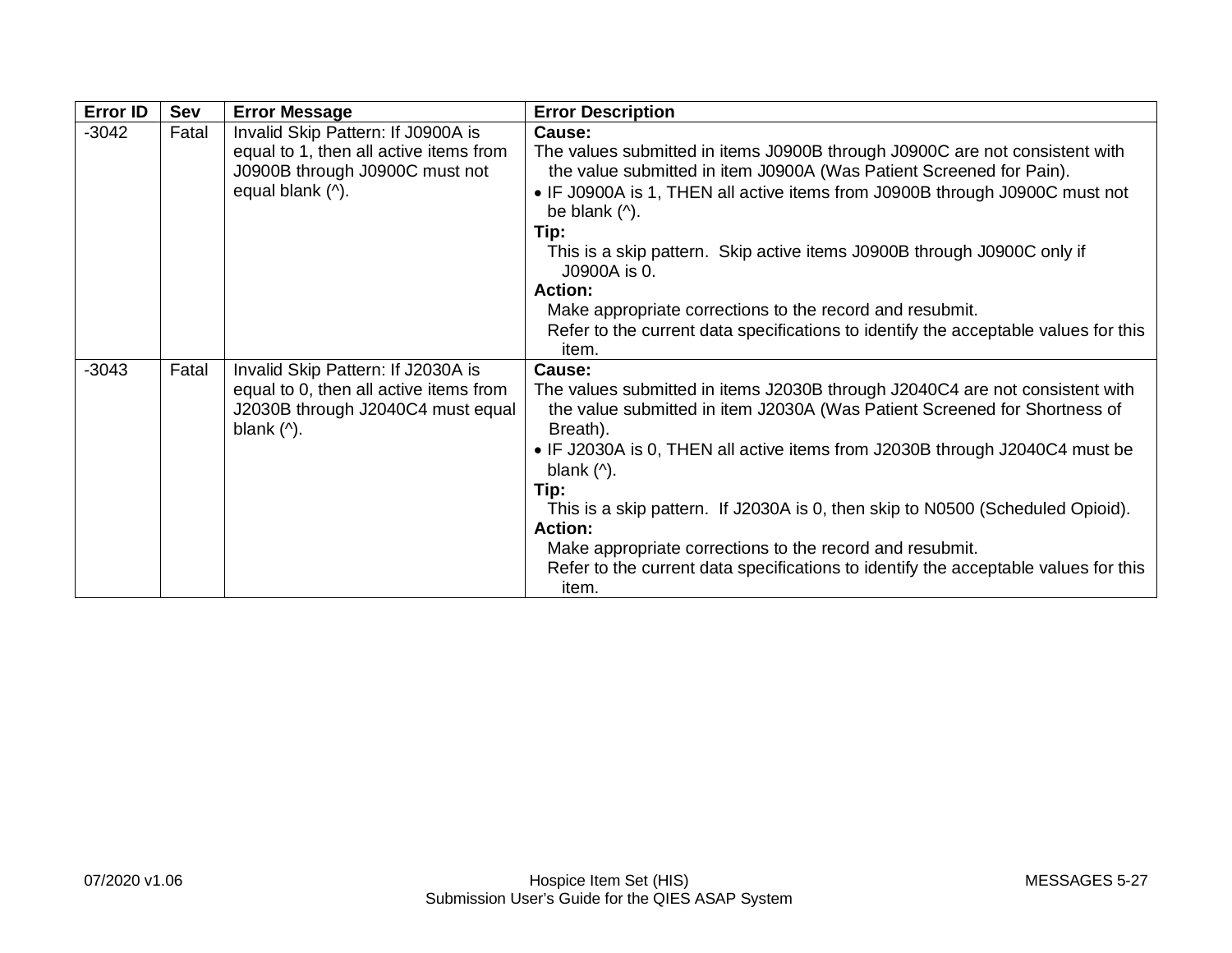| <b>Error ID</b> | Sev   | <b>Error Message</b>                                                                                                                                             | <b>Error Description</b>                                                                                                                                                                                                                                                                                                                                                                                                                                                                                                                                                                                               |
|-----------------|-------|------------------------------------------------------------------------------------------------------------------------------------------------------------------|------------------------------------------------------------------------------------------------------------------------------------------------------------------------------------------------------------------------------------------------------------------------------------------------------------------------------------------------------------------------------------------------------------------------------------------------------------------------------------------------------------------------------------------------------------------------------------------------------------------------|
| $-3044$         | Fatal | Invalid Skip Pattern: If J2030A is<br>equal to 1, then all active items from<br>J2030B through J2030C must not<br>equal blank (^).                               | Cause:<br>The values submitted in items J2030B through J2030C are not consistent with<br>the value submitted in item J2030A (Was Patient Screened for Shortness of<br>Breath).<br>• IF J2030A is 1, THEN all active items from J2030B through J2030C must not<br>be blank $($ <sup><math>\land</math></sup> ).<br>Tip:<br>This is a skip pattern. Skip active items J2030B through J2030C only if<br>J2030A is 0.<br><b>Action:</b><br>Make appropriate corrections to the record and resubmit.<br>Refer to the current data specifications to identify the acceptable values for this<br>item.                        |
| $-3045$         | Fatal | Invalid Skip Pattern: If J2030C is<br>equal to 0, then all active items from<br>J2040A through J2040C4 must equal<br>blank $($ <sup><math>\wedge</math></sup> ). | Cause:<br>The values submitted in items J2040A through J2040C4 (Treatment for<br>Shortness of Breath) are not consistent with the value submitted in item<br>J2030C (Did Screening Indicate Shortness of Breath).<br>• IF J2030A is 0, THEN all active items from J2040A through J2040C4 must be<br>blank $($ <sup><math>\land</math></sup> ).<br>Tip:<br>This is a skip pattern. If J2030C is 0, then skip to N0500 (Scheduled Opioid).<br><b>Action:</b><br>Make appropriate corrections to the record and resubmit.<br>Refer to the current data specifications to identify the acceptable values for this<br>item. |
| $-3046$         | Fatal | Invalid Skip Pattern: If J2030C is<br>equal to 1, then if J2040A is active it<br>must not equal blank (^).                                                       | Cause:<br>The value submitted in item J2040A (Was Treatment for Shortness of Breath<br>Initiated) is not consistent with the value submitted in item J2030C (Did<br>Screening Indicate Shortness of Breath).<br>• IF J2030C is 1, THEN item J2040A must not be blank (^).<br>Tip:<br>This is a skip pattern. Skip active item J2040A only if J2030C is 0.<br><b>Action:</b><br>Make appropriate corrections to the record and resubmit.<br>Refer to the current data specifications to identify the acceptable values for this<br>item.                                                                                |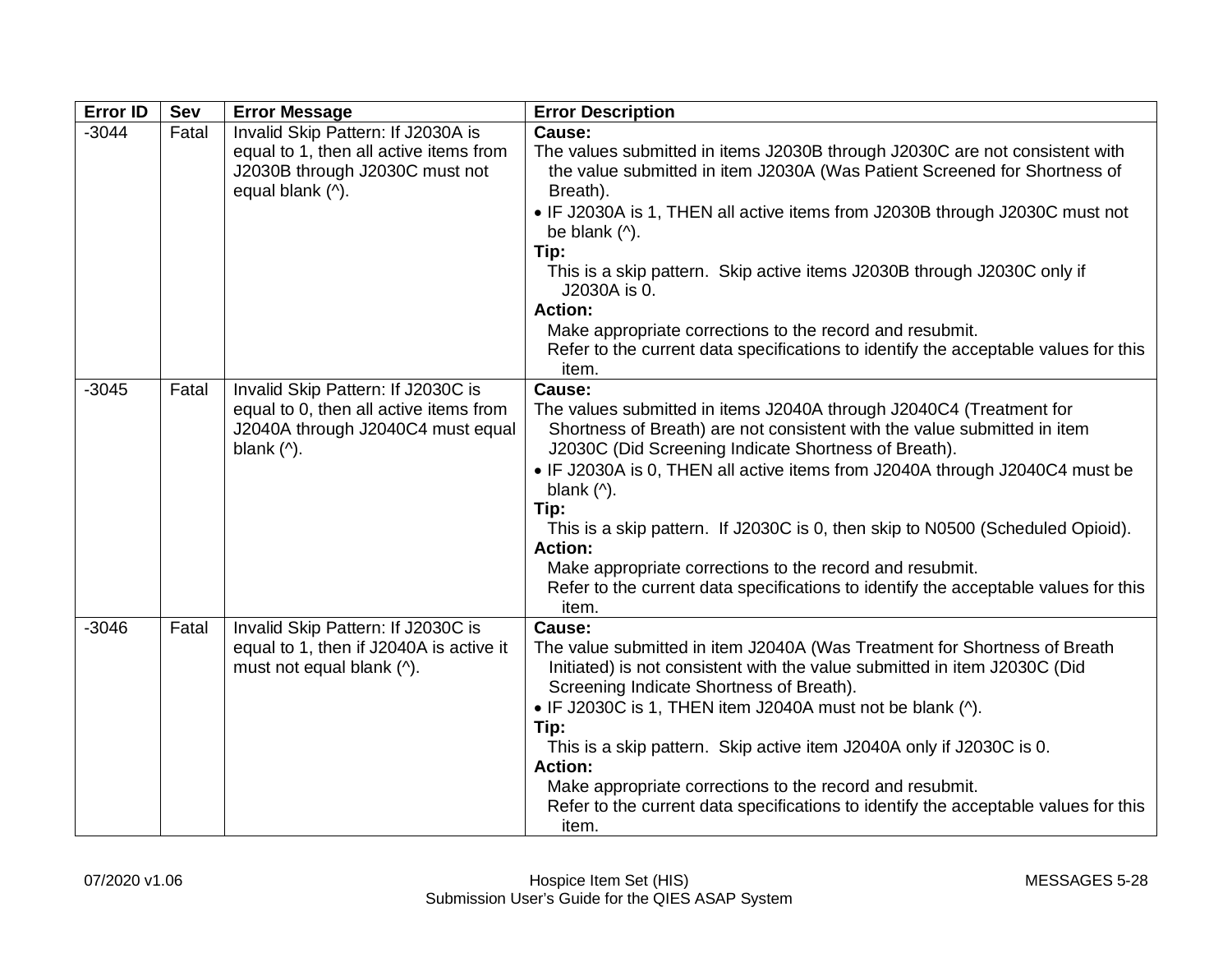| <b>Error ID</b> | Sev   | <b>Error Message</b>                                                                                                                         | <b>Error Description</b>                                                                                                                                                                                                                                                                                                                                                                                                                                                                                                                                                                                                                                                                                                                |
|-----------------|-------|----------------------------------------------------------------------------------------------------------------------------------------------|-----------------------------------------------------------------------------------------------------------------------------------------------------------------------------------------------------------------------------------------------------------------------------------------------------------------------------------------------------------------------------------------------------------------------------------------------------------------------------------------------------------------------------------------------------------------------------------------------------------------------------------------------------------------------------------------------------------------------------------------|
| $-3047a$        | Fatal | Invalid Skip Pattern: If J2040A is<br>equal to 0 or 1, then all active items<br>from J2040B through J2040C4 must<br>equal blank (^).         | Cause:<br>The values submitted in items J2040B through J2040C4 are not consistent with<br>the value submitted in item J2040A (Was Treatment for Shortness of Breath<br>Initiated).<br>• IF J2040A is 0 or 1, THEN all active items from J2040B through J2040C4 must<br>be blank $($ <sup><math>\wedge</math></sup> ).<br>• IF J2040A is 2, THEN all active items from J2040B through J2040C4 must not<br>be blank $($ <sup><math>\wedge</math></sup> ).<br>Tip:<br>This is a skip pattern. If J2040A is 0 or 1, then skip to N0500 (Scheduled<br>Opioid).<br><b>Action:</b><br>Make appropriate corrections to the record and resubmit.<br>Refer to the current data specifications to identify the acceptable values for this<br>item. |
| $-3047b$        | Fatal | Invalid Skip Pattern: If J2040A is<br>equal to 2, then all active items from<br>J2040B through J2040C4 must not<br>equal blank (^).          | See error number -3047a                                                                                                                                                                                                                                                                                                                                                                                                                                                                                                                                                                                                                                                                                                                 |
| $-3048$         | Fatal | Inconsistent J Items: If J2040A is<br>equal to 2, then at least one active<br>item from J2040C1 through J2040C4<br>must equal 1 or dash (-). | Cause:<br>The value submitted in J2040A (Was Treatment for Shortness of Breath Initiated)<br>is not consistent with the values submitted in items J2040C1 through J2040C4<br>(Type(s) of Treatment for Shortness of Breath Initiated).<br>• IF J2040A is 2, THEN at least one active item from J2040C1 through J2040C4<br>must be 1 or a dash (-).<br><b>Action:</b><br>Make appropriate corrections to the record and resubmit.<br>Refer to the current data specifications to identify the acceptable values for this<br>item.                                                                                                                                                                                                        |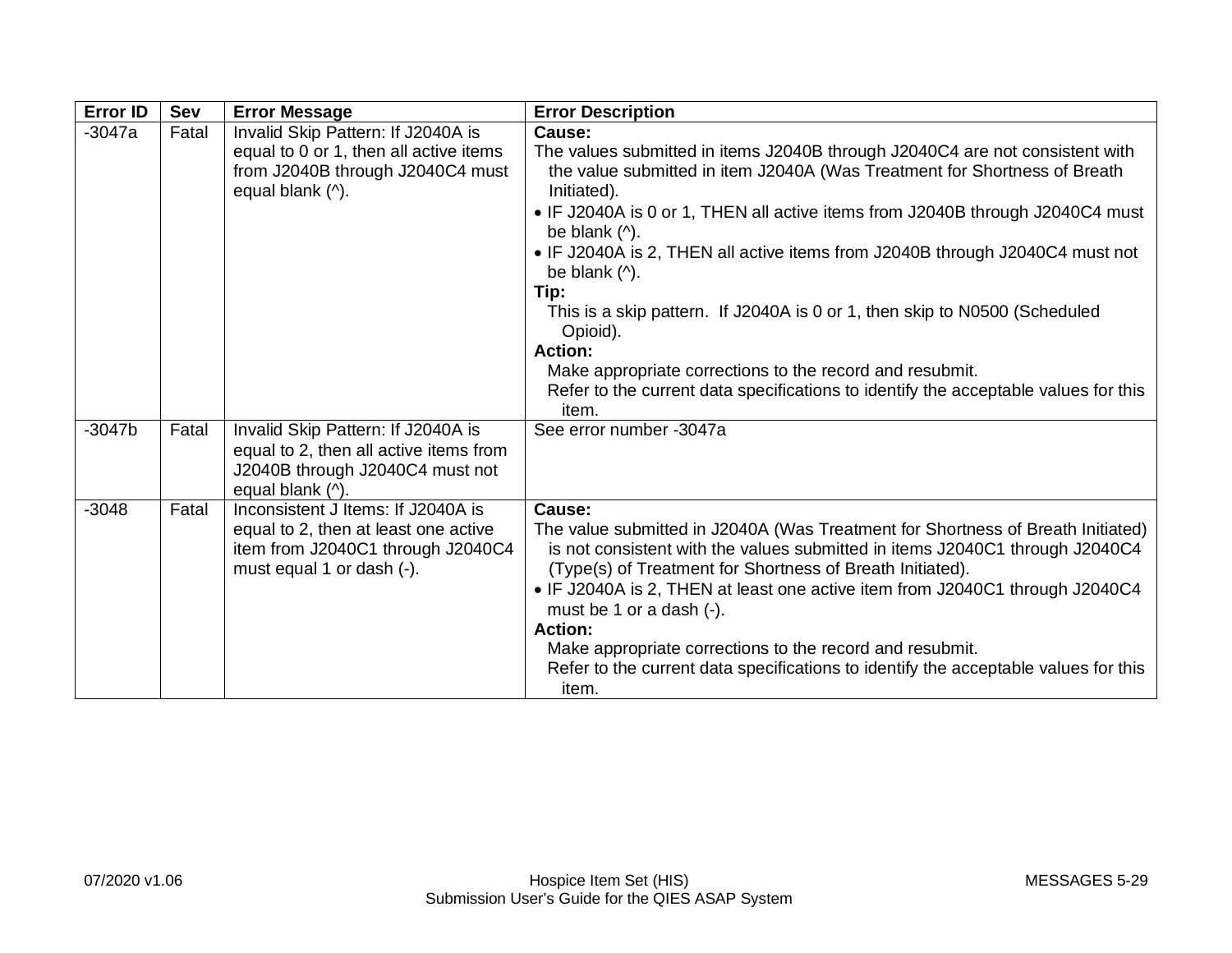| <b>Error ID</b> | Sev   | <b>Error Message</b>                                                                                       | <b>Error Description</b>                                                                                                                                                                                                                                                                                                                                                                                                                                                                                                                                                                   |
|-----------------|-------|------------------------------------------------------------------------------------------------------------|--------------------------------------------------------------------------------------------------------------------------------------------------------------------------------------------------------------------------------------------------------------------------------------------------------------------------------------------------------------------------------------------------------------------------------------------------------------------------------------------------------------------------------------------------------------------------------------------|
| $-3049a$        | Fatal | Invalid Skip Pattern: If N0500A is<br>equal to 0, then if N0500B is active it<br>must equal blank (^).     | Cause:<br>The value submitted in item N0500B (Date Scheduled Opioid Initiated or<br>Continued) is not consistent with the value submitted in item N0500A (Was a<br>Scheduled Opioid Initiated or Continued).<br>• IF N0500A is 0, THEN N0500B must be blank (^).<br>• IF N0500A is 1, THEN N0500B must not be blank (^).<br>Tip:<br>This is a skip pattern. If N0500A is 0, then skip to N0510 (PRN Opioid).<br><b>Action:</b><br>Make appropriate corrections to the record and resubmit.<br>Refer to the current data specifications to identify the acceptable values for this<br>item. |
| $-3049b$        | Fatal | Invalid Skip Pattern: If N0500A is<br>equal to 1, then if N0500B is active it<br>must not equal blank (^). | See error number -3049a                                                                                                                                                                                                                                                                                                                                                                                                                                                                                                                                                                    |
| $-3050a$        | Fatal | Invalid Skip Pattern: If N0510A is<br>equal to 0, then if N0510B is active it<br>must equal blank (^).     | Cause:<br>The value submitted in item N0510B (Date PRN Opioid Initiated or Continued) is<br>not consistent with the value submitted in item N0510A (Was a PRN Opioid<br>Initiated or Continued).<br>• IF N0510A is 0, THEN N0510B must be blank (^).<br>• IF N0510A is 1, THEN N0510B must not be blank (^).<br>Tip:<br>This is a skip pattern. If N0510A is 0, then skip to N0520 (Bowel Regimen).<br><b>Action:</b><br>Make appropriate corrections to the record and resubmit.<br>Refer to the current data specifications to identify the acceptable values for this<br>item.          |
| $-3050b$        | Fatal | Invalid Skip Pattern: If N0510A is<br>equal to 1, then if N0510B is active it<br>must not equal blank (^). | See error number -3050a                                                                                                                                                                                                                                                                                                                                                                                                                                                                                                                                                                    |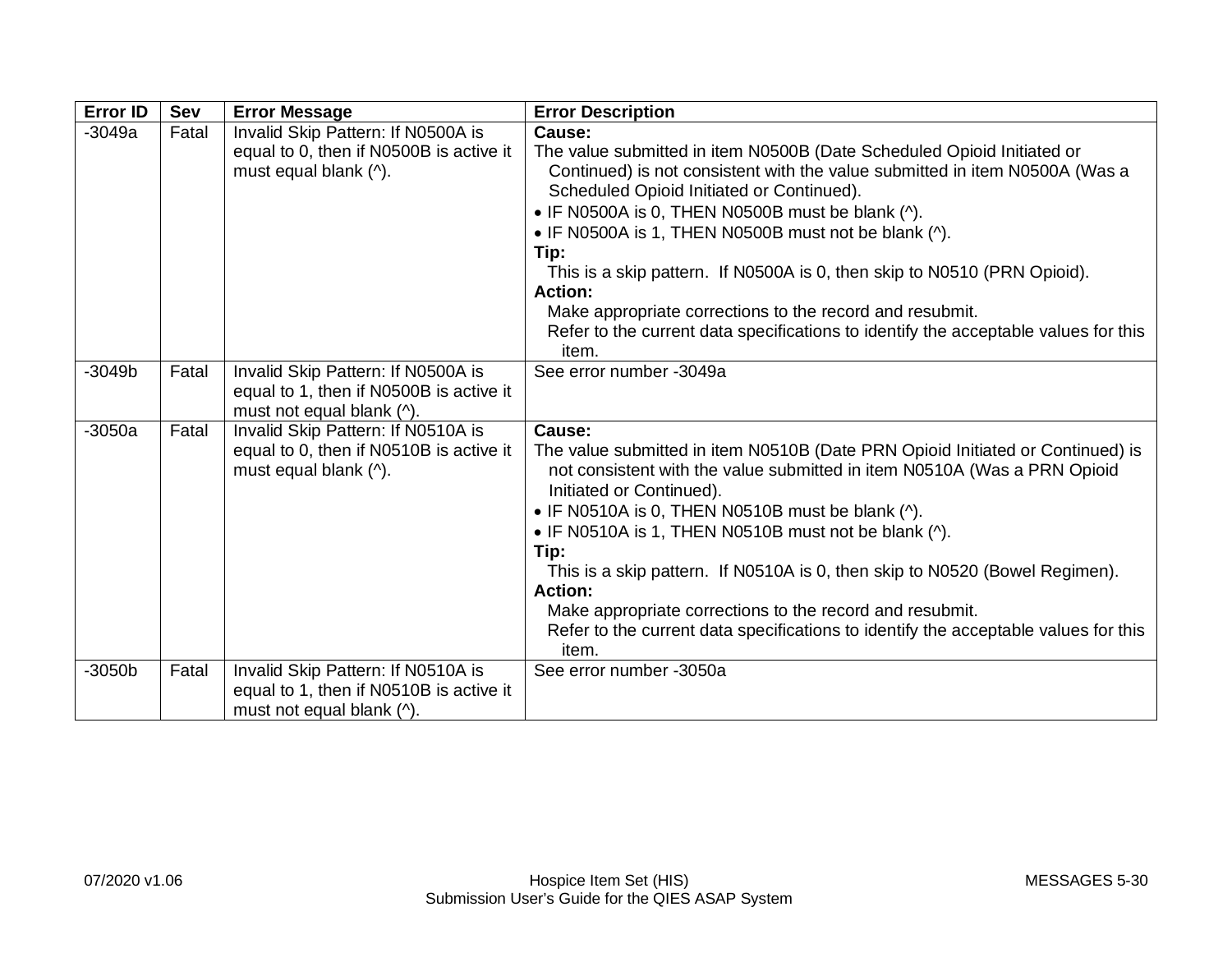| <b>Error ID</b> | <b>Sev</b> | <b>Error Message</b>                                                                                                                                                          | <b>Error Description</b>                                                                                                                                                                                                                                                                                                                                                                                                                                                                                                                                                                                                     |
|-----------------|------------|-------------------------------------------------------------------------------------------------------------------------------------------------------------------------------|------------------------------------------------------------------------------------------------------------------------------------------------------------------------------------------------------------------------------------------------------------------------------------------------------------------------------------------------------------------------------------------------------------------------------------------------------------------------------------------------------------------------------------------------------------------------------------------------------------------------------|
| $-3051a$        | Fatal      | Invalid Skip Pattern: If N0520A is<br>equal to 0 or 1, then if N0520B is<br>active it must equal blank (^).                                                                   | Cause:<br>The value submitted in item N0520B (Date Bowel Regimen Initiated or<br>Continued) is not consistent with the value submitted in item N0520A (Was a<br>Bowel Regimen Initiated or Continued).<br>• IF N0520A is 0 or 1, THEN N0520B must be blank (^).<br>• IF N0520A is 2, THEN N0520B must not be blank (^).<br>Tip:<br>This is a skip pattern. If N0520A is 0 or 1, then skip to Z0500 (Signature of<br>Person Completing Record).<br><b>Action:</b><br>Make appropriate corrections to the record and resubmit.<br>Refer to the current data specifications to identify the acceptable values for this<br>item. |
| $-3051b$        | Fatal      | Invalid Skip Pattern: If N0520A is<br>equal to 2, then if N0520B is active it<br>must not equal blank (^).                                                                    | See error number -3051a                                                                                                                                                                                                                                                                                                                                                                                                                                                                                                                                                                                                      |
| $-3052$         | Fatal      | <b>Inconsistent Correction Number: If</b><br>A0050 is equal to 1, then<br>CRCTN_NUM must equal 00.                                                                            | Cause:<br>The value submitted in CRCTN_NUM is not consistent with the value submitted<br>in item A0050 (Type of Record).<br>• IF A0050 is 1, THEN CRCTN_NUM must not be 00.<br><b>Action:</b><br>Make appropriate corrections to the record and resubmit.<br>Refer to the current data specifications to identify the acceptable values for this<br>item.                                                                                                                                                                                                                                                                    |
| $-3053a$        | Fatal      | Inconsistent A Items: If A0050 is<br>equal to 3 (Inactivate existing record)<br>and A0250 is equal to 01<br>(Admission), then A0270 (Discharge<br>Date) must equal blank (^). | Cause:<br>The value submitted in A0270 (Discharge Date) is not consistent with the values<br>submitted in A0050 (Type of Record) and A0250 (Reason for Record).<br>• IF A0050 is 3 and A0250 is 01, THEN A0270 must be blank (^).<br>• IF A0050 is 3 and A0250 is 09, THEN A0270 must not be blank (^).<br><b>Action:</b><br>Make appropriate corrections to the record and resubmit.<br>Refer to the current data specifications to identify the acceptable values for this<br>item.                                                                                                                                        |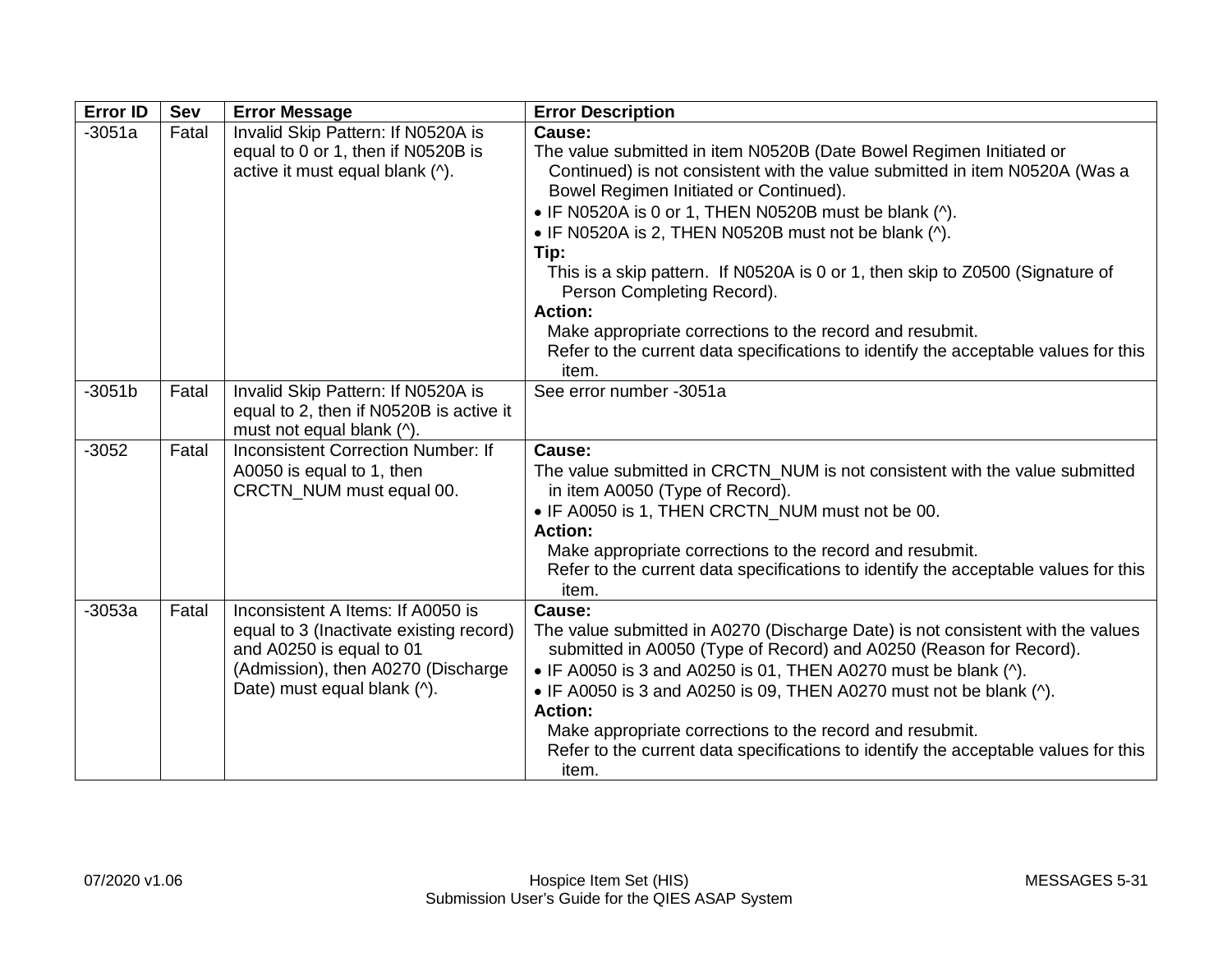| <b>Error ID</b> | Sev   | <b>Error Message</b>                                                                                                                                                              | <b>Error Description</b>                                                                                                                                                                                                                                                                                                                                                                                                                                           |
|-----------------|-------|-----------------------------------------------------------------------------------------------------------------------------------------------------------------------------------|--------------------------------------------------------------------------------------------------------------------------------------------------------------------------------------------------------------------------------------------------------------------------------------------------------------------------------------------------------------------------------------------------------------------------------------------------------------------|
| $-3053b$        | Fatal | Inconsistent A Items: If A0050 is<br>equal to 3 (Inactivate existing record)<br>and A0250 is equal to 09<br>(Discharge), then A0270 (Discharge<br>Date) must not equal blank (^). | See error number -3053a                                                                                                                                                                                                                                                                                                                                                                                                                                            |
| $-3054$         | Fatal | Invalid Format: SFTWR_VNDR_ID<br>must contain an Employer ID<br>Number that is 9 digits long.                                                                                     | Cause:<br>The submitted SFTWR_VNDR_ID is invalid.<br>• SFTWR_VNDR_ID must contain an Employer ID Number that is 9 digits long.<br><b>Action:</b><br>Make appropriate corrections to the record and resubmit.<br>Refer to the current data specifications to identify the acceptable values for this<br>item.                                                                                                                                                       |
| $-3055$         | Warn  | Failure to provide information by<br>submitting a dash (-) indicates<br>incomplete record keeping and could<br>impact measure calculation.                                        | Cause:<br>The value submitted in this quality measure item is a dash (-) indicating that the<br>item was not assessed or recorded or information was not available. Not<br>assessing a quality measure item may result in a payment reduction for your<br>provider for the affected fiscal year payment determination.<br><b>Action:</b><br>Refer to the current data specifications to identify the acceptable values for this<br>item.<br>No action is required. |
| $-3058$         | Fatal | Inconsistent J Items: If any item<br>J2040C1 through J2040C4 is equal<br>to dash (-), then all items from<br>J2040C1 through J2040C4 must<br>equal dash (-).                      | Cause:<br>The values submitted in J2040C1 through J2040C4 are not consistent.<br>• IF any item J2040C1 through J2040C4 is a dash (-), THEN all items J2040C1<br>through J2040C4 must be a dash (-).<br><b>Action:</b><br>Make appropriate corrections to the record and resubmit.<br>Refer to the current data specifications to identify the acceptable values for this<br>item.                                                                                  |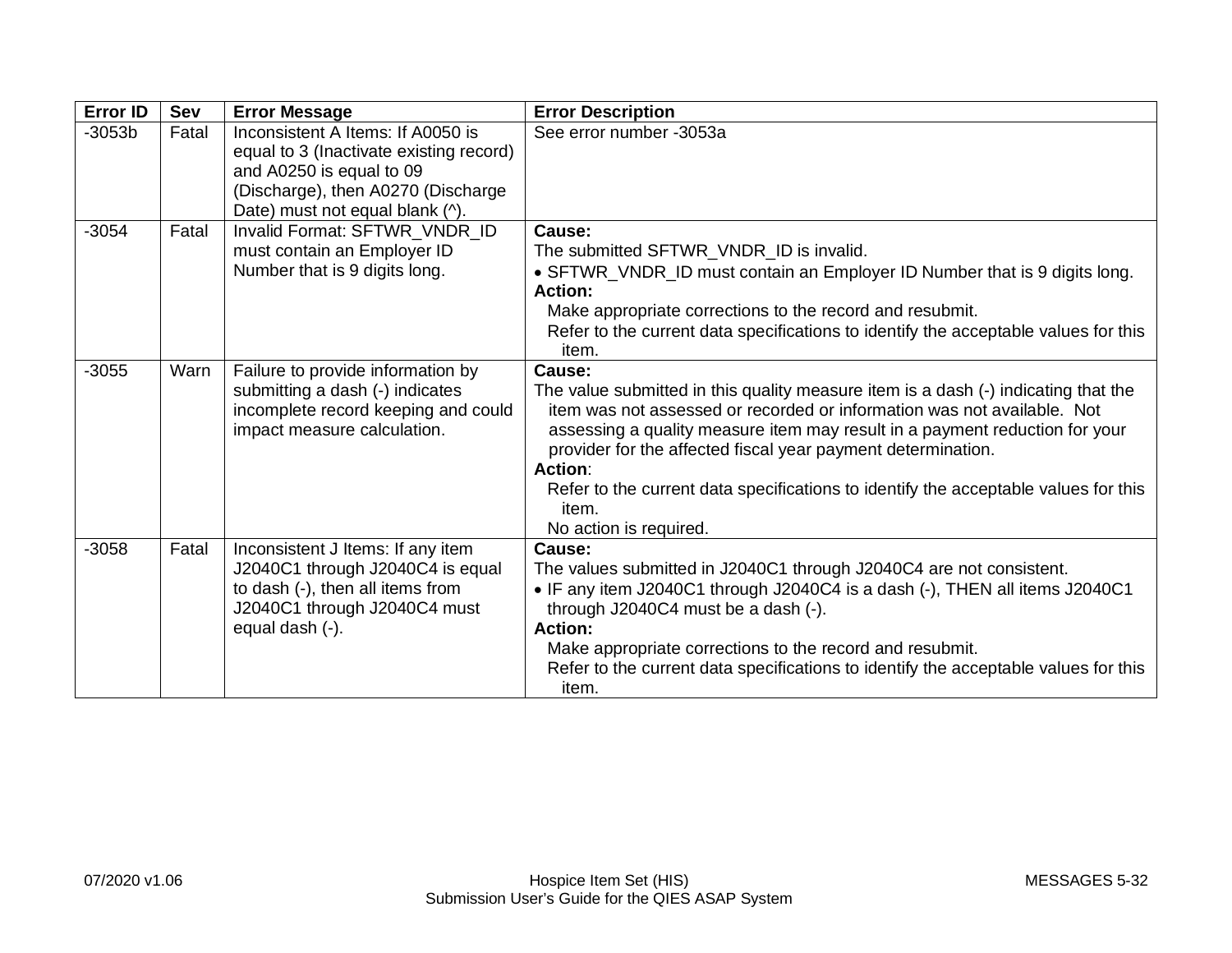| <b>Error ID</b> | Sev   | <b>Error Message</b>                                                                                                                                              | <b>Error Description</b>                                                                                                                                                                                                                                                                                                                                                                                                                                                                                                                                                                            |
|-----------------|-------|-------------------------------------------------------------------------------------------------------------------------------------------------------------------|-----------------------------------------------------------------------------------------------------------------------------------------------------------------------------------------------------------------------------------------------------------------------------------------------------------------------------------------------------------------------------------------------------------------------------------------------------------------------------------------------------------------------------------------------------------------------------------------------------|
| $-3059$         | Fatal | Inconsistent N Items: If N0500A is<br>equal to 1 or N0510A is equal to 1,<br>then if N0520A is active it must not<br>equal blank (^).                             | Cause:<br>The value submitted in N0520A (Was Bowel Regimen Initiated or Continued) is<br>not consistent with the value submitted in N0500A (Was a Scheduled Opioid<br>Initiated or Continued) or N0510A (Was a PRN Opioid Initiated or Continued).<br>• IF N0500A is 1 or N0510A is 1, THEN N0520A, if active, must not be blank (^).<br><b>Action:</b><br>Make appropriate corrections to the record and resubmit.<br>Refer to the current data specifications to identify the acceptable values for this<br>item.                                                                                 |
| $-3060$         | Fatal | Inconsistent N Items: If N0500A is<br>equal to 0 and N0510A is equal to 0,<br>then all active items from N0520A<br>through N0520B must equal blank<br>$(\wedge).$ | Cause:<br>The values submitted in N0520A (Was Bowel Regimen Initiated and or<br>Continued) and N0520B (Date Bowel Regimen Initiated or Continued) are not<br>consistent with the values submitted in N0500A (Was a Scheduled Opioid<br>Initiated or Continued) and N0510A (Was a PRN Opioid Initiated or<br>Continued).<br>• IF N0500A is 0 and N0510A is 0, THEN N0520A and N0520B, if active, must<br>be blank (^).<br><b>Action:</b><br>Make appropriate corrections to the record and resubmit.<br>Refer to the current data specifications to identify the acceptable values for this<br>item. |
| $-3061$         | Fatal | Invalid Skip Pattern: If J0900C<br>equals 0, then all active items from<br>J0900D through J0910C9 must<br>equal blank (^).                                        | Cause:<br>The values submitted in items J0900D through J0910C9 are not consistent with<br>the value submitted in item J0900C (Patient's pain severity was).<br>• IF J0900C is 0, THEN all active items from J0900D through J0910C9 must be<br>blank $($ <sup><math>\wedge</math></sup> ).<br>Tip:<br>This is a skip pattern. If J0900C is 0, then skip to J2030 (Screening for<br>Shortness of Breath).<br><b>Action:</b><br>Make appropriate corrections to the record and resubmit.<br>Refer to the current data specifications to identify the acceptable values for this<br>item.               |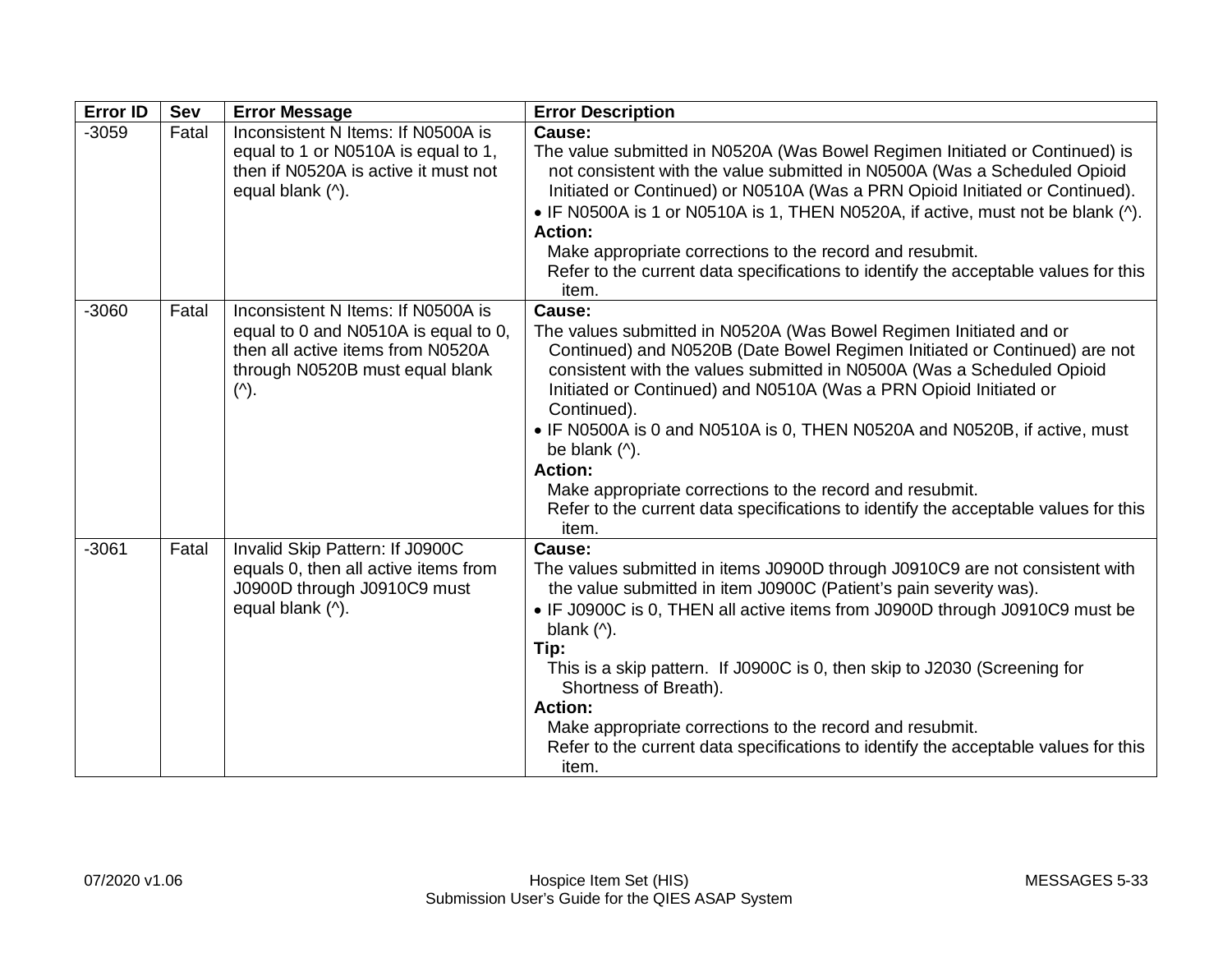| <b>Error ID</b> | <b>Sev</b> | <b>Error Message</b>                                                                                                                                                           | <b>Error Description</b>                                                                                                                                                                                                                                                                                                                                                                                                                                                                                                                                           |
|-----------------|------------|--------------------------------------------------------------------------------------------------------------------------------------------------------------------------------|--------------------------------------------------------------------------------------------------------------------------------------------------------------------------------------------------------------------------------------------------------------------------------------------------------------------------------------------------------------------------------------------------------------------------------------------------------------------------------------------------------------------------------------------------------------------|
| $-3062$         | Fatal      | Invalid Skip Pattern: If J0900C<br>equals 1, 2, 3, or 9, then all active<br>items J0900D through J0910A must<br>not equal blank (^).                                           | Cause:<br>The values submitted in items J0900D through J0910A are not consistent with<br>the value submitted in item J0900C (Patient's pain severity was).<br>• IF J0900C is 1, 2, 3, or 9, THEN all active items from J0900D through J0910A<br>must not be blank (^).<br>Tip:<br>This is a skip pattern. If J0900C is 0, then skip to J2030 (Screening for<br>Shortness of Breath).<br><b>Action:</b><br>Make appropriate corrections to the record and resubmit.<br>Refer to the current data specifications to identify the acceptable values for this<br>item. |
| $-3063$         | Warn       | Inconsistent Dates: If any of the<br>items F2000B, F2100B, F2200B, or<br>F3000B are active, they should be<br>greater than or equal to A0220<br>(Admission Date) minus 7 days. | Cause:<br>The values submitted in items F2000B (Date Asked About CPR Preference),<br>F2100B (Date Asked About Non-CPR Life-Sustaining Treatments), F2200B<br>(Date Asked About Hospitalization Preference), F3000B (Date Asked About<br>Spiritual/Existential Concerns) and A0220 (Admission Date) are not consistent.<br>• F2000B, F2100B, F2200B, and F3000B should precede A0220 by no more<br>than 7 days.<br><b>Action:</b><br>Refer to the current data specifications to identify the acceptable values for this<br>item.<br>No action is required.         |
| $-3064$         | Warn       | Warning: The value submitted for<br>A0245 should only be a dash (-)<br>when the patient was discharged<br>prior to the start of the initial nursing<br>assessment.             | Cause:<br>The value submitted in item A0245 (Date Initial Nursing Assessment Initiated) is<br>a dash (-). A dash should be submitted in this item only if the patient was<br>discharged prior to the start of the initial nursing assessment.<br><b>Action:</b><br>Refer to the current data specifications to identify the acceptable values for this<br>item.<br>No action is required.                                                                                                                                                                          |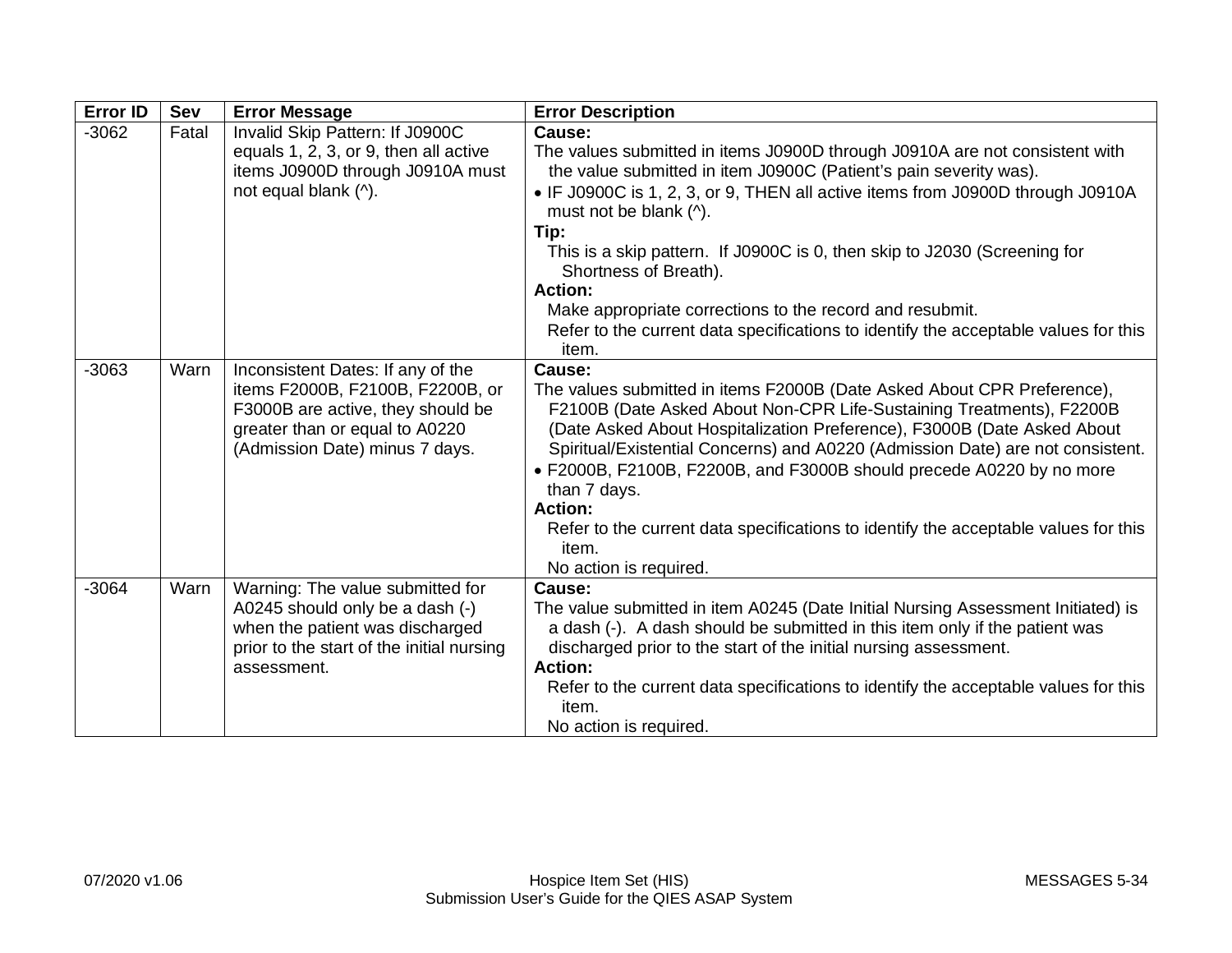| <b>Error ID</b> | <b>Sev</b> | <b>Error Message</b>                                                                                                                                           | <b>Error Description</b>                                                                                                                                                                                                                                                                                                                                                                                                                                                                                                                                                                                                                                                                   |
|-----------------|------------|----------------------------------------------------------------------------------------------------------------------------------------------------------------|--------------------------------------------------------------------------------------------------------------------------------------------------------------------------------------------------------------------------------------------------------------------------------------------------------------------------------------------------------------------------------------------------------------------------------------------------------------------------------------------------------------------------------------------------------------------------------------------------------------------------------------------------------------------------------------------|
| $-3065$         | Warn       | Invalid Version Code: The value<br>submitted for this item is not an<br>acceptable value.                                                                      | Cause:<br>The submitted version code is not one of the acceptable values defined for this<br>item.<br><b>Action:</b><br>Refer to the current data specifications to identify the acceptable values for this<br>item.<br>No action is required.                                                                                                                                                                                                                                                                                                                                                                                                                                             |
| $-3066a$        | Fatal      | Inconsistent J0900 Items: If J0900A<br>is equal to 0, then all active items<br>J0900B through J0900D must equal<br>blank $($ <sup><math>\wedge</math></sup> ). | Cause:<br>The value submitted in J0900A (Was Patient Screened for Pain) is not consistent<br>with the values submitted in J0900B (Date of First Screening for Pain), J0900C<br>(Patient's Pain Severity Was), and/or J0900D (Type of Standardized Pain Tool<br>Used).<br>• IF J0900A is 0, THEN J0900B through J0900D must be blank (^).<br>• IF J0900A is 1, THEN J0900B through J0900D must not be blank (^).<br>Tip:<br>This is a skip pattern. If J0900A is 0, then skip to J0905 (Pain Active Problem).<br><b>Action:</b><br>Make appropriate corrections to the record and resubmit.<br>Refer to the current data specifications to identify the acceptable values for this<br>item. |
| $-3066b$        | Fatal      | Inconsistent J0900 Items: If J0900A<br>is equal to 1, then all active items<br>J0900B through J0900D must not<br>equal blank (^).                              | See error number -3066a                                                                                                                                                                                                                                                                                                                                                                                                                                                                                                                                                                                                                                                                    |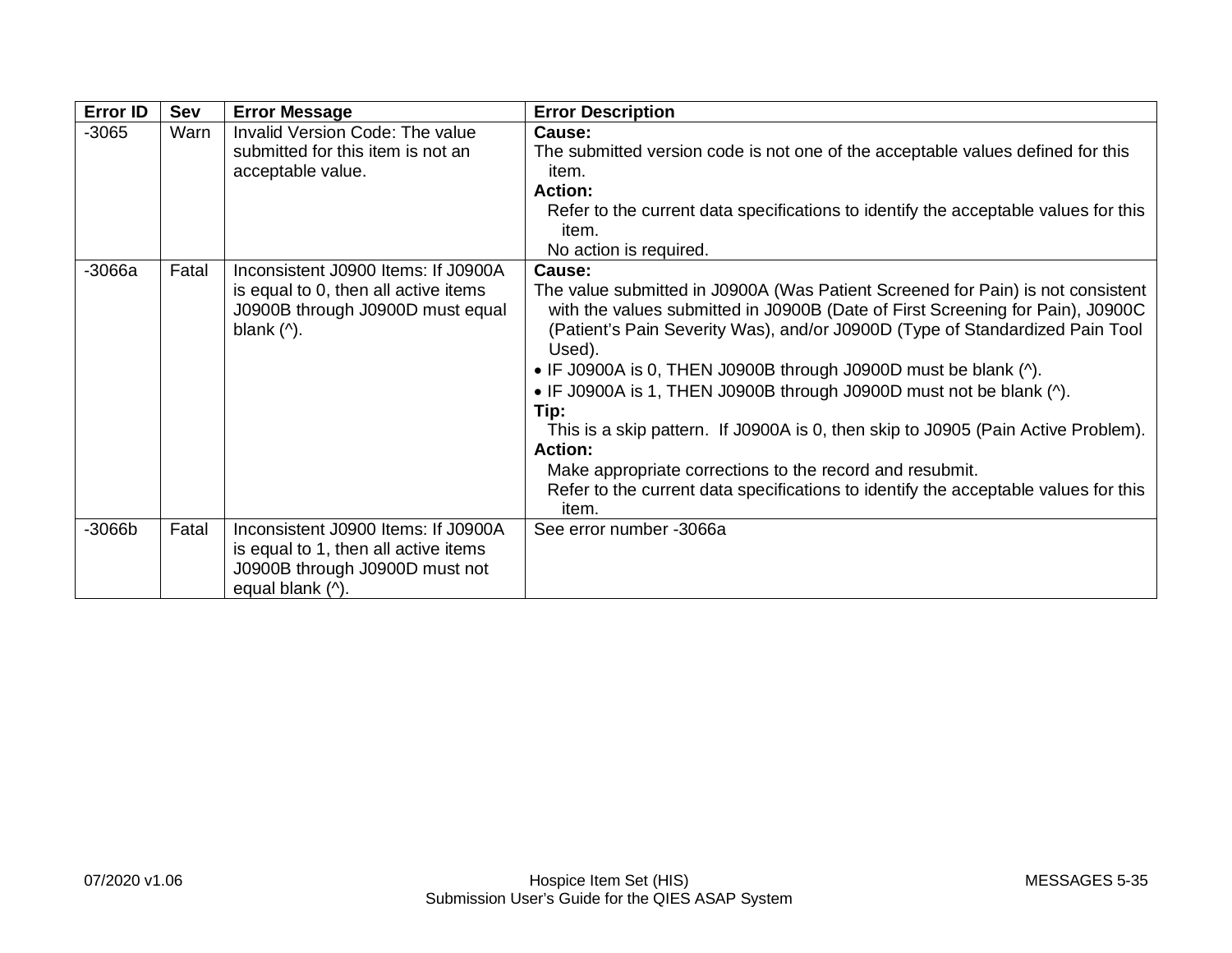| <b>Error ID</b> | <b>Sev</b> | <b>Error Message</b>                                                                                                                                            | <b>Error Description</b>                                                                                                                                                                                                                                                                                                                                                                                                                                                                                                                                                                                                           |
|-----------------|------------|-----------------------------------------------------------------------------------------------------------------------------------------------------------------|------------------------------------------------------------------------------------------------------------------------------------------------------------------------------------------------------------------------------------------------------------------------------------------------------------------------------------------------------------------------------------------------------------------------------------------------------------------------------------------------------------------------------------------------------------------------------------------------------------------------------------|
| $-3067$         | Fatal      | Invalid Skip Pattern: If J0905 is equal<br>to 0, then all active items from<br>J0910A through J0910C9 must equal<br>blank $($ <sup><math>\wedge</math></sup> ). | Cause:<br>The values submitted in Comprehensive Pain Assessment items J0910A through<br>J0910C9 are not consistent with the value submitted in item J0905 (Is pain an<br>active problem for the patient?).<br>• IF J0905 is 0, THEN all active items from J0910A through J0910C9 must be<br>blank $($ <sup><math>\wedge</math></sup> ).<br>Tip:<br>This is a skip pattern. If J0905 is 0, then skip to J2030 (Screening for<br>Shortness of Breath).<br><b>Action:</b><br>Make appropriate corrections to the record and resubmit.<br>Refer to the current data specifications to identify the acceptable values for this<br>item. |
| $-3068$         | Fatal      | Invalid ZIP Code Format: A0550<br>must be either 5 or 9 bytes in length<br>and not include a dash if a ZIP+4<br>code is submitted.                              | Cause:<br>The value submitted in item A0550 (Patient ZIP Code) is invalid.<br>A ZIP Code must be either 5 or 9 numeric digits and must not include a dash (-).<br><b>Action:</b><br>Make appropriate corrections to the record and resubmit.                                                                                                                                                                                                                                                                                                                                                                                       |
| $-3069$         | Warn       | Inconsistent A1400 Items: If A1400K<br>is equal to 1, then A1400A through<br>A1400D, A1400G through A1400J,<br>A1400X, and A1400Y must equal 0.                 | Cause:<br>The values submitted in Payor Information items A1400A through A1400D,<br>A1400G through A1400J, A1400X, and/or A1400Y are not consistent with the<br>value submitted in item A1400K (No payor source).<br>• IF A1400K is 1, THEN all active items from A1400A through A1400D, A1400G<br>through A1400J, A1400X, and A1400Y must be 0.<br><b>Action:</b><br>Refer to the current data specifications to identify the acceptable values for this<br>item.<br>No action is required.                                                                                                                                       |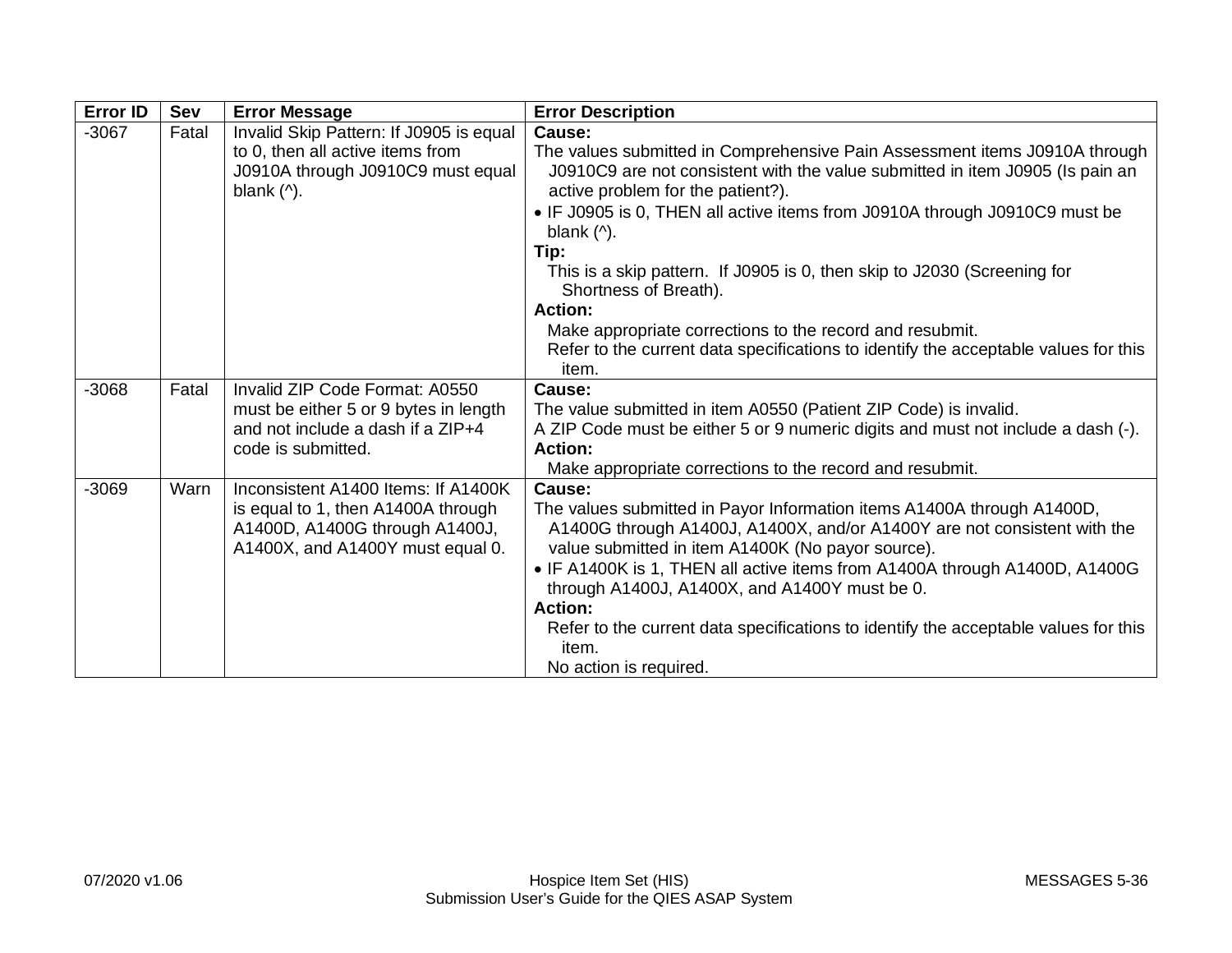| <b>Error ID</b> | Sev   | <b>Error Message</b>                                                                                                             | <b>Error Description</b>                                                                                                                                                                                                                                                                                                                                                                                                                                                                                                                                                                                                         |
|-----------------|-------|----------------------------------------------------------------------------------------------------------------------------------|----------------------------------------------------------------------------------------------------------------------------------------------------------------------------------------------------------------------------------------------------------------------------------------------------------------------------------------------------------------------------------------------------------------------------------------------------------------------------------------------------------------------------------------------------------------------------------------------------------------------------------|
| $-3070$         | Fatal | Inconsistent O5000 Items: If O5000<br>is equal to 0, then all active items<br>O5010A1 through O5020 must not<br>equal blank (^). | Cause:<br>The values submitted in the Service Utilization items O5010A1 through O5020<br>are not consistent with the value submitted in item O5000 (Level of care in final<br>$3$ days).<br>• IF O5000 is 0, THEN all active items from O5010A1 through O5020 must not<br>be blank $($ <sup><math>\wedge</math></sup> ).<br><b>Action:</b><br>Make appropriate corrections to the record and resubmit.<br>Refer to the current data specifications to identify the acceptable values for this<br>item.                                                                                                                           |
| $-3071$         | Fatal | Invalid Skip Pattern: If O5000 is<br>equal to 1, then all active items<br>O5010A1 through O5030F4 must<br>equal blank (^).       | Cause:<br>The values submitted in the Service Utilization items O5010A1 through O5030F4<br>are not consistent with the value submitted in item O5000 (Level of care in final<br>$3$ days).<br>• IF O5000 is 1, THEN all active items from O5010A1 through O5030F4 must be<br>blank $($ <sup><math>\land</math></sup> ).<br>Tip:<br>This is a skip pattern. If O5000 is 1, then skip to Z0400 (Signature(s) of<br>Person(s) Completing the Record).<br><b>Action:</b><br>Make appropriate corrections to the record and resubmit.<br>Refer to the current data specifications to identify the acceptable values for this<br>item. |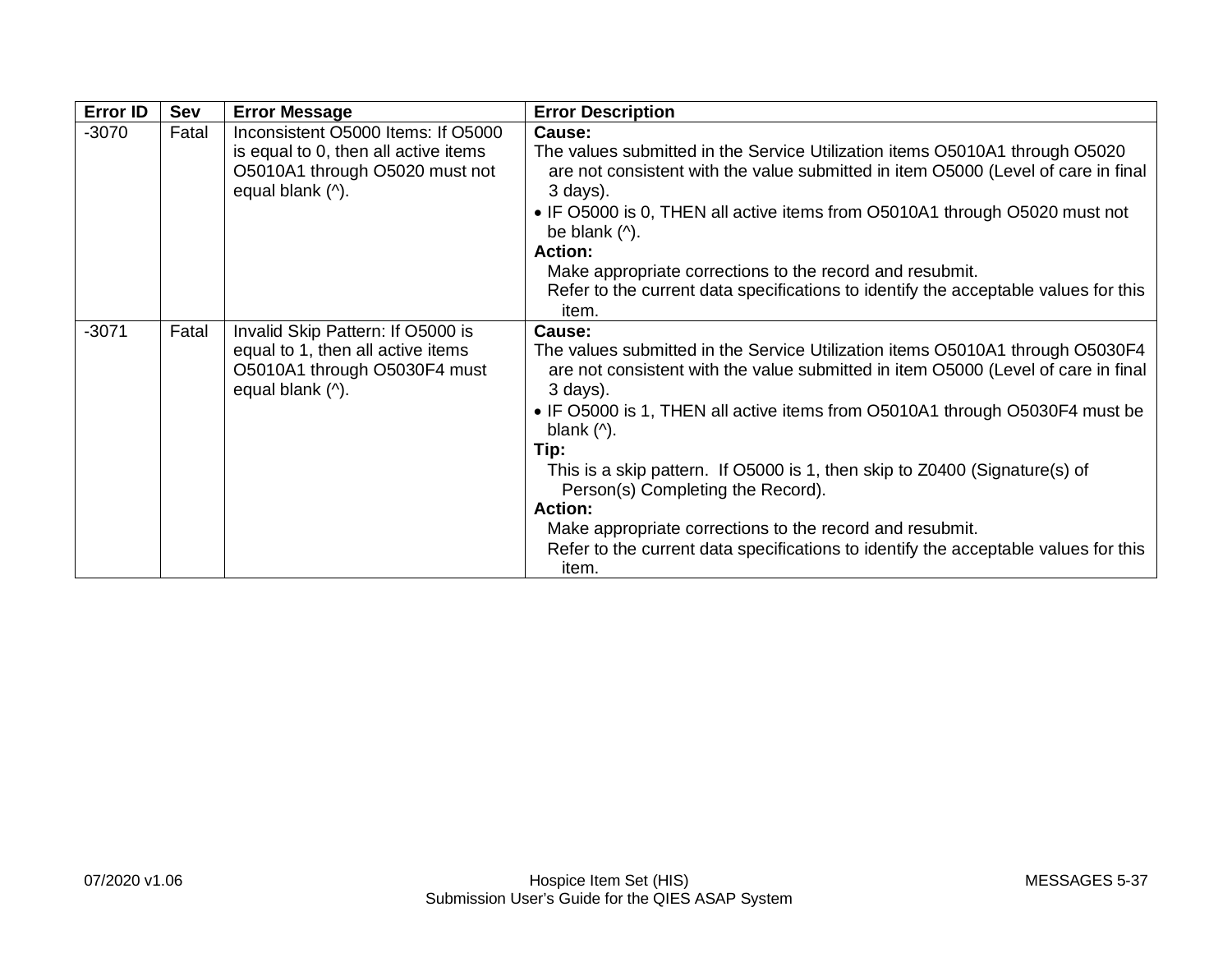| <b>Error ID</b> | Sev   | <b>Error Message</b>                                                                                                                              | <b>Error Description</b>                                                                                                                                                                                                                                                                                                                                                                                                                                                                                                                                                                                                                                                                                                                        |
|-----------------|-------|---------------------------------------------------------------------------------------------------------------------------------------------------|-------------------------------------------------------------------------------------------------------------------------------------------------------------------------------------------------------------------------------------------------------------------------------------------------------------------------------------------------------------------------------------------------------------------------------------------------------------------------------------------------------------------------------------------------------------------------------------------------------------------------------------------------------------------------------------------------------------------------------------------------|
| $-3072$         | Fatal | Invalid Skip Pattern: If A2115 is<br>equal to 02, 03, 04, 05, or 06, then<br>all active items from O5000 through<br>O5030F4 must equal blank (^). | Cause:<br>The values submitted in the Service Utilization items O5000 through O5030F4<br>are not consistent with the value submitted in item A2115 (Reason for<br>Discharge).<br>• IF A2115 is 02, 03, 04, 05, or 06, THEN all active items from O5000 through<br>O5030F4 must be blank (^).<br>Tip:<br>This is a skip pattern. If A2115 is 1, then skip Service Utilization items O5000<br>through O5030F4 and go to Z0400 (Signature(s) of Person(s) Completing the<br>Record).<br><b>Action:</b><br>Make appropriate corrections to the record and resubmit.<br>Refer to the current data specifications to identify the acceptable values for this<br>item.                                                                                 |
| $-3073$         | Fatal | Inconsistent A2115/O5000 Values: If<br>A2115 is equal to 01, then O5000<br>must not equal blank (^).                                              | Cause:<br>The value submitted in item O5000 (Level of care in final 3 days) is not<br>consistent with the value submitted in A2115 (Reason for Discharge).<br>• IF A2115 is 01, THEN O5000 must not be blank (^).<br><b>Action:</b><br>Make appropriate corrections to the record and resubmit.<br>Refer to the current data specifications to identify the acceptable values for this<br>item.                                                                                                                                                                                                                                                                                                                                                 |
| $-3074a$        | Fatal | Inconsistent O5020/O5030 Items: If<br>O5020 is equal to 0, then all active<br>items from O5030A1 through<br>O5030F4 must not equal blank (^).     | Cause:<br>The values submitted in Service Utilization items O5030A1 through O5030F4 are<br>not consistent with the value submitted in O5020 (Level of care in final 7 days).<br>• IF O5020 is 0, THEN all active items O5030A1 through O5030F4 must not be<br>blank $($ <sup><math>\wedge</math></sup> ).<br>• IF O5020 is 1, THEN all active items O5030A1 through O5030F4 must not be<br>blank $($ <sup><math>\wedge</math></sup> ).<br>Tip:<br>This is a skip pattern. If O5020 is 1, then skip to Z0400 (Signature(s) of<br>Person(s) Completing the Record).<br><b>Action:</b><br>Make appropriate corrections to the record and resubmit.<br>Refer to the current data specifications to identify the acceptable values for this<br>item. |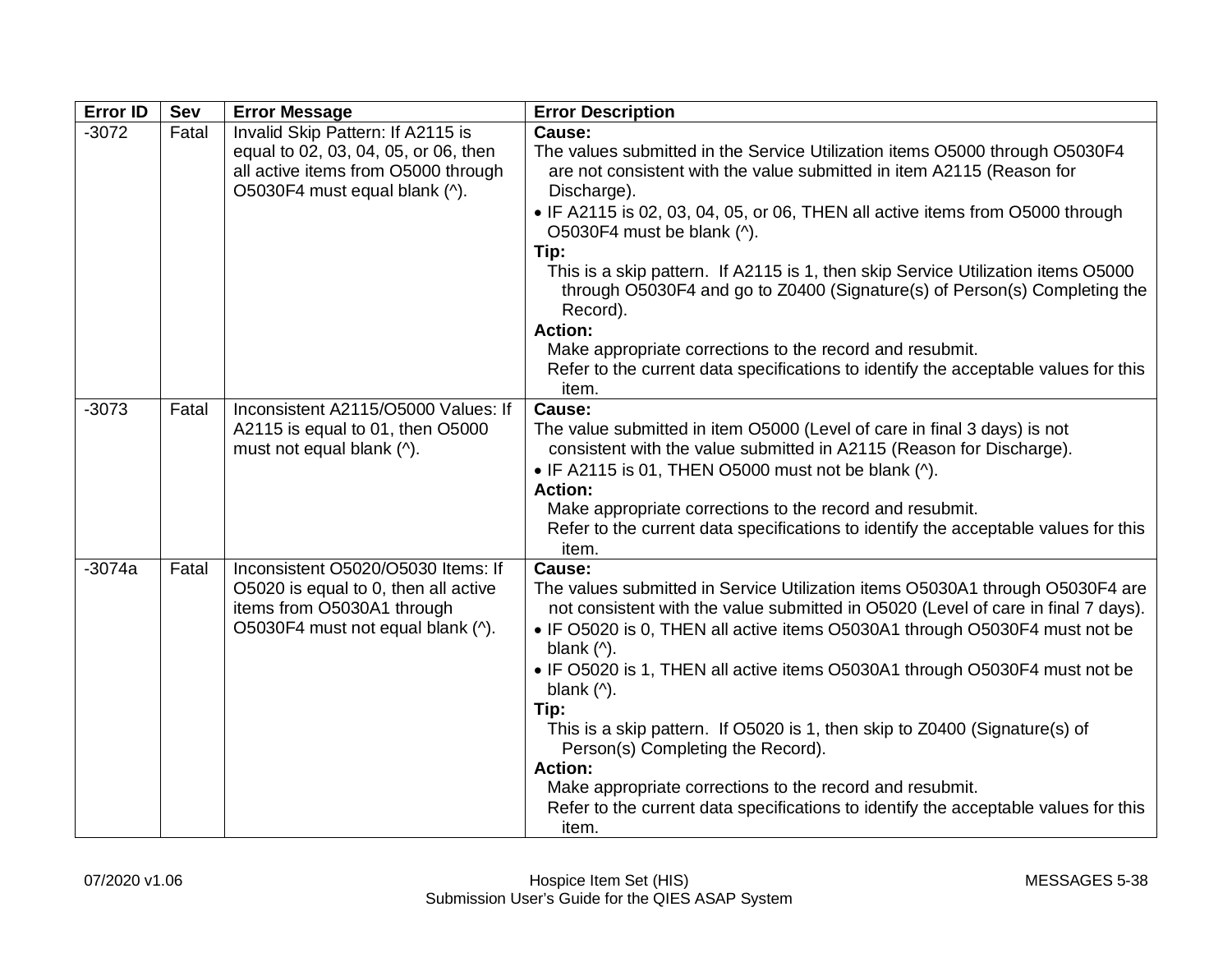| Error ID | Sev   | <b>Error Message</b>                                                                                                                                                                                                                                                              | <b>Error Description</b>                                                                                                                                                                                                                                                                                                                                                                                                                                                                                                                                              |
|----------|-------|-----------------------------------------------------------------------------------------------------------------------------------------------------------------------------------------------------------------------------------------------------------------------------------|-----------------------------------------------------------------------------------------------------------------------------------------------------------------------------------------------------------------------------------------------------------------------------------------------------------------------------------------------------------------------------------------------------------------------------------------------------------------------------------------------------------------------------------------------------------------------|
| $-3074b$ | Fatal | Invalid Skip Pattern: If O5020 is<br>equal to 1, then all active items from<br>O5030A1 through O5030F4 must<br>equal blank (^).                                                                                                                                                   | See error number -3074a                                                                                                                                                                                                                                                                                                                                                                                                                                                                                                                                               |
| $-3075$  | Warn  | Inconsistent J0900C/J0900D Values:<br>If J0900C is equal to 1, 2, or 3, then<br>J0900D should not equal dash (-).<br>Since pain was rated mild, moderate,<br>or severe, the type of pain rating tool<br>should be identified. If no tool was<br>used, then J0900D should equal 9. | Cause:<br>The value submitted in item J0900D (Type of standardized pain tool used) is not<br>consistent with the value submitted in J0900C (The patient's pain severity<br>was).<br>• IF J0900C is 1, 2, or 3, THEN J0900D should not be a dash $(-)$ .<br>Tip:<br>Since pain was rated mild, moderate, or severe, the type of pain rating tool<br>should be identified. If no tool was used, then J0900D should equal 9.<br><b>Action:</b><br>Refer to the current data specifications to identify the acceptable values for this<br>item.<br>No action is required. |
| $-3076$  | Fatal | Inconsistent J0900C/J0905 Values: If<br>J0900C is equal to 1, 2, or 3, then<br>J0905 must equal 1.                                                                                                                                                                                | Cause:<br>The value submitted in item J0905 (Pain Active Problem) is not consistent with<br>the value submitted in J0900C (The patient's pain severity was).<br>• IF J0900C is 1, 2, or 3, THEN J0905 must be 1.<br><b>Action:</b><br>Make appropriate corrections to the record and resubmit.<br>Refer to the current data specifications to identify the acceptable values for this<br>item.                                                                                                                                                                        |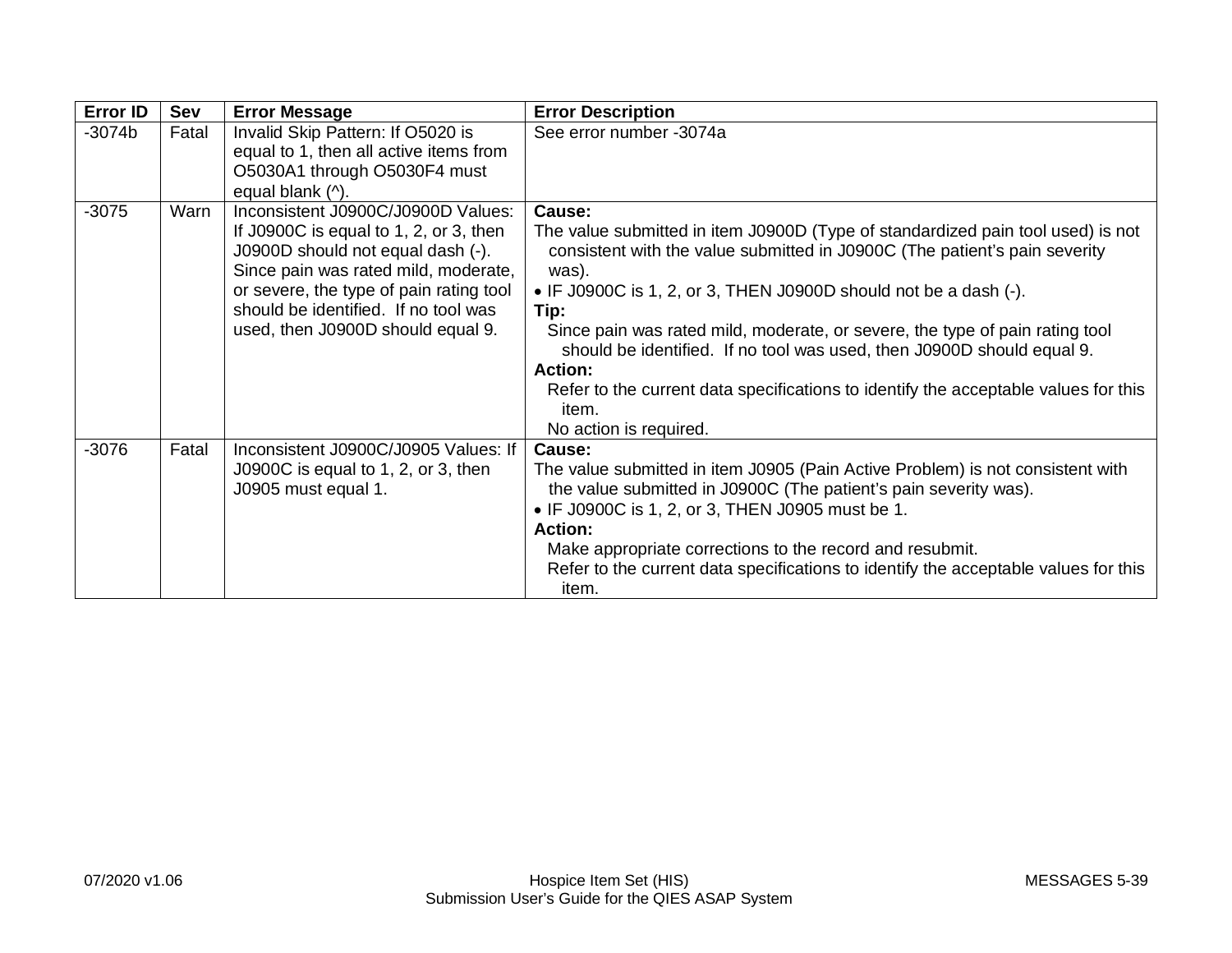| <b>Error ID</b> | Sev   | <b>Error Message</b>                                                                                                                                                                                  | <b>Error Description</b>                                                                                                                                                                                                                                                                                                                                                                                                                                                                                                                                                                                                                                                                                                                                                                                                                                                                                                                                                                                                                                                         |
|-----------------|-------|-------------------------------------------------------------------------------------------------------------------------------------------------------------------------------------------------------|----------------------------------------------------------------------------------------------------------------------------------------------------------------------------------------------------------------------------------------------------------------------------------------------------------------------------------------------------------------------------------------------------------------------------------------------------------------------------------------------------------------------------------------------------------------------------------------------------------------------------------------------------------------------------------------------------------------------------------------------------------------------------------------------------------------------------------------------------------------------------------------------------------------------------------------------------------------------------------------------------------------------------------------------------------------------------------|
| $-3077$         | Warn  | Inconsistent N0500A/N0510A/J0905<br>Values: If N0500A is equal to 1 or<br>N0510A is equal to 1, and J0905 is<br>equal to 0, then J0905 should be<br>equal to 1 if opioids were used to<br>treat pain. | Cause:<br>If opioids were used to treat pain, the value submitted in item J0905 (Pain Active<br>Problem) is not consistent with the values submitted in N0500A (Was a<br>scheduled opioid initiated or continued?) or N0510A (Was a PRN opioid<br>initiated or continued?).<br>• IF N0500A is 1 or N0510A is 1, AND the opioid was used to treat pain, THEN<br>J0905 should be 1.<br>• IF N0500A is 1 or N0510A is 1, AND the opioid was used to treat a non-pain<br>symptom, AND there is no further evidence that pain is an active problem for<br>the patient, THEN J0905 should be 0. Disregard this warning message.<br><b>Action:</b><br>Refer to the current data specifications to identify the acceptable values for this<br>item.<br>If pain is not an active problem for the patient and opioids were NOT used to<br>treat pain, no action is required.                                                                                                                                                                                                               |
| $-3078$         | Fatal | Incorrect Medicare Number or<br>Medicare Beneficiary Identifier (MBI):<br>The MBI or Medicare Number format<br>is invalid.                                                                            | Cause:<br>The value submitted in item A0600B (Medicare Number) is not correct. This item<br>must conform to one of two possible formats:<br>MBI format: The MBI must be 11 characters in length. The first character<br>must be numeric, excluding zero. The second, fifth, eighth, and ninth<br>characters must be alphabetic, excluding the letters S, L, O, I, B, and Z.<br>The fourth, seventh, tenth, and eleventh characters must be numeric. The<br>third and sixth characters must be numeric or alphabetic, excluding the<br>letters S, L, O, I, B, and Z.<br>Medicare Number format: If the first character is numeric (0 through 9),<br>which is an SSN, the first 9 characters must be numeric (0 through 9). If<br>the first character is alphabetic, which is a RR insurance number, there<br>must be 1, 2, or 3 alphabetic characters followed by 6 or 9 numbers.<br><b>Action:</b><br>Make appropriate corrections to the record and resubmit.<br>Refer to the data specifications in effect for this record to identify the<br>acceptable values for this item. |